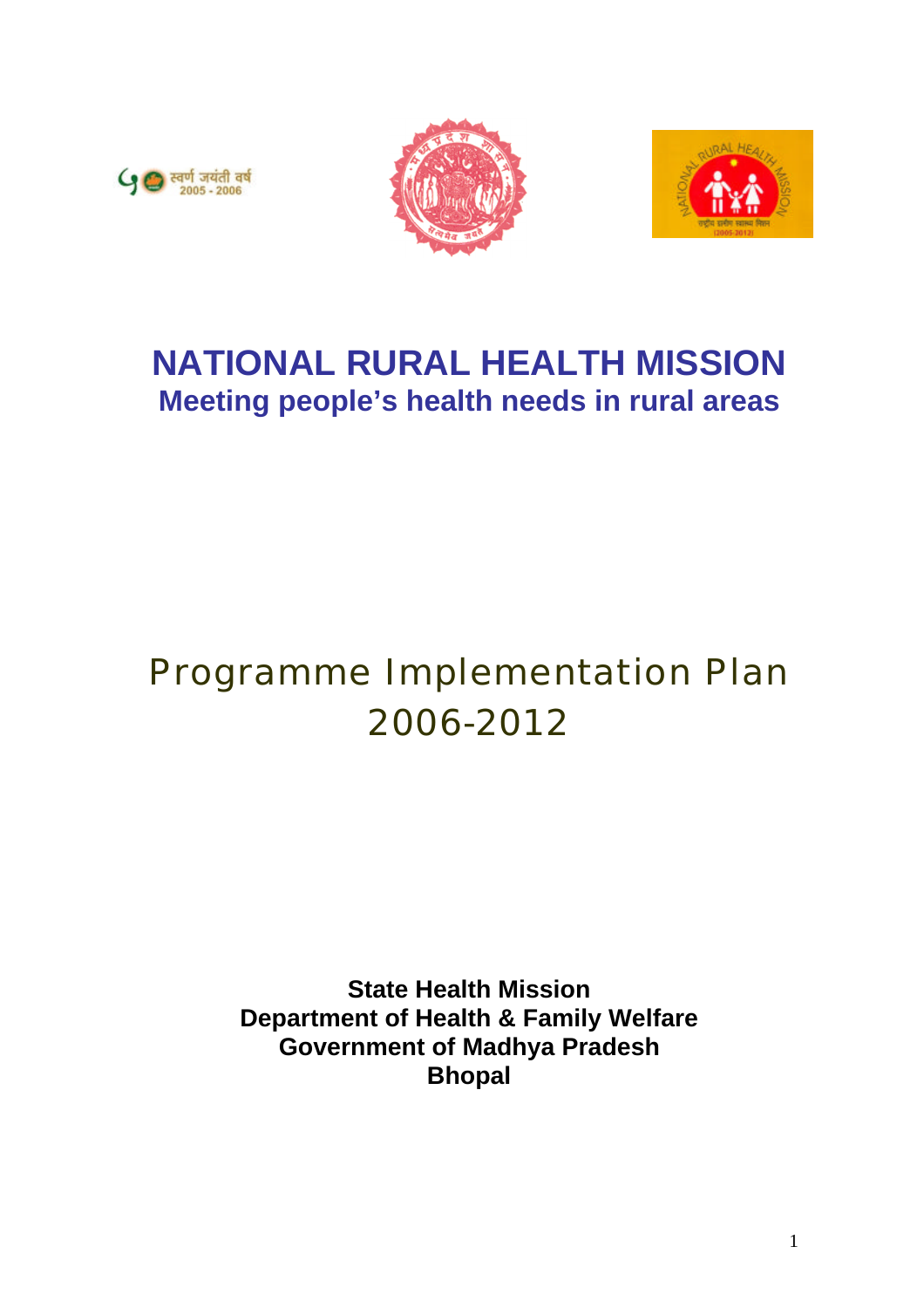# **TABLE OF CONTENTS**

| i  | <b>Timelines for NRHM Milestones</b>                     | $\mathbf 3$    |
|----|----------------------------------------------------------|----------------|
| 1. | <b>Background</b>                                        | $\overline{7}$ |
| 2. | <b>Situational Analysis</b>                              | 10             |
| 3. | <b>Vision, Goals, Objectives and Envisaged Outcomes</b>  | 21             |
| 4. | <b>Critical Areas for Concerted Action</b>               | 28             |
| 5. | <b>Broad Framework for Implementation</b>                | 31             |
| 6. | <b>Core Strategies and Programme Implementation Plan</b> | 45             |
| 7. | <b>Abbreviations (Annexure-II)</b>                       | 67             |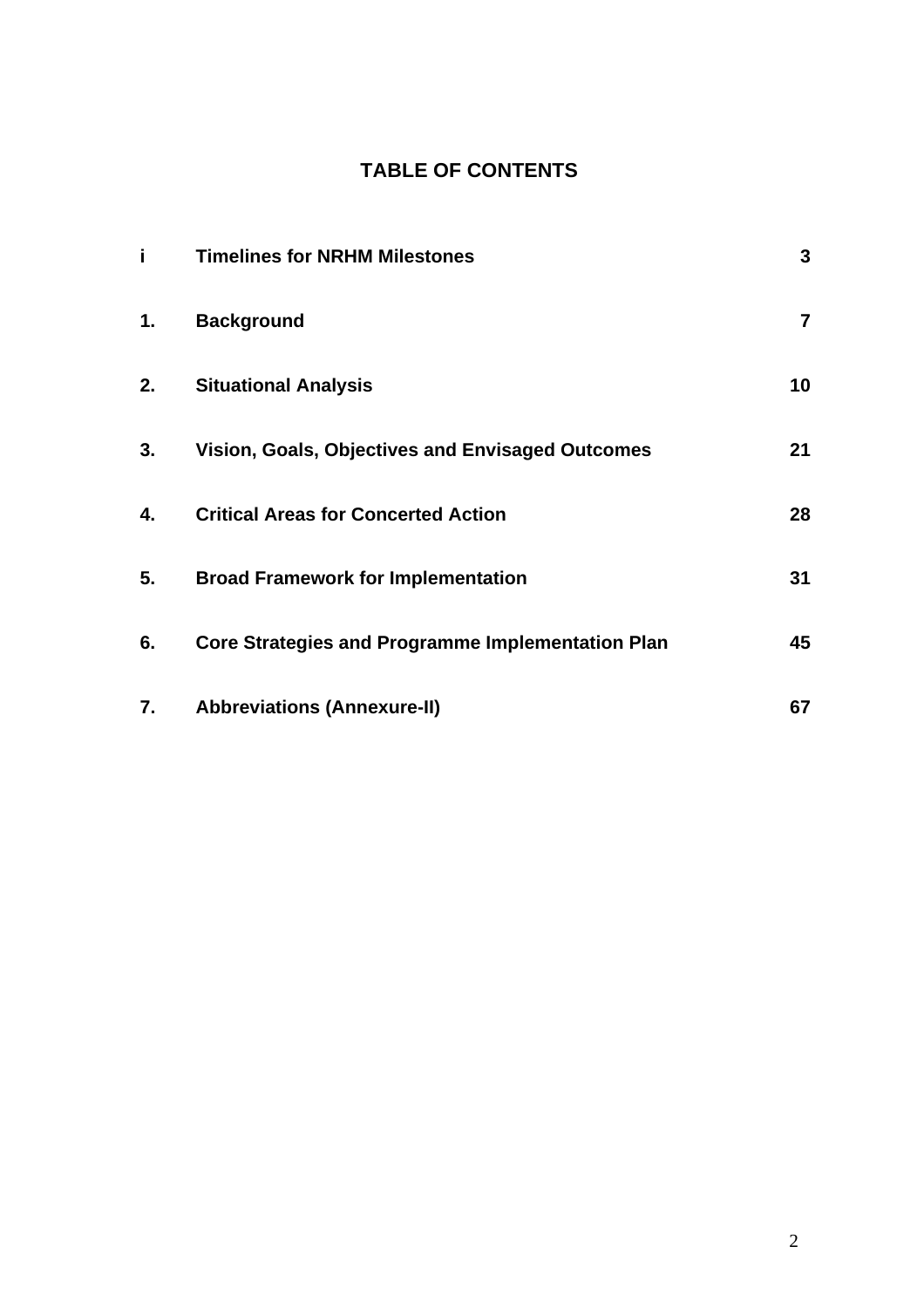| S.<br>No.      | <b>Milestone</b>                                 | <b>Phasing and</b><br>time line | <b>Means of</b><br><b>Verification</b> |
|----------------|--------------------------------------------------|---------------------------------|----------------------------------------|
| $\mathbf{1}$   | Selection of Accredited Social Health            | 40% by 2006 i.e.                | Quarterly                              |
|                | Activist<br>(ASHA) for<br>1000<br>every          | <b>17565 ASHA</b>               | Progress Report                        |
|                | population/large isolated habitations in         |                                 |                                        |
|                | all 48 districts- 43913 ASHAs in the             | 70% by 2007 i.e.                |                                        |
|                | State.                                           | 30742                           |                                        |
|                |                                                  | 100% by 2008                    |                                        |
|                |                                                  | i.e. 43913                      |                                        |
| $\overline{2}$ | Fully trained ASHA workers                       | 40% by 2007 i.e.                | Quarterly                              |
|                |                                                  | 17565                           | Progress Report                        |
|                |                                                  | 80% by 2008 i.e.                | and sample                             |
|                |                                                  | 35130                           | verification                           |
|                |                                                  | 100% by 2009                    |                                        |
|                |                                                  | i.e. 43913                      |                                        |
| 3              | Village<br>Health<br>Sanitation<br>and<br>➤      | 3% by 2007 i.e.                 | Quarterly                              |
|                | Committee constituted in all 52143               | 1565                            | Progress Report                        |
|                | inhabited villages                               | 25% by 2008 i.e.                |                                        |
|                | Untied grants provided to them<br>➤              | 11470                           |                                        |
|                | Village Health & Sanitation Plans<br>≻           | 50% by 2010 i.e.                |                                        |
|                | prepared for local health action.                | 13036                           |                                        |
|                |                                                  | 100% by 2012                    |                                        |
|                |                                                  |                                 |                                        |
| $\overline{4}$ | <b>ANM</b><br>Sub<br>Health<br>2<br>➤<br>Centres | 7% by 2007                      | State reports,                         |
|                | strengthened to provide service                  | 25% by 2008                     | <b>District Action</b><br>Plans.       |
|                | guarantees as per IPHS, in 8835                  | 47% by 2009                     | <b>Facility Surveys</b>                |
|                | places upto year 3, 2 ANMs in                    | 69% by 2010                     | and External<br>assessments            |
|                | 10493 SHCs from year 4 onwards.                  | 100% by 2012                    |                                        |
|                | Untied grants provided to each<br>➤              | 100% each year                  | <b>State Reports</b>                   |
|                | Sub Centre for promoting local                   |                                 |                                        |
|                | health action.                                   |                                 |                                        |
| 5              | 500 BEmONC facilities (including<br>➤            | 40% by 2006 i.e.                | <b>Annual Facility</b>                 |
|                | 8 Civil Hospitals, 178 CHCs and                  | 200 BEmONCs                     | Surveys. External                      |
|                | 314 PHCs) strengthened with 3                    | 50% by 2007 i.e.                | assessments                            |
|                | Staff Nurses to provide service                  | 250 BEmONCs                     |                                        |

# **i. TIME LINE FOR NRHM MILESTONES**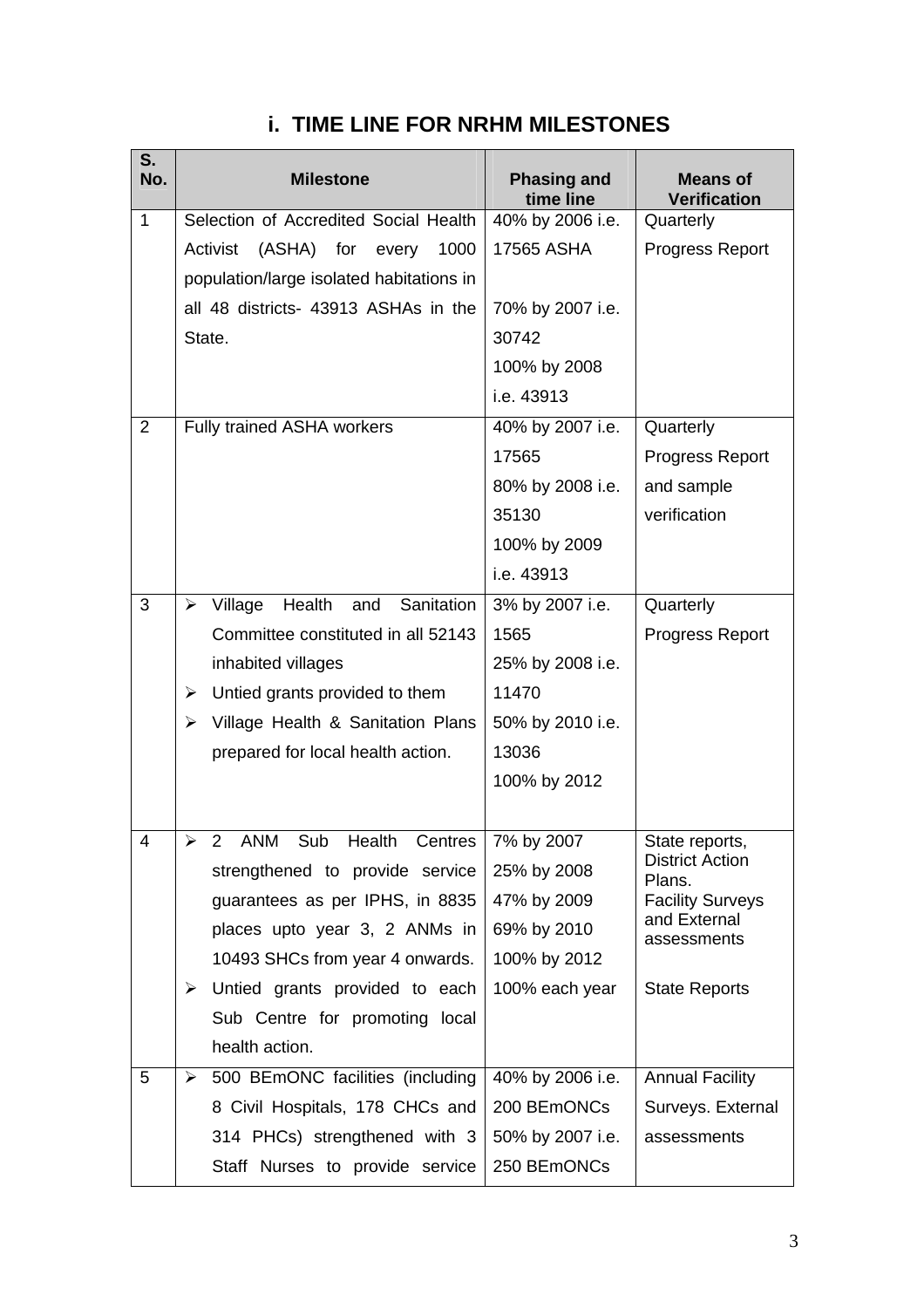| S.<br>No.      | <b>Milestone</b>                        | <b>Phasing and</b><br>time line | <b>Means of</b><br><b>Verification</b> |
|----------------|-----------------------------------------|---------------------------------|----------------------------------------|
|                | guarantees as per IPHS.                 | 60% by 2008 i.e.                |                                        |
|                | Untied grants provided to each<br>➤     | 300 BEmONCs                     |                                        |
|                | BEmONC facility for promoting           | 80% by 2009 i.e.                |                                        |
|                | local health action.                    | 400 BEmONCs                     |                                        |
|                |                                         | 100% by 2010                    |                                        |
|                |                                         | i.e. 500                        |                                        |
|                |                                         | <b>BEmONCs</b>                  |                                        |
| 6              | Untied grants provided to 1152 PHCs     | Annual activity                 | State report                           |
|                | and 266 CHCs for promoting local        |                                 |                                        |
|                | health action.                          |                                 |                                        |
| $\overline{7}$ | 124 CEmONC institutions (32 CHs<br>≻    | 40% by 2006 i.e.                | <b>Annual Facility</b>                 |
|                | and 92 CHCs) strengthened with 7        | 50 CEmONCs                      | Surveys.                               |
|                | Specialists and 9 Staff Nurses to       | 55% by 2007 i.e.                | External                               |
|                | provide service guarantees as per       | 68 CEmONCs                      | assessments.                           |
|                | IPHS.                                   | 75% by 2008 i.e.                |                                        |
|                |                                         | 93 CEmONCs                      |                                        |
|                |                                         | 100% by 2009                    |                                        |
|                |                                         | i.e. 124                        |                                        |
|                |                                         | <b>CEmONCs</b>                  |                                        |
| 8              | 48 District Hospitals strengthened to   | 30% by 2007 i.e.                | Facility Surveys.                      |
|                | provide quality health services.        | <b>15 DH</b>                    | External                               |
|                |                                         | 60% by 2009 i.e.                | assessments.                           |
|                |                                         | 30 DH                           |                                        |
|                |                                         | 100% by 2010                    |                                        |
|                |                                         | i.e. 48 DH                      |                                        |
| 9              | Rogi Kalyan Samitis established in<br>≻ | 100% District                   | State report.                          |
|                | <b>CHCs/Civil</b><br>PHCs,<br>all       | Hospitals, Civil                |                                        |
|                | Hospitals/District Hospitals.           | Hospitals and                   |                                        |
|                | One time support to RKSs at<br>➤        | CHCs; 50% of                    |                                        |
|                | PHCs/CHCs/Civil Hospitals/District      | PHCs by 2006,                   |                                        |
|                | Hospitals.                              | 100% PHCs by                    |                                        |
|                |                                         | 2007                            |                                        |
| 11             | District Health Action Plans 2005-<br>➤ | 100% by 2007                    | Appraisal process                      |
|                | 2012 prepared by each of the 48         |                                 | with participation                     |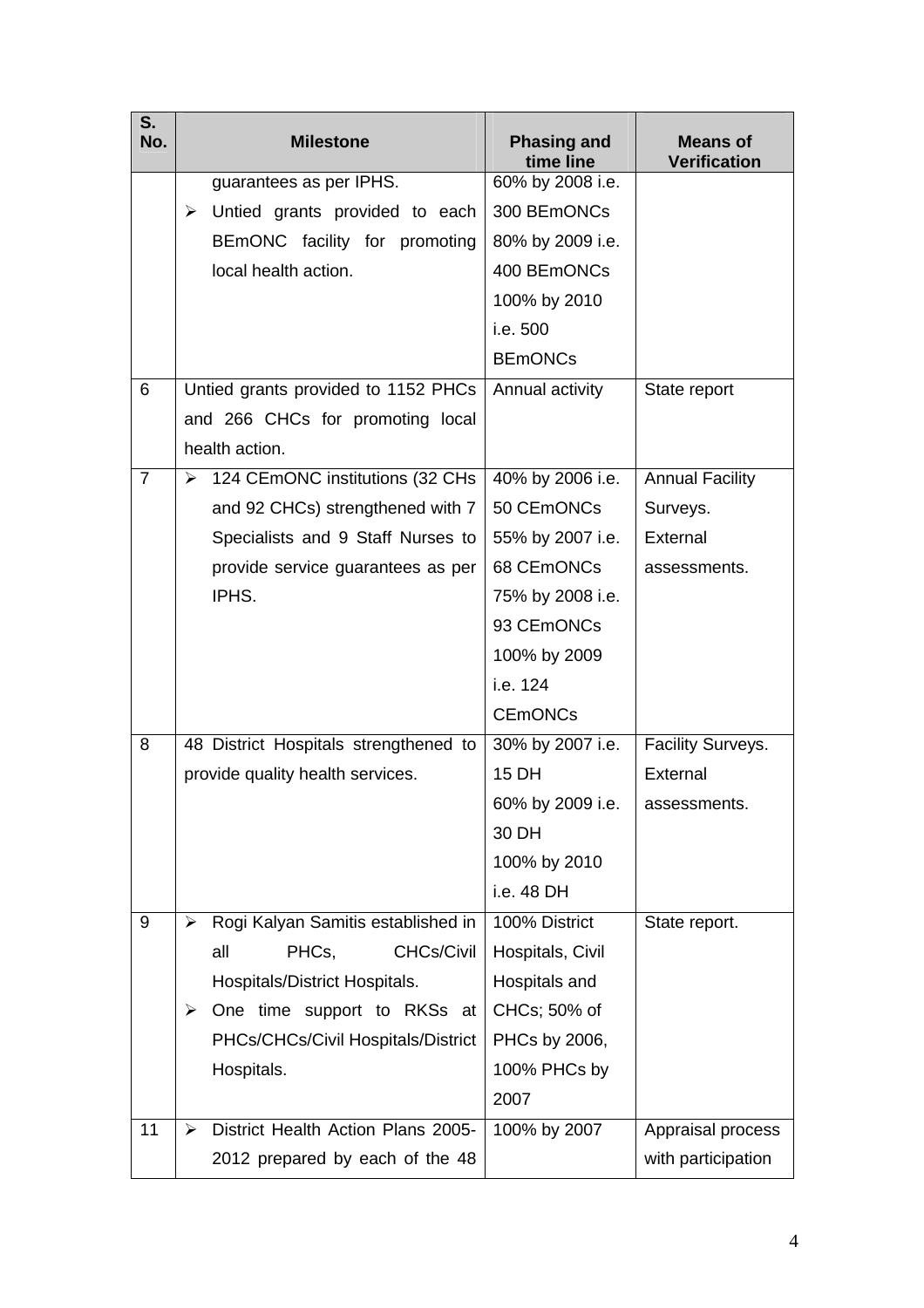| S.<br>No. | <b>Milestone</b>                       | <b>Phasing and</b><br>time line | <b>Means of</b><br><b>Verification</b> |
|-----------|----------------------------------------|---------------------------------|----------------------------------------|
|           | districts.                             |                                 | of DPs and Gol                         |
|           | District Health Plans reflect the<br>➤ | 100% by 2007                    | representatives                        |
|           | with<br>wider<br>convergence           |                                 |                                        |
|           | determinants of health like drinking   |                                 |                                        |
|           | sanitation,<br>women's<br>water,       |                                 |                                        |
|           | empowerment, child development,        |                                 |                                        |
|           | adolescents, school<br>education,      |                                 |                                        |
|           | female literacy, etc.                  |                                 |                                        |
| 12        | Annual maintenance grant provided to   | 100% by 2007                    | State reports                          |
|           | every Sub Centre, PHC and CHCs.        |                                 |                                        |
| 13        | State and District Health Societies    | 100% by 2007                    | Regular meetings                       |
|           | established and fully functional.      |                                 | and sample                             |
|           |                                        |                                 | verification                           |
| 14        | State and district PMUs staff receives | 100% by 2007                    | State reports                          |
|           | training.                              |                                 |                                        |
| 15        | Sample districts able to implement     | None by 2006                    | Independent                            |
|           | M&E<br>involving<br>triangulation      | 10% by 2007                     | assessment                             |
|           | community.                             | 25% by 2008                     |                                        |
|           |                                        | 50% by 2009                     |                                        |
|           |                                        | 100% by 2010                    |                                        |
| 16        | Procurement and logistics streamlined  | 100% by 2007                    | State reports                          |
|           | availability of 100%<br>t∩−<br>ensure  |                                 |                                        |
|           | availability of at least one month's   |                                 |                                        |
|           | stock of<br>essential<br>drugs<br>and  |                                 |                                        |
|           | medicines at Sub Centres/PHCs/CHs/     |                                 |                                        |
|           | CHCs.                                  |                                 |                                        |
| 17        | SHCs/PHCs/CHCs/Civil<br>Hospitals/     | 30% by 2007                     | State reports                          |
|           | District Hospitals fully equipped to   | 60% by 2008                     |                                        |
|           | intra<br>health<br>develop<br>sector   | 100% by 2009                    |                                        |
|           | coordination<br>convergence,<br>and    |                                 |                                        |
|           | service guarantees for family welfare, |                                 |                                        |
|           | vector borne disease programmes,       |                                 |                                        |
|           | TB, HIV/AIDS, etc.                     |                                 |                                        |
| 18        | Districts constitute Quality Assurance | 100% by 2007                    | State reports                          |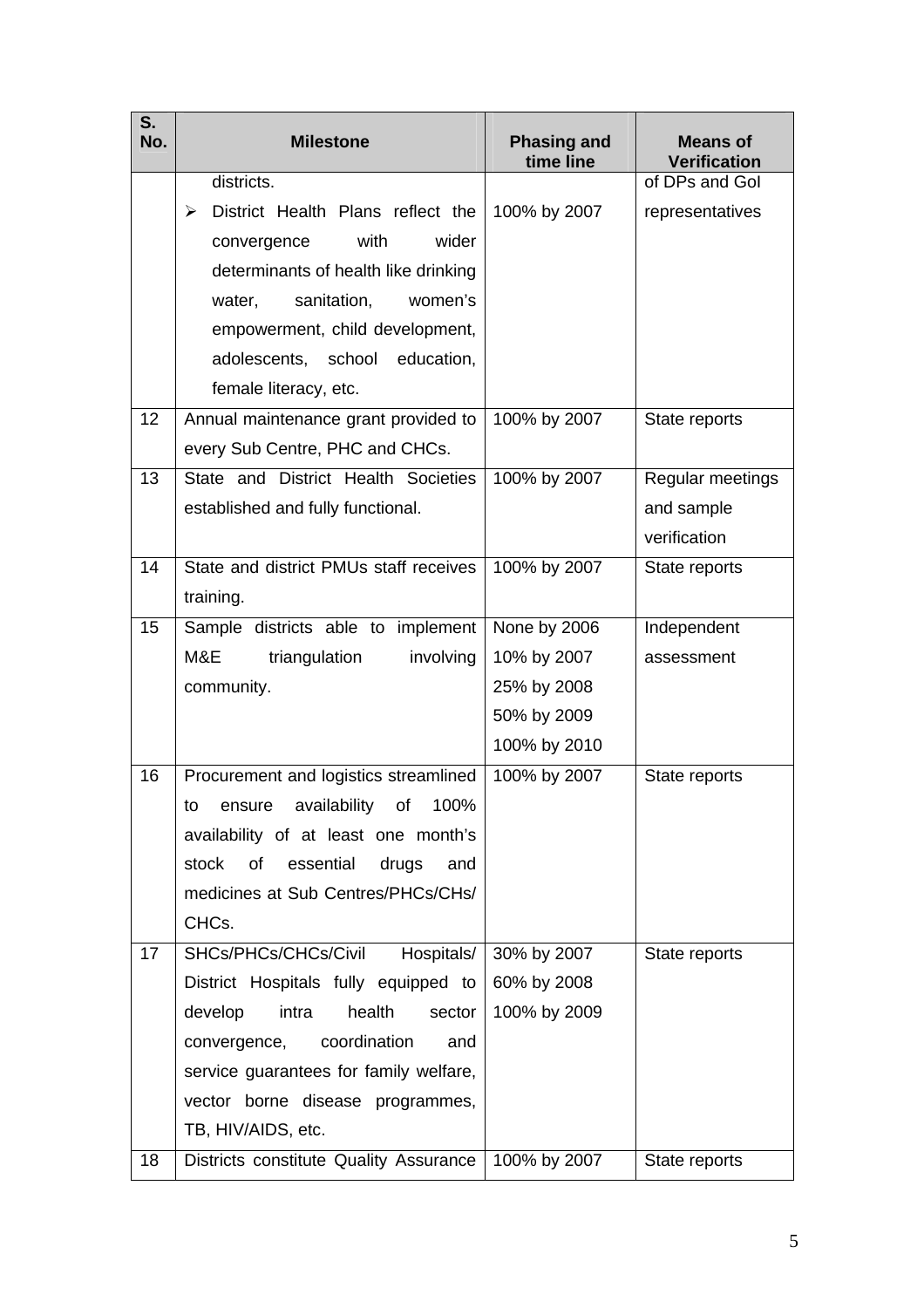| S.<br>No. | <b>Milestone</b>                                | <b>Phasing and</b><br>time line | Means of<br><b>Verification</b> |
|-----------|-------------------------------------------------|---------------------------------|---------------------------------|
|           | Committees.                                     |                                 |                                 |
| 19        | Facility and household surveys carried          | 20% by 2007                     | Survey reports                  |
|           | out in each and every district of the           | 100% by 2008                    |                                 |
|           | State.                                          |                                 |                                 |
| 20        | Annual State and<br><b>District</b><br>specific | 30% by 2008                     | Independent                     |
|           | Public Reports on Health published.             | 60% by 2009                     | assessment.                     |
|           |                                                 | 100% by 2010                    |                                 |
| 21        | Institution-wise<br>οf<br>assessment            | 50% by 2008                     | Independent                     |
|           | performance against assured service             | 70% by 2009                     | assessment                      |
|           | guarantees carried out.                         | 100% by 2010                    |                                 |
| 22        | Mobile Medical Units provided to each           | 30% by 2007                     | Quarterly                       |
|           | district of the State.                          | 60% by 2008                     | <b>Progress Report</b>          |
|           |                                                 | 100% by 2009                    |                                 |

**Note : 'Year' refers to financial year ending 31st March.**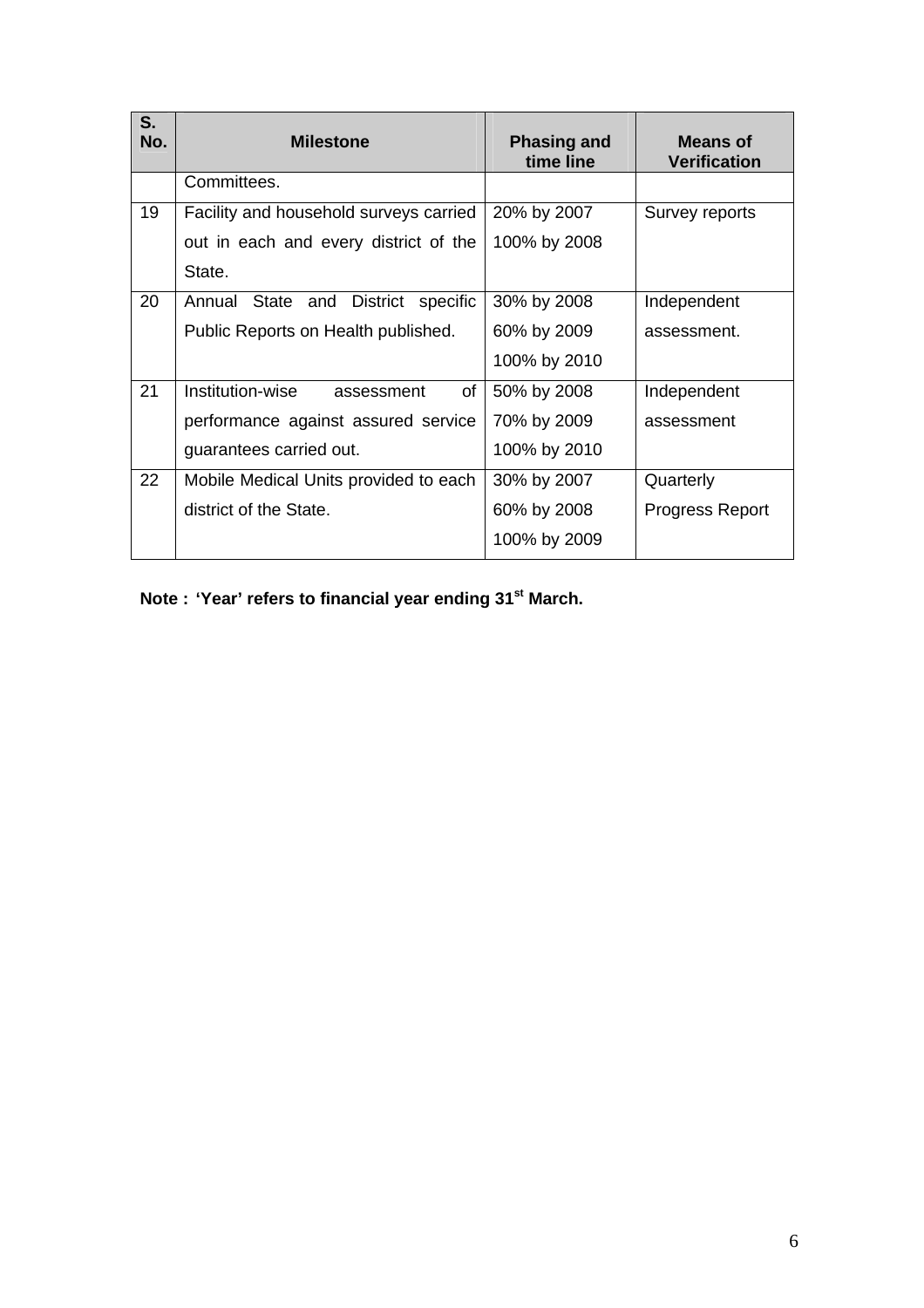# **1. BACKGROUND**

### **1.1 Demographic and Socio-economic Features**

Madhya Pradesh, as its name implies, is located at the geographic centre of India. It shares its border with five states, namely, Maharashtra, Gujarat, Rajasthan, Uttar Pradesh, Chhattisgarh, Covering an area of 308,000 square kilometers with the population of 60.4 million, it has a large proportion of scheduled castes and tribes (15.4% and 19.9% respectively) with 73% of the population living in rural areas. Despite significant progress in socio-economic development over the last decade, the State continues to be afflicted with some of the worst indicators in India. These include low literacy rates, especially female literacy, high levels of morbidity and mortality and 37% of the population lying below the poverty line. 89% of the population in rural areas is dependent on agriculture. The State is typically characterized by difficult terrain, high rainfall variability, uneven and limited irrigation, deforestation and land degradation.

| <b>INDICATORS</b>                     | M.P.                  | <b>India</b>       |
|---------------------------------------|-----------------------|--------------------|
| Area (In sq. km)                      | 3,08,245 (9.38% of    | 32,87,263          |
|                                       | India's total area)   |                    |
| Population (Census 2001)              | 6,03,85,118 (5.88% of | 1,027,015,247      |
|                                       | India's population)   |                    |
| Population growth rate (1991-2001)    | 24.34                 | 21.34              |
| Population density                    | 196                   | 324                |
| <b>Literacy Rate</b>                  | 64.11                 | 65.38              |
| Male Literacy                         | 76.80                 | 75.85              |
| <b>Female Literacy</b>                | 50.28                 | 54.16              |
| Sex ratio (Females per 1000 Males)    | 920                   | 933                |
| Urban population                      | 26.67%                | 27.78%             |
| <b>Scheduled Castes</b>               | 74, 78,000 (15.4%)    | 16, 65, 76,000     |
|                                       |                       | $(16.20\%)$        |
| <b>Scheduled Tribes</b>               | 96, 82,000 (19.94%)   | 8,31,88,235        |
|                                       |                       | $(8.10\%)$         |
| Maternal Mortality Rate (SRS 1998)    | 498                   | 407                |
| Infant mortality rate (SRS 2004)      | 79/1000               | 64/1000 (SRS 2004) |
| <b>Total Fertility Rate (NFHS-II)</b> | 3.3                   | 2.9                |

# **SOCIO-DEMOGRAPHIC PROFILE**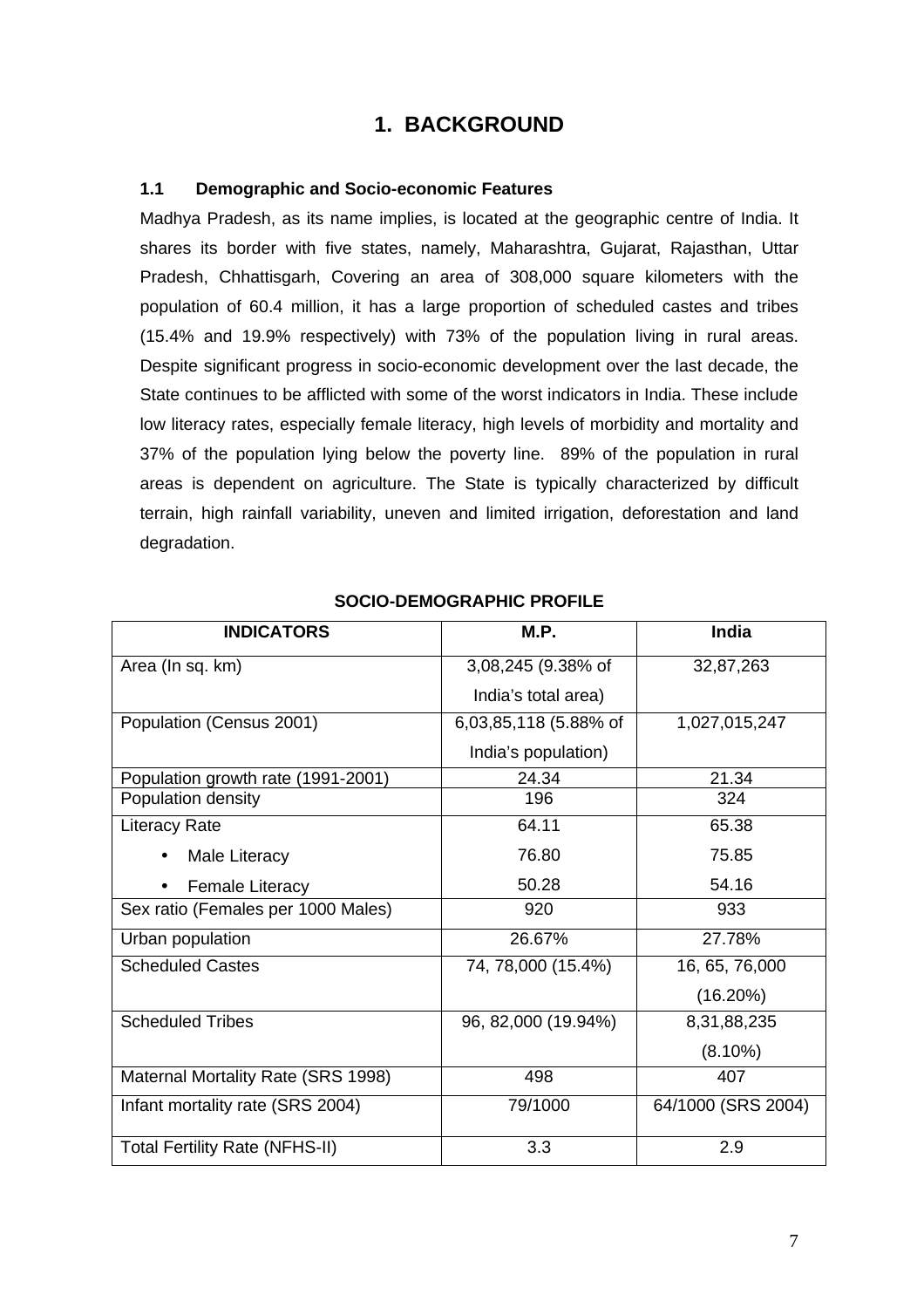# **1.2 Age Distribution**

The age distribution of the population in Madhya Pradesh is typical of populations in which fertility has fallen recently, with relatively low proportions of the population in the younger and older age groups. 39 percent are below 15 years of age, and 5 percent are aged 65 or older. The proportion below age 15 is higher in rural areas (40 percent) than in urban areas (35 percent), primarily because fertility is higher in rural areas.



# **Age & Sex composition of Population – 2001 Madhya Pradesh**

# **1.3 Density of Population**

Population density per square kilometer has increased from 158 in 1991 to 196 in 2001. Although the population density in Madhya Pradesh remains low relative to most other large states, the rising density indicates an increasing pressure on land and other resources.

# **1.4 Literacy Rate**

According to the 2001 Census, literacy rate for Madhya Pradesh was 64.08 percent compared with 65.38 percent for India as a whole. The literacy rate for males was 76.50 percent and only 50.55 percent for females in Madhya Pradesh. Compared with the literacy rate of 1991 (44.67), there has been a considerable improvement in the last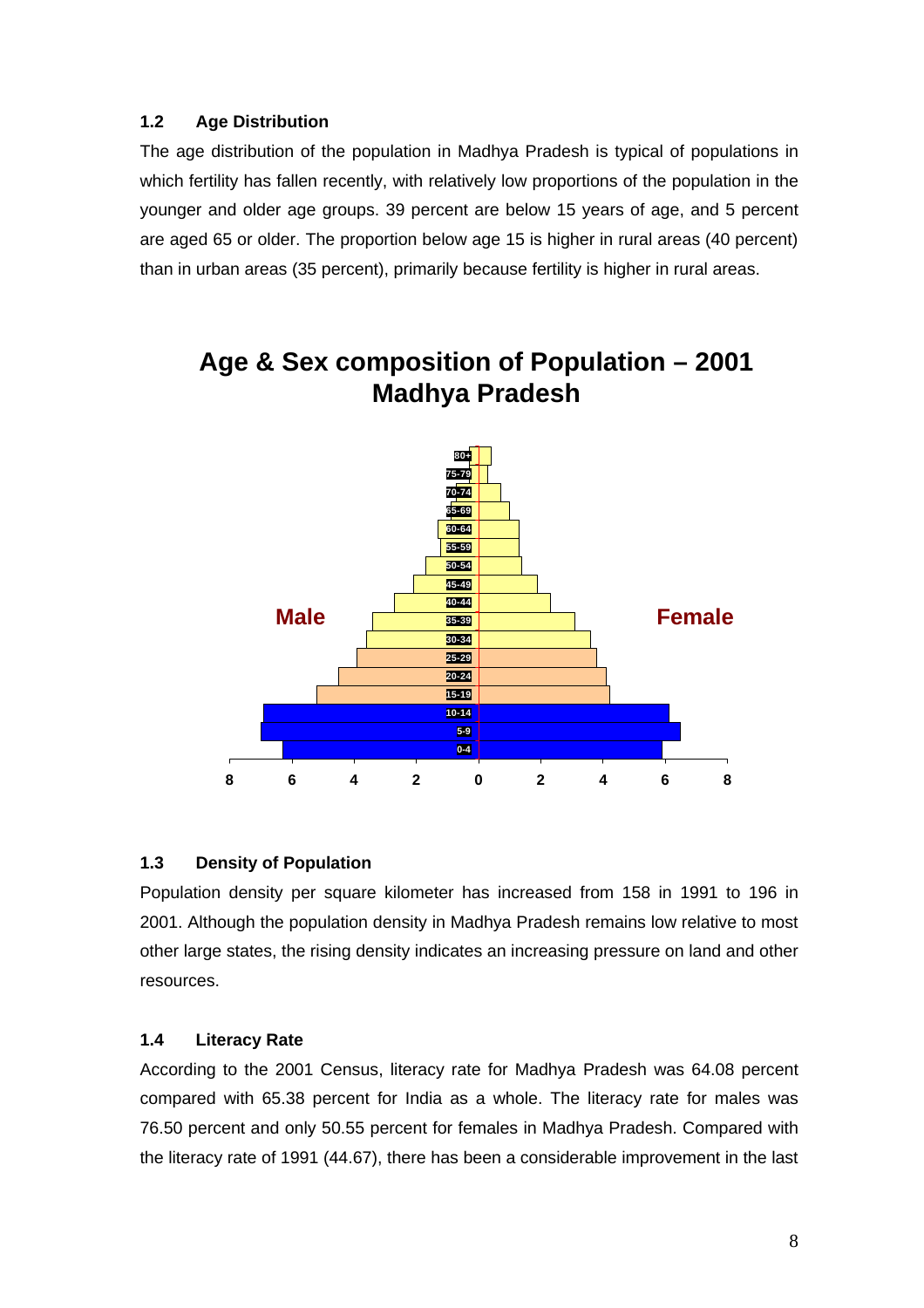ten years. There has been a greater improvement in the female literacy rate as compared to the male literacy rate. Education levels are much higher in urban areas than in rural areas. The proportion of illiterates is almost twice as high for rural females (63 percent) as for urban females (33 percent), and nearly thrice as high for rural males (34 percent) as for urban males (13 percent). Even in urban areas, however, only about half of the males (47 percent) and slightly more than one-quarter of the females (28 percent) of age 20 and above have completed at least high school. Illiteracy was virtually the same for women in the age-groups 35-39 to 45-49 before decreasing to 64 percent for women in age-group 20-24 and then rising slightly to 66 percent for women in age-group 15-19, undoubtedly because illiterate women are more likely to get married than the literate women at a young age.

# **1.5 Below Poverty Line Population**

According to the Third Madhya Pradesh Human Development Report (2002), population Below Poverty Line (BPL) in 1999-2000 has been estimated at 37.43% (37.06% for rural and 38.44% for urban). This figure is higher than the national average of 26.10%. The Per Capita Income (calculated at constant prices, 1993-1994) for Madhya Pradesh was Rs.7876/- in 1999-2000, being much lower than the National figure of Rs.9739/- (Source: Dept. of Finance, GoMP). BPL population of 37% means that about 22.60 million people are classified as poor. Regionally, there is less poverty in the Gwalior region, western Bundelkhand and around Bhopal followed by moderate levels in the Malwa region and extreme poverty in the eastern and Bundelkhand areas.

| <b>Indicator/Parameter</b>    | Nos.   |
|-------------------------------|--------|
| <b>Development Blocks</b>     | 313    |
| <b>Tribal Blocks</b>          | 89     |
| No. of Towns/cities           | 394    |
| No. of Municipal Corporations | 14     |
| No. of Municipalities         | 85     |
| No. of Nagar Panchayats       | 235    |
| No. of villages               | 55392  |
| No. of inhabited villages     | 52143  |
| No. Gram Panchayats           | 22,029 |
| No. of Janpad Panchayats      | 313    |
| No. of district Panchayats    | 48     |

# **1.6 Administrative Profile of the State of Madhya Pradesh**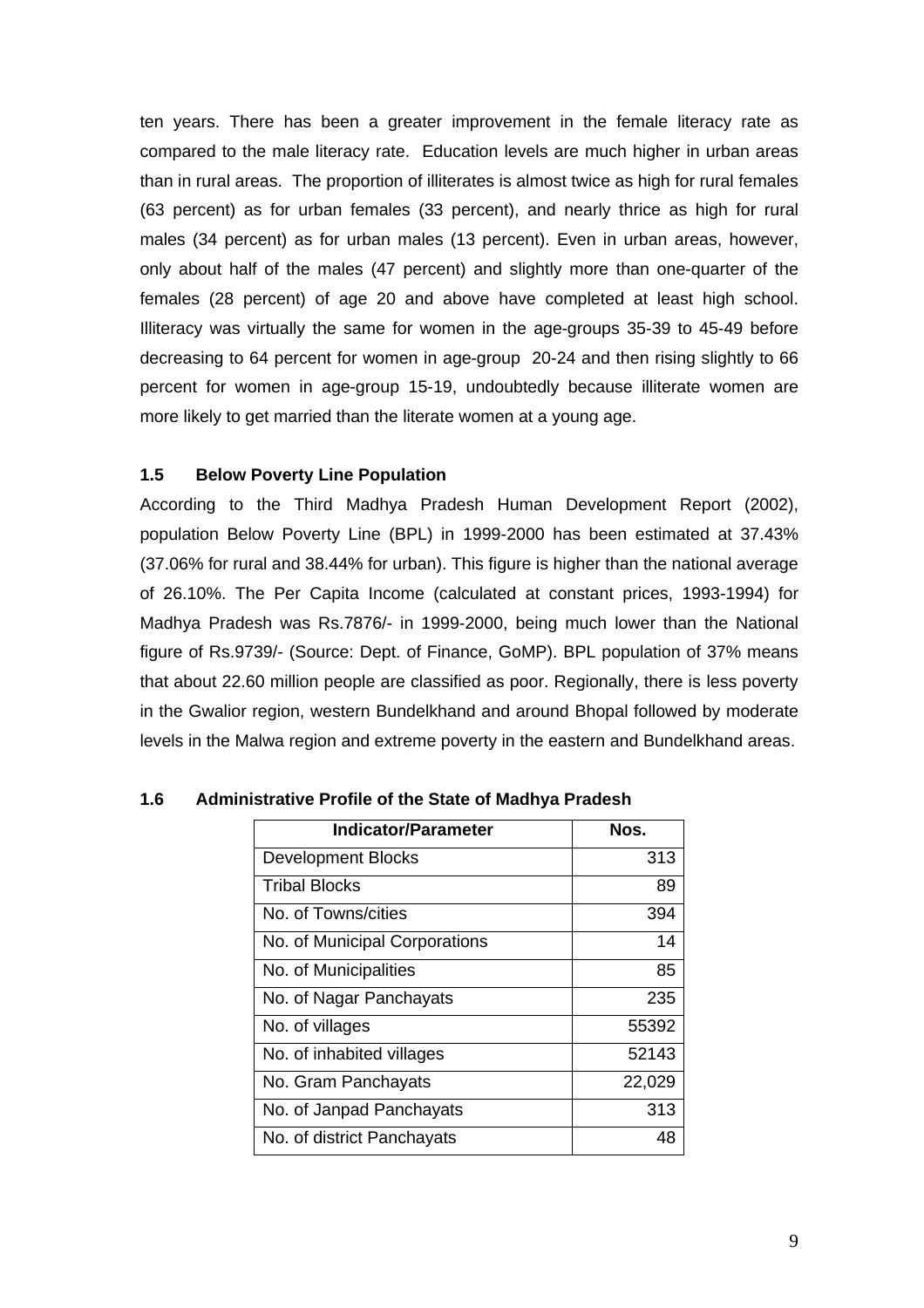# **2. SITUATIONAL ANALYSIS**

In this chapter, situation of health and its determinants has been reviewed with reference to NFHS, RHS and such other reports. While the NFHS-2 provided statelevel estimates, the RHS estimates are available at the district level. Data from these sources have been compiled by select background characteristics such as residence, caste and standard of living (SLI), in addition to analyzing the results from a qualitative study of RCH programme that was carried in the three regions of the state. All these results have been put together and presented in the following sections.

| Sr.No                  | <b>Indicator</b>                             | <b>Current Status</b> |  |  |  |  |  |
|------------------------|----------------------------------------------|-----------------------|--|--|--|--|--|
| <b>Maternal Health</b> |                                              |                       |  |  |  |  |  |
| $\mathbf{1}$           | Percentage of pregnant women registering in  | 26                    |  |  |  |  |  |
|                        | first trimester                              |                       |  |  |  |  |  |
| $\overline{2}$         | Percentage of pregnant women receiving full  | 51.2                  |  |  |  |  |  |
|                        | ANC care                                     |                       |  |  |  |  |  |
| 3                      | Percentage of deliveries attended by Skilled | 30.0                  |  |  |  |  |  |
|                        | <b>Birth Attended</b>                        |                       |  |  |  |  |  |
| 4                      | Percentage of Home Deliveries                | 79.0                  |  |  |  |  |  |
| 5                      | Percentage of Institutional Deliveries       | 21.0                  |  |  |  |  |  |
| <b>Child Health</b>    |                                              |                       |  |  |  |  |  |
| 6                      | Percent of children who were exclusively     | 36.5                  |  |  |  |  |  |
|                        | breastfed for four months                    |                       |  |  |  |  |  |
| $\overline{7}$         | Percent of Children (12-23 months) fully     | 22                    |  |  |  |  |  |
|                        | immunized                                    |                       |  |  |  |  |  |
| 8                      | Percent of Children suffered from Diarrhea   | 23.4                  |  |  |  |  |  |
| 9                      | Percent of Children suffered from ARI        | 29.2                  |  |  |  |  |  |
|                        | <b>Family Planning</b>                       |                       |  |  |  |  |  |
| 10 <sup>1</sup>        | Met need for FP method among eligible        | 44.3                  |  |  |  |  |  |
|                        | couples                                      |                       |  |  |  |  |  |
| 11                     | Unmet need for Spacing method                | 8.9                   |  |  |  |  |  |
| 12 <sub>2</sub>        | Unmet need for Limiting method               | 7.3                   |  |  |  |  |  |
| 13                     | Contraceptive prevalence rate                | 42.0                  |  |  |  |  |  |
| 14                     | Total demand for FP services                 | 60.5                  |  |  |  |  |  |

The current levels of major indicators are summarized in the following table:-

# **MATERNAL HEALTH**

# **Antenatal Care**

It can be seen from the following Table that while 6 out of ten women availed antenatal check-up, more than half received two or more tetanus toxoid injections and 8 out of 10 women have received IFA tablets or syrup during pregnancy for three or more months.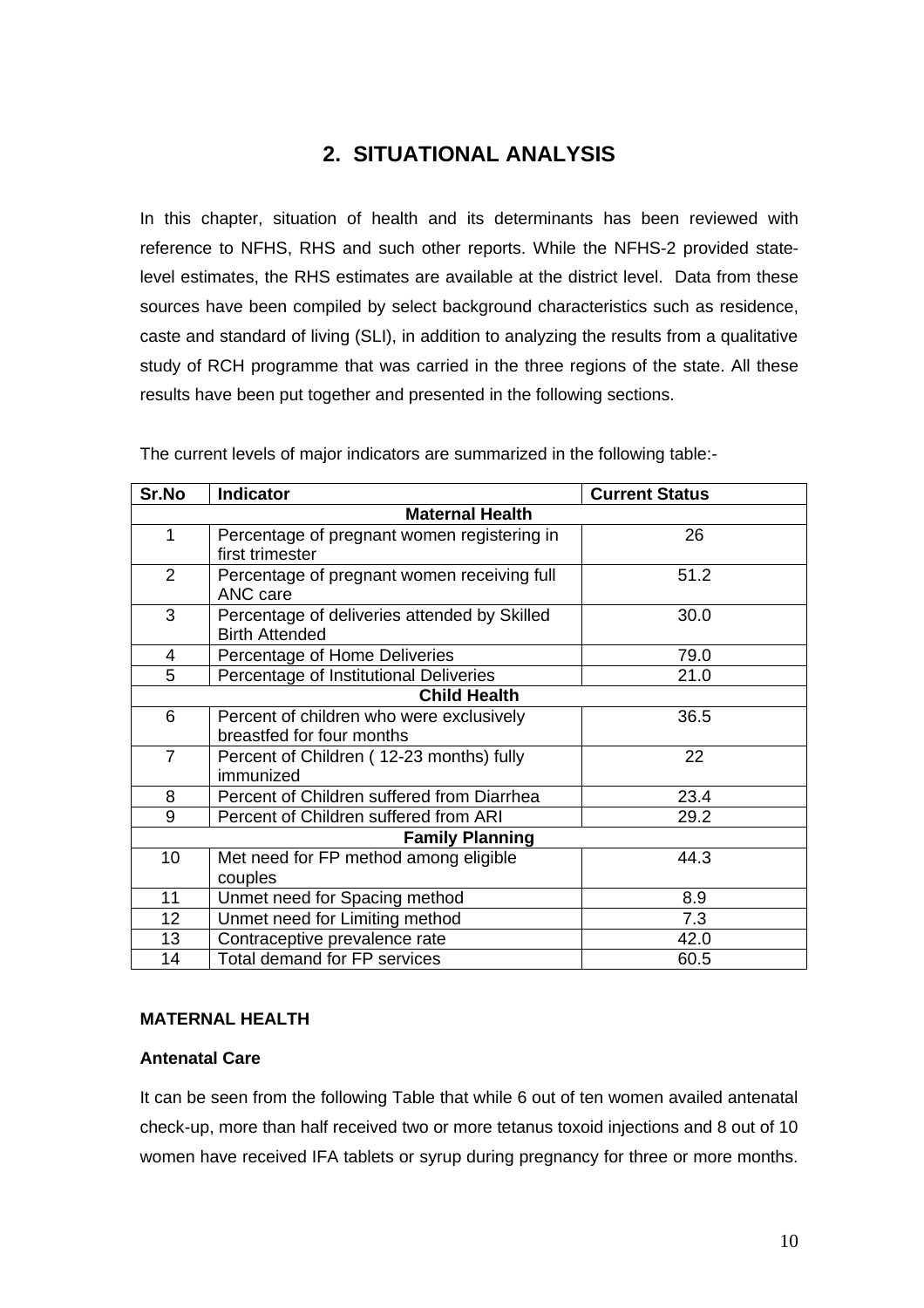Only one third of the pregnant women received more than 3 ANC check ups. The service utilization is better in urban area as compared to rural area.

| <b>Indicator</b>                      | <b>Urban</b> | <b>Rural</b> | Total |
|---------------------------------------|--------------|--------------|-------|
| Women receiving any ANC check up      | 82.1         | 55.8         | 61.5  |
| Women without any ANC check up        | 17.9         | 44.2         | 38.5  |
| Women receiving 3 ANC check ups       | 51.2         | 21.8         | 28.1  |
| Women receiving 2 or more doses of TT | 73.7         | 49.8         | 55.0  |
| Women receiving more than 100 IFA     | 76.2         | 79.3         | 78.4  |
| tablets                               |              |              |       |

### *Percentage of women receiving various types of ANC care*

# **Delivery Care: Place and Assistance during Delivery**

It indicates that eight out of 10 deliveries in Madhya Pradesh state are taking place at home and the remaining two deliveries either in public or private institutions. In urban areas half of the deliveries are in institutions while it is less than 1 out of 10 deliveries in rural areas. It is also seen that the proportion of deliveries attended by the health professional like Doctor, Staff Nurse or ANM is very high in urban area as compared to rural area. Half of the Home deliveries are attended by Traditional Birth Attendants.

| <b>Indicator</b>                 | Urban | <b>Rural</b> | Total |
|----------------------------------|-------|--------------|-------|
| <b>Home Deliveries</b>           | 50.1  | 86.5         | 78.7  |
| <b>Institutional Deliveries</b>  | 49.1  | 12.1         | 20.1  |
| Deliveries attended by Doctor    | 40.3  | 12.5         | 19.0  |
| Deliveries attended by Nurse/ANM | 20.8  | 8.2          | 11.0  |
| Home deliveries attended by TBA  | 29.1  | 51.6         | 46.7  |

 *Details of place of birth and assistance during delivery*

However, it may be mentioned here that with the introduction of schemes like Janani Suraksha Yojna, Prasav Hetu Parivahan Yojna and Vijaya Raje Janani Beema Kayan Yojna, there has been a clear spurt in institutional deliveries in the State. The State reports indicate that the institutional deliveries, which stood at 25% in April 2005 has gone up to 47% in September 2006.

# **Anemia among Women**

The nutritional status of women in the state is low. Overall, 54 percent of women in the state have some degree of anemia, compared with 52 percent in India as a whole. About 16.6 percent of women in Madhya Pradesh are moderately to severely anemic. The percentage of anemic women is much higher in rural area as compared to urban area.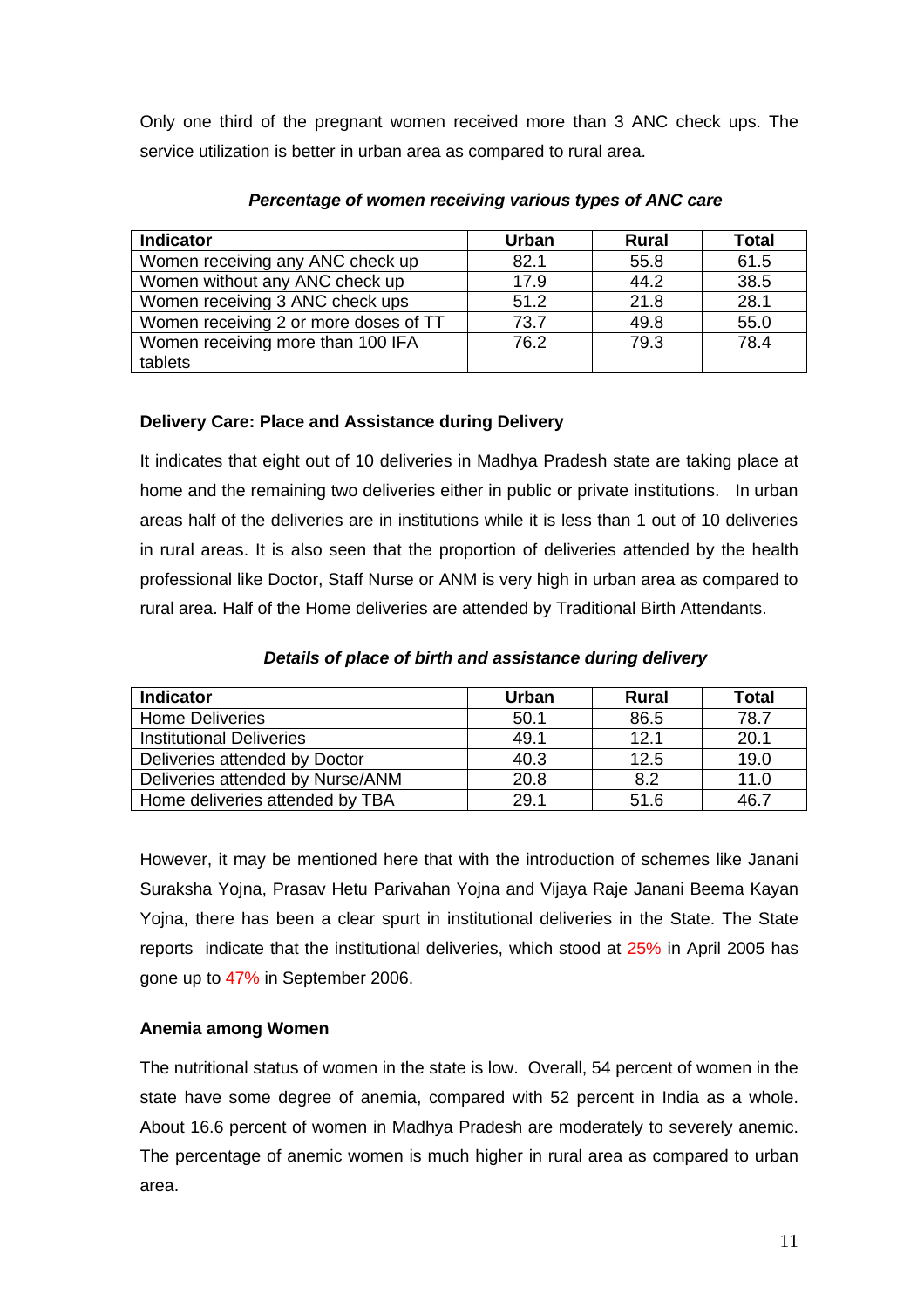### **Prevalence of RTIs**

The NFHS-2 depicts that four out of 10 currently married women have reported of at least one reproductive health problem. The common problems reported were abnormal vaginal discharge and symptoms of urinary tract infection. Rural women reported of these problems more frequently than their urban counterparts. Only 3 out of 10 women suffering with RTI/STI symptoms availed treatment.

# **CHILD HEALTH**

The reproductive health survey collected information on child immunization, reasons for not availing child immunization services, and breast-feeding and weaning practices. This apart, the NFHS-2 has provided levels of infant and child mortality and the nutritional status of children at the state level.

# **Infant and Child Mortality**

The NFHS-2 survey conducted in 1998-99 estimated the Infant Mortality Rate (IMR) to be 86 deaths of infants per 1,000 live births during the four years preceding the survey, much higher than the IMR of 68 in India. The Child Mortality Rate (CMR) in the state was 56 (deaths of children aged 1-4 years per 1,000 children reaching age one). In all, among 1,000 children born, 56 die before reaching age five. As expected, IMR in rural areas was higher than urban areas.

# **Child Immunization**

Immunization of children is an important component of child-survival with efforts focusing on six childhood diseases of tuberculosis, diphtheria, pertusis, tetanus, polio and measles. The objective of Universal Immunization Programme (UIP) was to extend immunization coverage against these diseases to at least 85 per cent of infants by 1990, and the target now is to achieve 100 per cent immunization. However, in Madhya Pradesh, only 22 per cent of children aged 12-23 months were fully vaccinated; about 64 per cent had received some, while the remaining 14 per cent had not been vaccinated at all. Dropout rates for the series of DPT and polio vaccinations were also a problem. Sixty three per cent of children received first dose of DPT, but only 37 per cent received all three doses. Likewise, 85 per cent of children received first dose of polio but only 56 per cent received all the three doses. Coverage of measles was 35.6 per cent.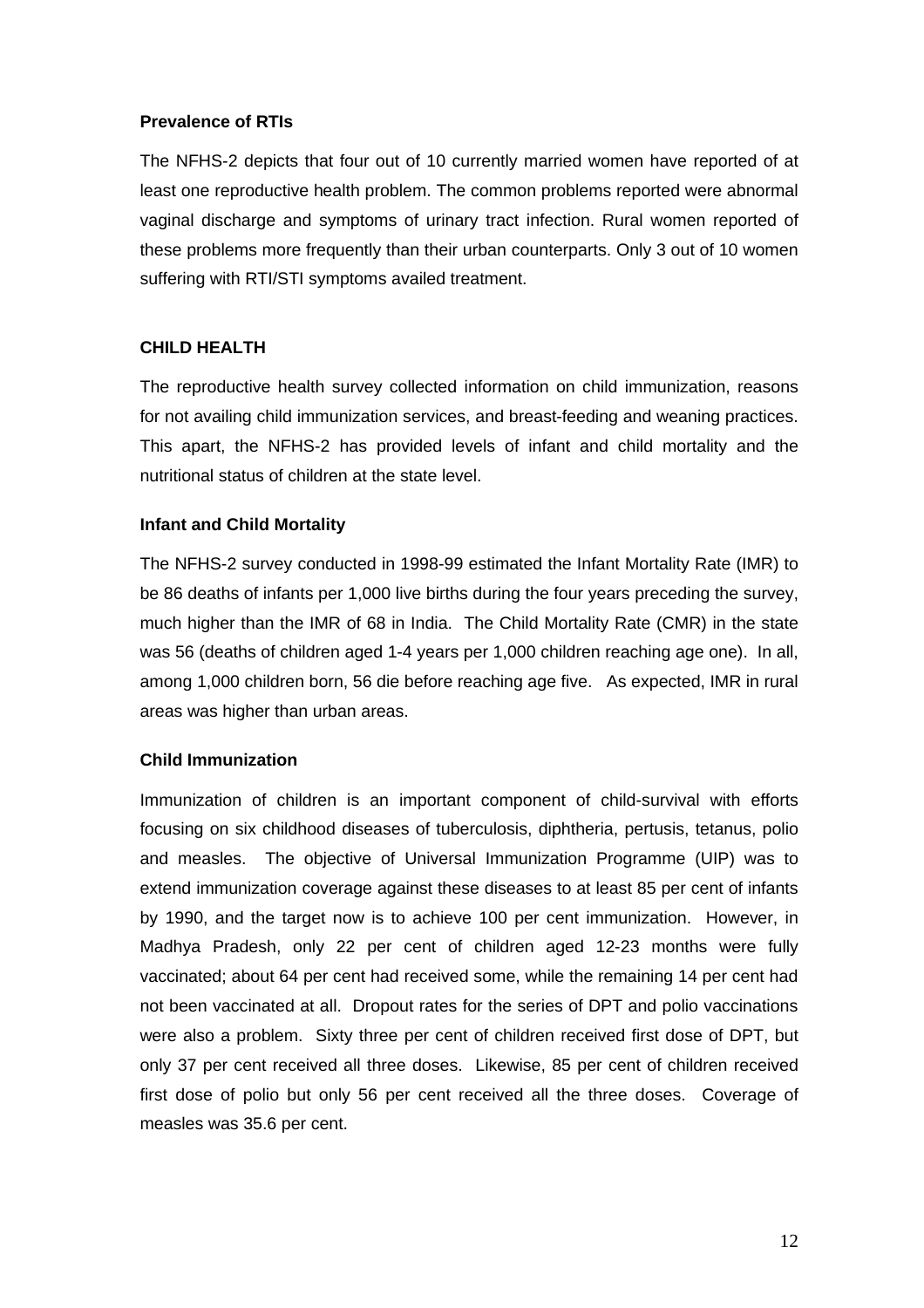#### **Infant Feeding Practices**

Practice of breastfeeding is very poor in Madhya Pradesh. The NFHS-2 indicated that less than one-tenth of children were breastfed within an hour of birth and less than one third in the first day. Further, for 71 per cent of mothers squeezed out the first milk from the breast before feeding the baby, contrary to recommended feeding practices. Only one third of the children of less than four months of age were exclusively breastfed. The median duration of exclusive breastfeeding is only 2.6 months.

#### **Diarrhea & ARI**

#### *Awareness and Treatment of Diarrhea*

Only one third of the mothers were aware of two or more danger signs of diarrhea. About one-fourth of the children in the state had suffered from diarrhea in the two weeks preceding the survey (NFHS-2). Of them, 60 per cent of mothers reported having taken their child/children to a health facility or health-care provider but only 55 percent of mothers used ORS during the diarrheal episode.

#### *Awareness and Treatment of ARI/Pneumonia*

According to the NFHS-2, 31 per cent of children under age three were ill with fever during the two weeks preceding the survey and 29 per cent were ill with ARI. Fifty eight per cent of children who were ill with ARI were taken to a health facility. The prevalence was substantially higher in rural areas in comparison to urban areas.

# **FERTILITY AND FAMILY PLANNING**

The levels of fertility and contraceptive use have been compiled using the NFHS-2 survey reports

# **Fertility**

The State of Madhya Pradesh has a total fertility rate (TFR) of 3.31 still on a higher side required for replacement level fertility. The TFR in urban area is (2.61) lower as compared to rural area where it is 3.56. Among the women age 15-49, the mean number of children ever born is 2.8 for all women and 3.3 for currently married women. The mean number of children ever born increases with increasing the age and it is 5 for the age 45 -49. About thirty five percent of the women have birth order more than 4.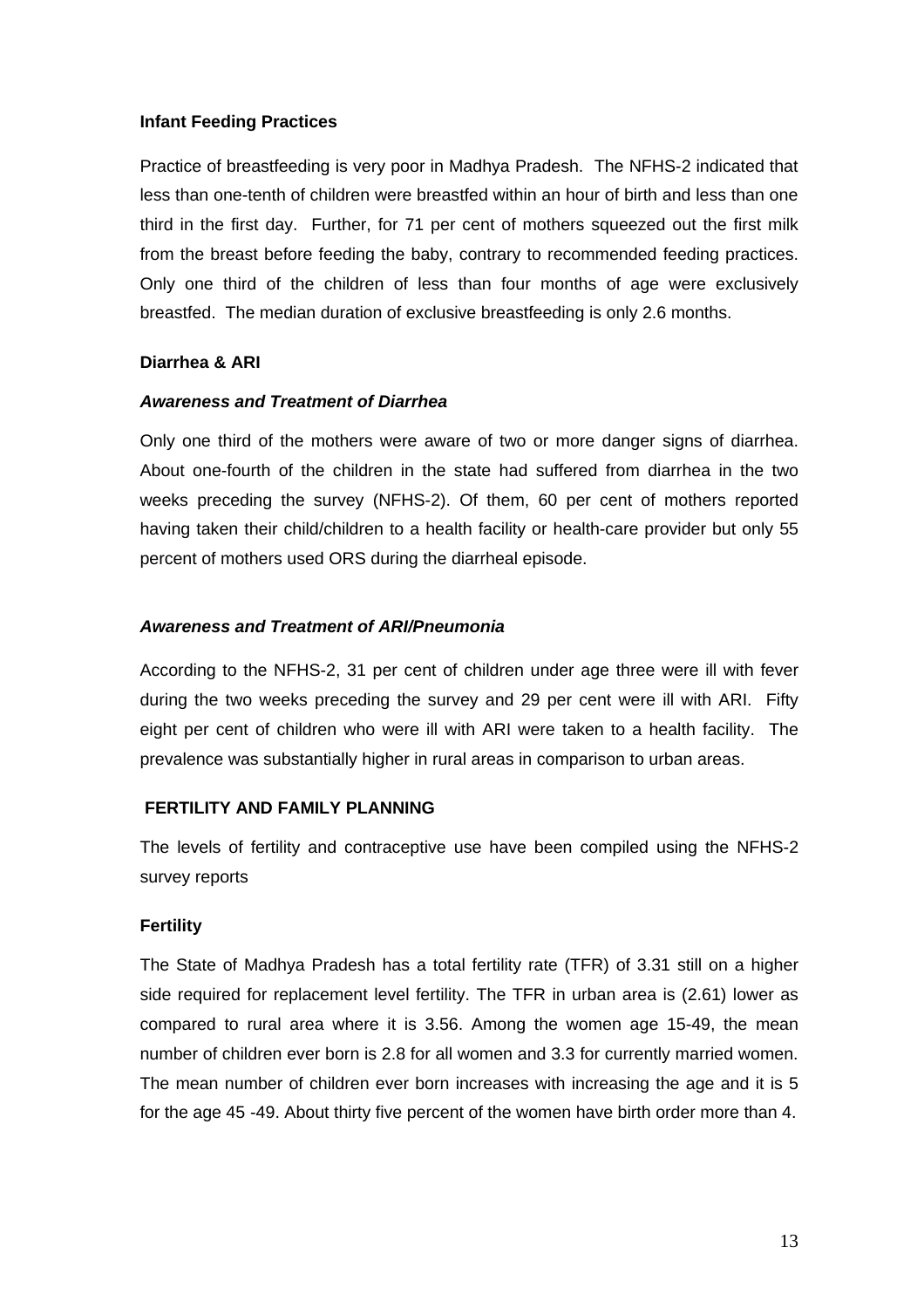# **Contraceptive Prevalence**

The awareness regarding the modern contraceptive methods is very high but the modern contraceptive prevalence in Madhya Pradesh according to the NFHS-2 was 42 per cent. Female sterilization as expected turned out to be the more popular method with about 35 per cent of currently married aged between 15 and 49 years accepting it. This was followed by condoms (3 percent), IUCD (0.8 percent) and oral pills (1.0 percent). The use of spacing methods was negligible. Contraceptive use increased with the number of living children and specifically with the presence of a son. Analysis by background characteristics of residence, caste and SLI depicted higher contraceptive prevalence among urban women (52 percent) in comparison with rural women (39 per cent).

# **Unmet Need for Family Planning**

Currently married women who are not using any method of family planning but also do not want any more children or want to wait two or more years before having another child, are considered as having an unmet need for family planning. Current contraceptive users on the other hand are said to have a met need for family planning. The total demand for family planning is the sum of met and unmet needs. The need for spacing or limiting births depends upon, whether or not a woman wants to have a child. This concept helps in understanding the potential demand for family planning and facilitates in converting this potential demand to real demand.

The following table summarizes unmet need, met need and demand for family planning. The total unmet need in the state was 16 per cent and the unmet need for the spacing method was slightly higher than that for the limiting method. The unmet need was lower in urban areas than in rural areas.

| <b>Indicator</b>                                                                                                                                                                                                                                                                                                         | <b>Urban</b> | <b>Rural</b> | <b>Total</b> |
|--------------------------------------------------------------------------------------------------------------------------------------------------------------------------------------------------------------------------------------------------------------------------------------------------------------------------|--------------|--------------|--------------|
| Met need for Spacing Method                                                                                                                                                                                                                                                                                              | 4.1          | 1.6          | 2.2          |
| Met need for Limiting Method                                                                                                                                                                                                                                                                                             | 51.0         | 39.1         | 42.1         |
| Unmet need for Spacing Method                                                                                                                                                                                                                                                                                            | 7.9          | 9.3          | 8.9          |
| Unmet need for Limiting Method                                                                                                                                                                                                                                                                                           | 7.6          | 7.2          | 7.3          |
| <b>Total Demand for Spacing Method</b>                                                                                                                                                                                                                                                                                   | 12.0         | 10.8         | 11.1         |
| <b>Total demand for Limiting Method</b>                                                                                                                                                                                                                                                                                  | 58.6         | 46.3         | 49.4         |
| Total demand for FP services                                                                                                                                                                                                                                                                                             | 70.6         | 57.1         | 60.5         |
| $\sim$ $\frac{1}{2}$ $\frac{1}{2}$ $\frac{1}{2}$ $\frac{1}{2}$ $\frac{1}{2}$ $\frac{1}{2}$ $\frac{1}{2}$ $\frac{1}{2}$ $\frac{1}{2}$ $\frac{1}{2}$ $\frac{1}{2}$ $\frac{1}{2}$ $\frac{1}{2}$ $\frac{1}{2}$ $\frac{1}{2}$ $\frac{1}{2}$ $\frac{1}{2}$ $\frac{1}{2}$ $\frac{1}{2}$ $\frac{1}{2}$ $\frac{1}{2}$ $\frac{1}{$ |              |              |              |

#### *Need for Family Planning Services*

*Source: NFHS-2, 1998-99*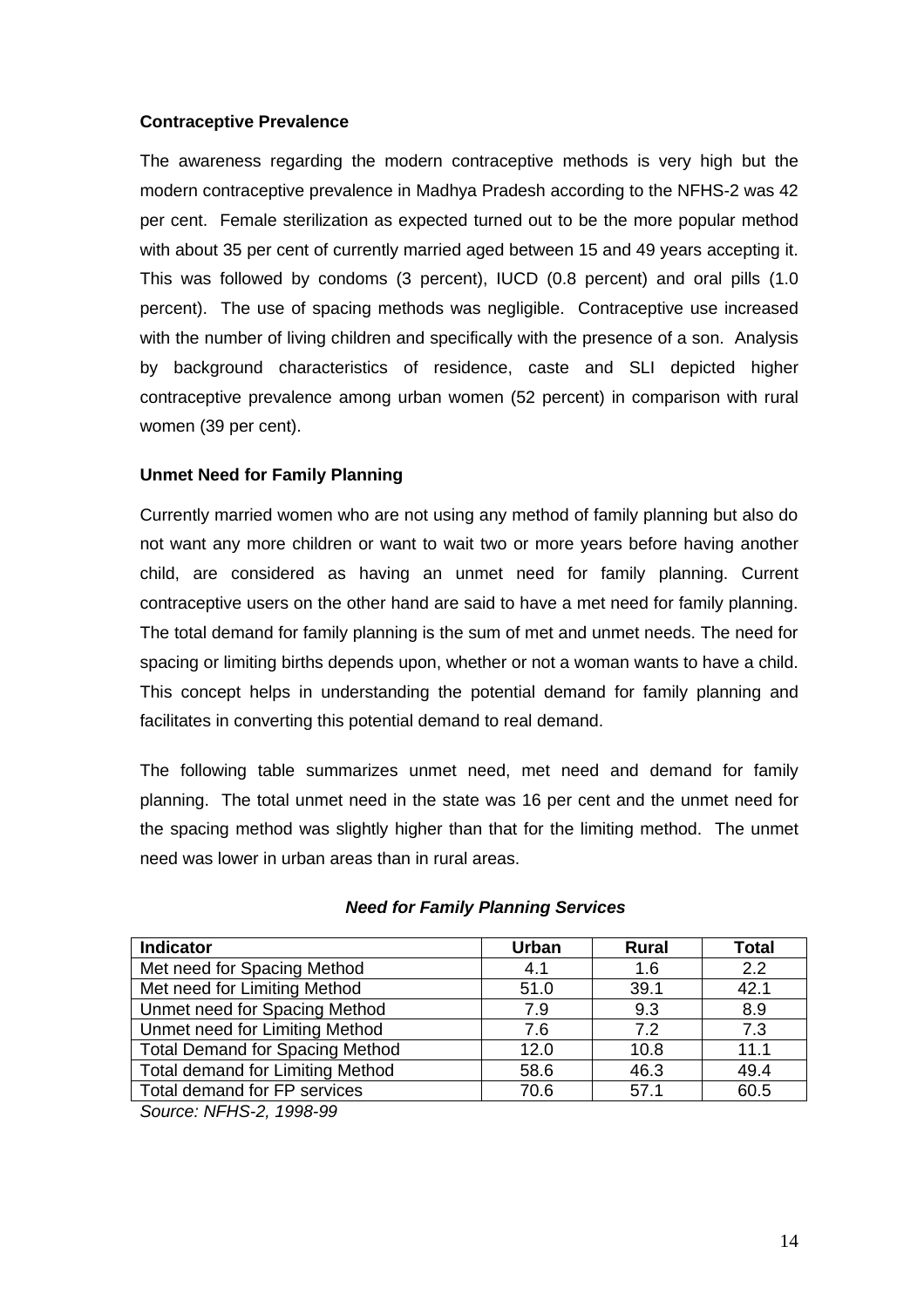*District Variations: (RHS-2202)* The districts differ in their current status and performance. Districts like Jhabua, Shahdol and Sidhi are showing very low level for ANC check ups while the districts having the highest percentage of home deliveries are Sidhi and Shahdol. Districts like Vidisha, Jhabua, Panna, Chhatarpur and Satna show very low percentage of eligible couples using modern contraceptive method. The table below presents the current status of the various indicators across different districts:

| <b>Districts</b>  | Unmet need-total-2 | ANC + atleast one TT injection +<br>Full ANC2 - (Atleast 3 visits for<br>or more IFA tablets/syrup)<br>100 | Institutional delivery | Exclusive breastfeeding atleast 4<br>months (children age 4-12<br>months) | Percentage of children age 12-35<br>months received Full<br>Immunization | who had diarrhea (two weeks<br>prior to survey) | Given ORS to children during<br>Diarrhea | who had Pneumonia (two weeks<br>prior to survey) | Sought treatment for Pneumonia | Women who had any symptom<br>of RTI/STI |
|-------------------|--------------------|------------------------------------------------------------------------------------------------------------|------------------------|---------------------------------------------------------------------------|--------------------------------------------------------------------------|-------------------------------------------------|------------------------------------------|--------------------------------------------------|--------------------------------|-----------------------------------------|
| Indore            | 13.4               | 14.6                                                                                                       | 65.6                   | 17.5                                                                      | 49.6                                                                     | 20.3                                            | 57.1                                     | 22.8                                             | 76.3                           | 52.5                                    |
| <b>Dhar</b>       | 14.6               | 4.6                                                                                                        | 27.9                   | 0.9                                                                       | 38.1                                                                     | 29.0                                            | 21.0                                     | 27.0                                             | 52.0                           | 53.2                                    |
| <b>Jhabua</b>     | 25.6               | 4.9                                                                                                        | 26.2                   | 1.3                                                                       | 24.8                                                                     | 21.2                                            | 14.7                                     | 22.8                                             | 63.3                           | 54.1                                    |
| Barwani           | 15.4               | 9.6                                                                                                        | 21.6                   | 3.5                                                                       | 32.8                                                                     | 14.9                                            | 27.8                                     | 22.5                                             | 81.6                           | 34.2                                    |
| <b>East Nimar</b> | 15.8               | 4.6                                                                                                        | 27.3                   | 0.0                                                                       | 40.0                                                                     | 21.3                                            | 23.0                                     | 20.6                                             | 67.4                           | 46.1                                    |
| <b>West Nimar</b> | 10.9               | 4.8                                                                                                        | 18.9                   | 8.4                                                                       | 24.9                                                                     | 15.2                                            | 24.9                                     | 27.4                                             | 72.0                           | 42.5                                    |
| Ujjain            | 14.2               | 5.2                                                                                                        | 32.1                   | 0.0                                                                       | 38.7                                                                     | 28.6                                            | 22.0                                     | 24.3                                             | 63.0                           | 50.6                                    |
| Dewas             | 16.9               | 2.5                                                                                                        | 31.7                   | 2.7                                                                       | 36.1                                                                     | 21.9                                            | 24.9                                     | 26.9                                             | 61.0                           | 58.3                                    |
| Ratlam            | 17.3               | 6.1                                                                                                        | 25.7                   | 0.0                                                                       | 42.8                                                                     | 22.1                                            | 32.9                                     | 16.6                                             | 70.3                           | 27.6                                    |
| Mandsaur          | 17.3               | 8.3                                                                                                        | 30.2                   | 1.1                                                                       | 29.4                                                                     | 16.3                                            | 33.0                                     | 11.2                                             | 88.3                           | 24.1                                    |
| Shajapur          | 19.2               | $5.0$                                                                                                      | 32.0                   | 0.0                                                                       | 33.1                                                                     | 22.5                                            | 24.1                                     | 25.4                                             | 68.9                           | 31.3                                    |
| Neemuch           | 16.8               | 12.2                                                                                                       | 26.4                   | 1.2                                                                       | 33.2                                                                     | 17.6                                            | 33.0                                     | 10.7                                             | 82.0                           | 25.0                                    |
| <b>Bhopal</b>     | 16.9               | 19.7                                                                                                       | 51.3                   | 44.4                                                                      | 37.2                                                                     | 23.7                                            | 46.0                                     | 20.0                                             | 85.8                           | 30.0                                    |
| Sehore            | 20.3               | 3.1                                                                                                        | 30.7                   | 4.2                                                                       | 21.3                                                                     | 31.1                                            | 33.3                                     | 31.3                                             | 63.2                           | 66.8                                    |
| Raisen            | 19.8               | 3.5                                                                                                        | 23.7                   | 35.3                                                                      | 27.3                                                                     | 13.0                                            | 26.0                                     | 29.8                                             | 48.4                           | 47.7                                    |
| Vidisha           | 26.5               | 2.6                                                                                                        | 25.0                   | 2.9                                                                       | 18.2                                                                     | 29.6                                            | 21.0                                     | 29.7                                             | 54.0                           | 61.0                                    |
| <b>Betul</b>      | 23.8               | 9.1                                                                                                        | 22.5                   | 60.8                                                                      | 30.0                                                                     | 11.4                                            | 15.6                                     | 15.5                                             | 41.9                           | 24.6                                    |
| Rajgarh           | 19.8               | 3.3                                                                                                        | 35.9                   | 8.3                                                                       | 26.0                                                                     | 13.8                                            | 31.9                                     | 18.3                                             | 71.5                           | 30.8                                    |
| Hoshangabad       | 14.4               | 9.0                                                                                                        | 36.8                   | 9.6                                                                       | 66.5                                                                     | 25.9                                            | 22.6                                     | 8.7                                              | 59.9*                          | 33.6                                    |
| Harda             | 15.9               | 4.9                                                                                                        | 33.1                   | 18.2                                                                      | 47.0                                                                     | 16.8                                            | 31.1                                     | 25.3                                             | 63.3                           | 36.2                                    |
| Jabalpur          | 16.9               | 13.2                                                                                                       | 42.4                   | 5.1                                                                       | 50.2                                                                     | 11.5                                            | 43.3                                     | 19.5                                             | 68.3                           | 27.6                                    |
| Katni             | 23.6               | 2.5                                                                                                        | 18.9                   | 7.3                                                                       | 39.3                                                                     | 22.1                                            | 20.4                                     | 15.6                                             | 61.0                           | 31.3                                    |
| Balaghat          | 20.6               | 15.2                                                                                                       | 21.5                   | 47.7                                                                      | 48.2                                                                     | 7.2                                             | $27.4*$                                  | 37.1                                             | 52.0                           | 38.1                                    |
| Chhindwara        | 17.4               | 6.1                                                                                                        | 25.9                   | 39.6                                                                      | 46.8                                                                     | 26.8                                            | 27.9                                     | 42.2                                             | 57.7                           | 30.1                                    |
| Seoni             | 16.5               | 18.4                                                                                                       | 27.2                   | 22.9                                                                      | 62.0                                                                     | 29.6                                            | 33.8                                     | 48.9                                             | 66.4                           | 43.4                                    |
| Mandla            | 15.8               | 2.8                                                                                                        | 20.2                   | 24.1                                                                      | 55.8                                                                     | 19.6                                            | 17.7                                     | 25.3                                             | 33.6                           | 42.0                                    |
| Dindori           | 20.0               | 3.2                                                                                                        | 18.3                   | 14.3                                                                      | 38.6                                                                     | 30.6                                            | 29.2                                     | 36.3                                             | 32.9                           | 45.7                                    |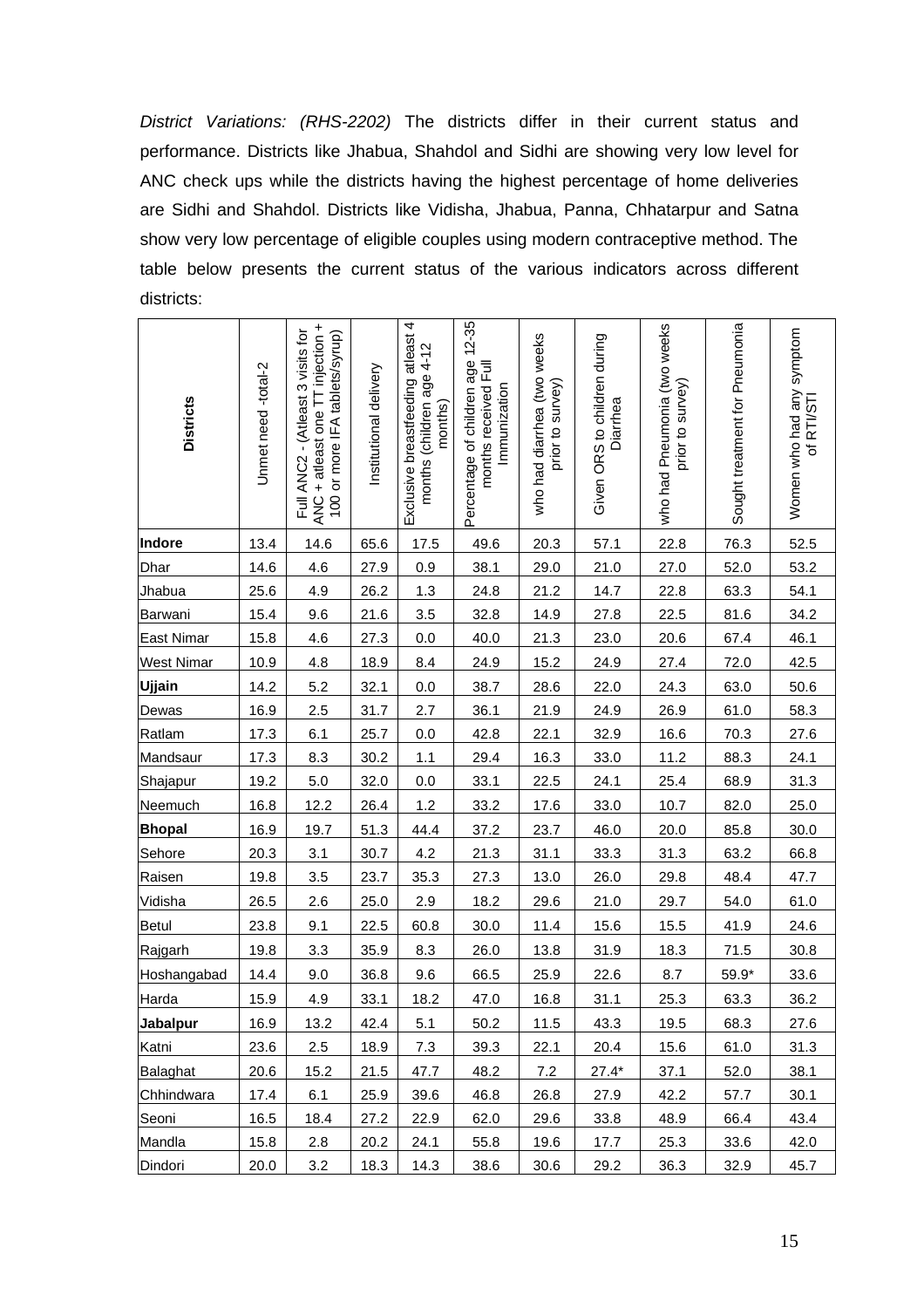| <b>Districts</b> | Unmet need-total-2 | ANC + atleast one TT injection +<br>Full ANC2 - (Atleast 3 visits for<br>100 or more IFA tablets/syrup) | Institutional delivery | Exclusive breastfeeding atleast 4<br>months (children age 4-12<br>months) | Percentage of children age 12-35<br>months received Full<br>Immunization | who had diarrhea (two weeks<br>prior to survey) | Given ORS to children during<br>Diarrhea | who had Pneumonia (two weeks<br>prior to survey) | Sought treatment for Pneumonia | Women who had any symptom<br>of RTI/STI |
|------------------|--------------------|---------------------------------------------------------------------------------------------------------|------------------------|---------------------------------------------------------------------------|--------------------------------------------------------------------------|-------------------------------------------------|------------------------------------------|--------------------------------------------------|--------------------------------|-----------------------------------------|
| Narsimhapur      | 14.2               | 3.8                                                                                                     | 38.3                   | 41.4                                                                      | 50.1                                                                     | 26.8                                            | 27.3                                     | 36.5                                             | 48.3                           | 49.1                                    |
| Sag <u>ar</u>    | 27.3               | 6.5                                                                                                     | 22.5                   | 50.8                                                                      | 31.7                                                                     | 12.9                                            | 19.7                                     | 16.4                                             | 80.0                           | 42.5                                    |
| Damoh            | 18.4               | 3.5                                                                                                     | 23.3                   | 3.7                                                                       | 25.9                                                                     | 20.0                                            | 16.4                                     | 18.8                                             | 46.3                           | 26.9                                    |
| Panna            | 25.4               | 0.6                                                                                                     | 28.4                   | 5.9                                                                       | 17.2                                                                     | 17.2                                            | 28.8                                     | 17.6                                             | 46.2                           | 30.6                                    |
| Tikamgarh        | 23.3               | 2.7                                                                                                     | 20.7                   | 12.5                                                                      | 10.2                                                                     | 21.5                                            | 18.7                                     | 26.0                                             | 51.1                           | 31.4                                    |
| Chhatarpur       | 37.2               | 0.5                                                                                                     | 17.6                   | 51.3                                                                      | 34.3                                                                     | 11.9                                            | 9.7                                      | 12.8                                             | 65.9                           | 51.6                                    |
| Rewa             | 31.0               | 4.5                                                                                                     | 22.4                   | 19.5                                                                      | 35.2                                                                     | 19.3                                            | 14.3                                     | 27.0                                             | 51.7                           | 54.9                                    |
| Sidhi            | 38.8               | 0.8                                                                                                     | 6.2                    | 79.1                                                                      | 10.7                                                                     | 0.6                                             | $59.4*$                                  | 9.9                                              | 3.3                            | 16.9                                    |
| Satna            | 26.8               | 1.0                                                                                                     | 20.7                   | 63.2                                                                      | 23.1                                                                     | 13.1                                            | 20.7                                     | 12.7                                             | 46.0                           | 29.5                                    |
| Shahdol          | 25.1               | 8.6                                                                                                     | 14.1                   | 17.3                                                                      | 33.8                                                                     | 16.8                                            | 32.8                                     | 20.3                                             | 44.5                           | 42.6                                    |
| Umaria           | 26.5               | 6.4                                                                                                     | 27.5                   | 21.7                                                                      | 21.1                                                                     | 29.2                                            | 32.4                                     | 24.0                                             | 55.4                           | 40.8                                    |
| <b>Gwalior</b>   | 25.0               | 4.6                                                                                                     | 47.5                   | 40.9                                                                      | 35.4                                                                     | 5.9                                             | $13.8*$                                  | 13.7                                             | 65.9                           | 25.4                                    |
| Morena           | 19.5               | 4.1                                                                                                     | 43.2                   | 10.9                                                                      | 36.1                                                                     | 34.7                                            | 32.3                                     | 18.3                                             | 66.5                           | 26.2                                    |
| Sheopur          | 22.3               | 5.7                                                                                                     | 29.3                   | 25.3                                                                      | 37.2                                                                     | 28.8                                            | 30.6                                     | 20.3                                             | 64.9                           | 21.7                                    |
| Shivpuri         | 18.8               | 1.7                                                                                                     | 28.3                   | 0.0                                                                       | 19.4                                                                     | 11.3                                            | 10.8                                     | 10.0                                             | 31.7                           | 27.2                                    |
| Guna             | 22.5               | 3.3                                                                                                     | 29.8                   | 11.5                                                                      | 11.1                                                                     | 25.0                                            | 16.3                                     | 30.1                                             | 59.0                           | 53.4                                    |
| Datia            | 18.5               | 7.3                                                                                                     | 26.3                   | 31.3                                                                      | 27.1                                                                     | 13.7                                            | 10.1                                     | 20.9                                             | 40.2                           | 46.2                                    |
| <b>Bhind</b>     | 30.6               | 1.5                                                                                                     | 23.5                   | 6.5                                                                       | 14.0                                                                     | 16.3                                            | 12.9                                     | 15.1                                             | 75.2                           | 35.3                                    |

# **Malaria**

- MP is one of the 3 worst malaria affected states. MP and Orissa alone account for 50% of mortality due to malaria in India (ICRIER, 2001).
- Proportion of *Plasmodium Falciparum* malaria (associated with cerebral malaria and with higher death rate) increased from 44 % in 1996 to 55 % in 1999. (source: NMAP, MOHFW GoI data cited in ICRIER 2001).
- Rural residents are twice as likely to suffer from malaria than urban residents (10015 and 5240 respectively per lakh population – NFHS II).

# **Tuberculosis**

• The overall prevalence of tuberculosis (TB) increased by 21% during the period 1992-93 to 1998-99 (440 in NFHS I and 602 in NFHS II).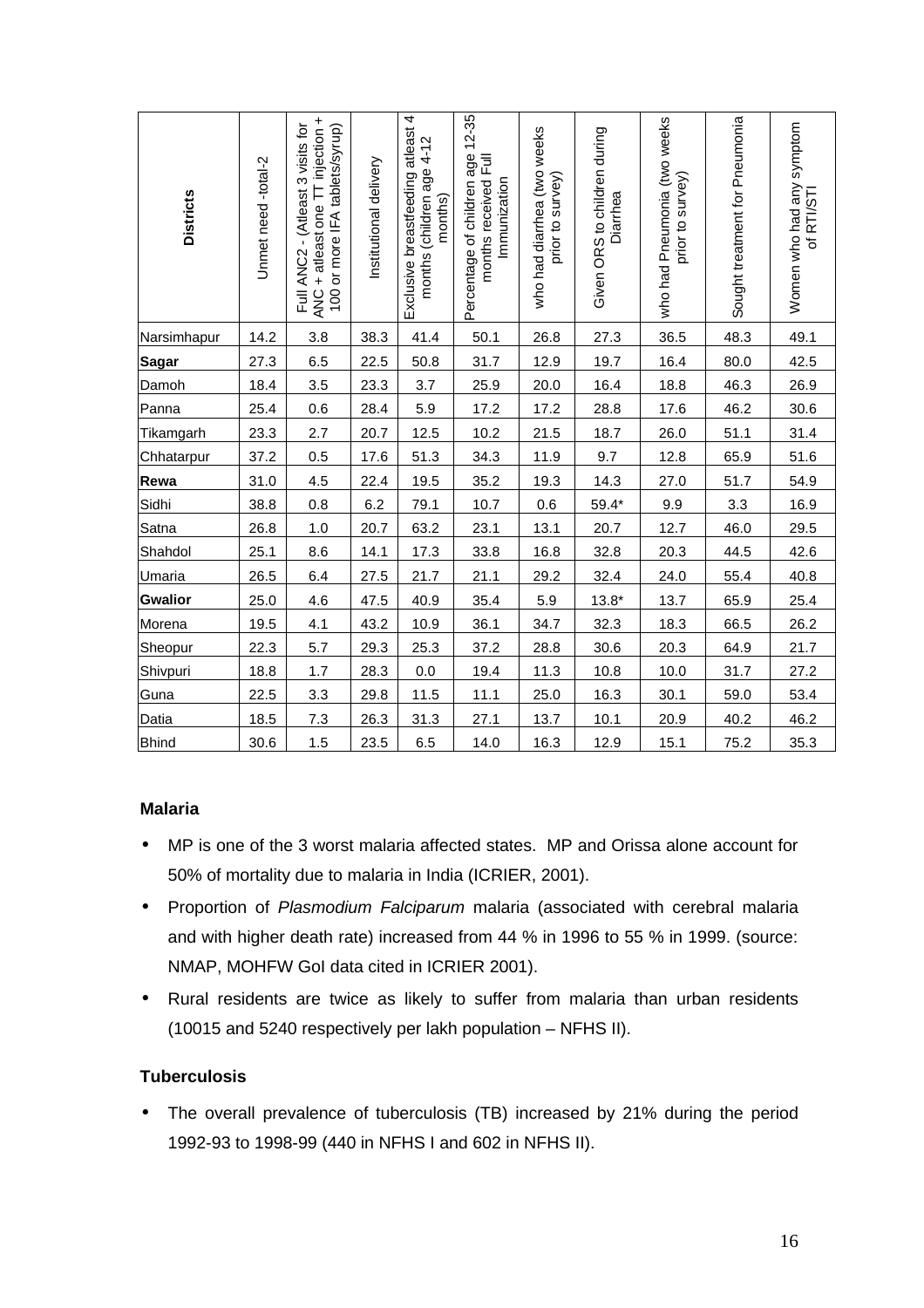- Prevalence of TB is higher in rural areas than urban areas (669 and 405 per lakh respectively).
- Prevalence is higher for males than females (678 and 519 per lakh respectively) attributed to higher outside contacts of male population and their smoking habit.

# **Diarrhea**

• MP recorded the highest incidence of diarrhea in the country at 63 per 1,000 (as per NCAER 1995 data cited in TARU report) and 28% of state's IMR was due to diarrhoeal deaths. Rajiv Gandhi Mission for Control of Diarrhoeal Diseases is credited with contributing to the decrease of diarrhoeal deaths from 4387 p.a. in 1991to 610 by 1997 (source: TARU report).

# **Nutritional deficiency**

Nutritional deficiency is a major cause for concern in MP:

- 38% of women have chronic energy (nutritional) deficiency indicated by body mass index (BMI)<18.5.
- Anemia is higher amongst breastfeeding women (58%) than non-pregnant/non breastfeeding women.
- Anemia prevalence is higher amongst scheduled tribes (70.3%) (NFHS II).

# *Nutritional deficiency amongst children*

Malnutrition of children and anemia increases susceptibility towards morbidity/mortality: MP has the highest rate of undernourished children in the country:

- More than 55% of children (6-35 months) are underweight due to chronic/acute under nutrition.
- 51% are stunted due to chronic under nourishment/ recurrent diarrhea.
- 20% are wasted due to acute under nourishment or illness.
- 75% of children age 6-35 months have anemia; 53% suffering from acute anemia.

# **Gender Disparity**

Women/girl children are distinctly worse off in MP:

- Women have a limited role in key decisions related to maternal and child health: only 37% of women take decisions affecting their healthcare and only 24% of women discuss family planning with husband/somebody else;
- Mortality rates for girls are higher than for boys except during early infancy when girls have a biological advantage, as the following table shows: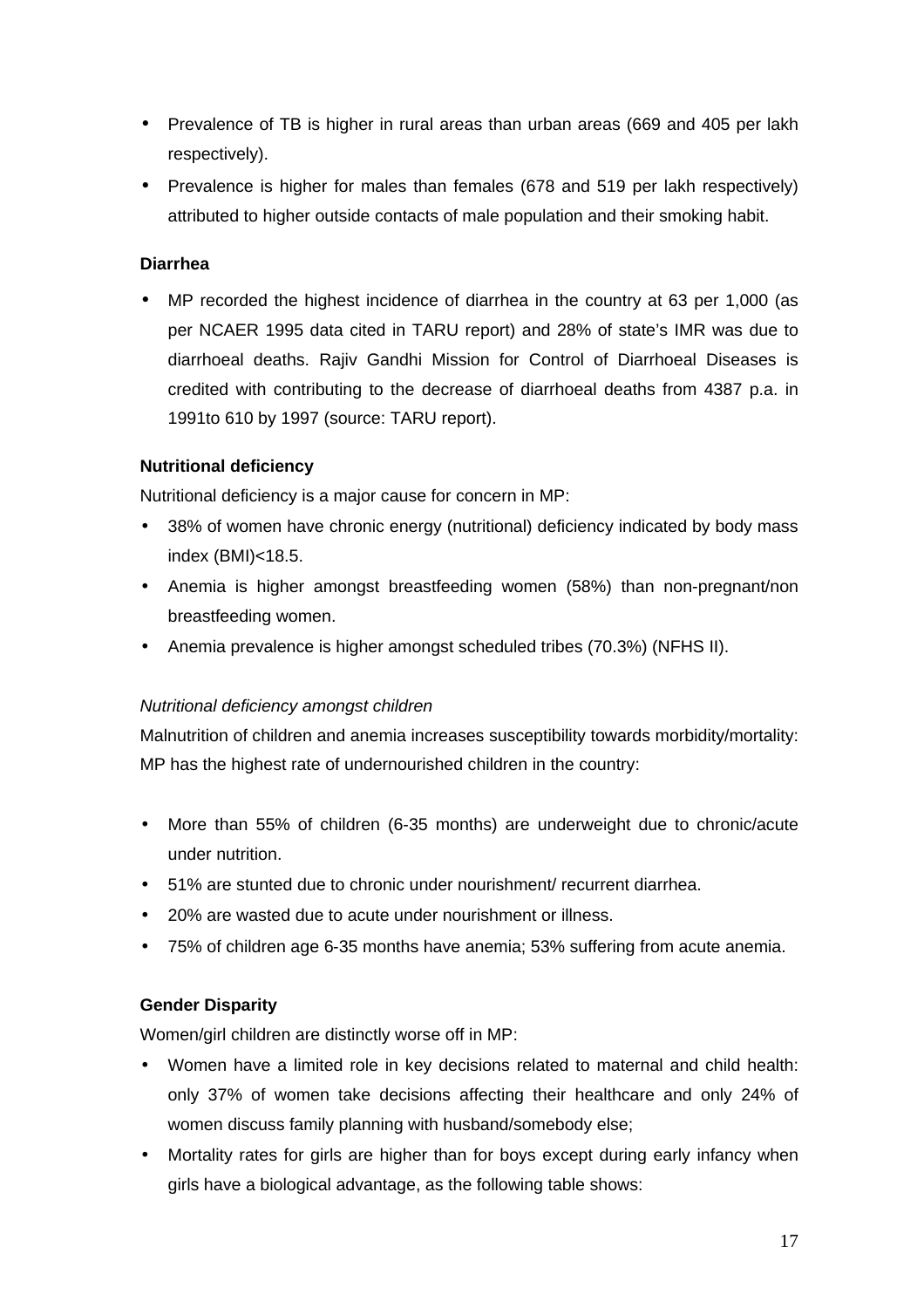| Sex of child  | <b>NMR</b> | <b>PNMR</b> | <b>IMR</b> | <b>CMR</b> | U5M   |
|---------------|------------|-------------|------------|------------|-------|
| <b>Male</b>   | 67.3       | 29.8        | 97.2       | 49.4       | 141.7 |
| <b>Female</b> | 51.7       | 35.9        | 87.5       | 66.3       | 148.0 |

- % of boys getting vaccinated (27%) was greater than girls (18%);
- Boys are more likely to get at least one dosage (26%) than girls (23%);
- 16.5% of girls did not get any vaccination as compared to 11.5% for boys.

# **Health Status of Poor/Socio Economically Disadvantaged**

The poor/socio economically disadvantaged are worse off in MP:

- IMR is double and CMR is more than five times in poor families having a low standard of living index;
- 12% of children in poor families were vaccinated compared to ~50% for economically better off families;
- 67% of deliveries in rich families were assisted by doctor/trained healthcare personnel compared to 17% in poor families;
- 11% of ST children received vaccinations compared to 22.4% in total MP;
- 70.3% ST women suffered from anemia compared to 54.3% in total MP.

# **Water and Sanitation Services**

Physical installation of water facilities (PHED data, April 2000) in MP is quite impressive. 86% of a total of 111,780 habitations are fully covered (@ 40 lpcd), 13% are partially covered, while only 1% do not have any safe water source. There are 283,651 hand pumps, 2321 spot sources and 3589 piped water supply systems; 2-8% of these installations are reported by PHED to be temporarily non-functioning due to drying up of water sources, while 13% of installations are classified as irreparable. The data does not include wells/pumps installed by households and GPs through their own funds; however the number of such installations is relatively low.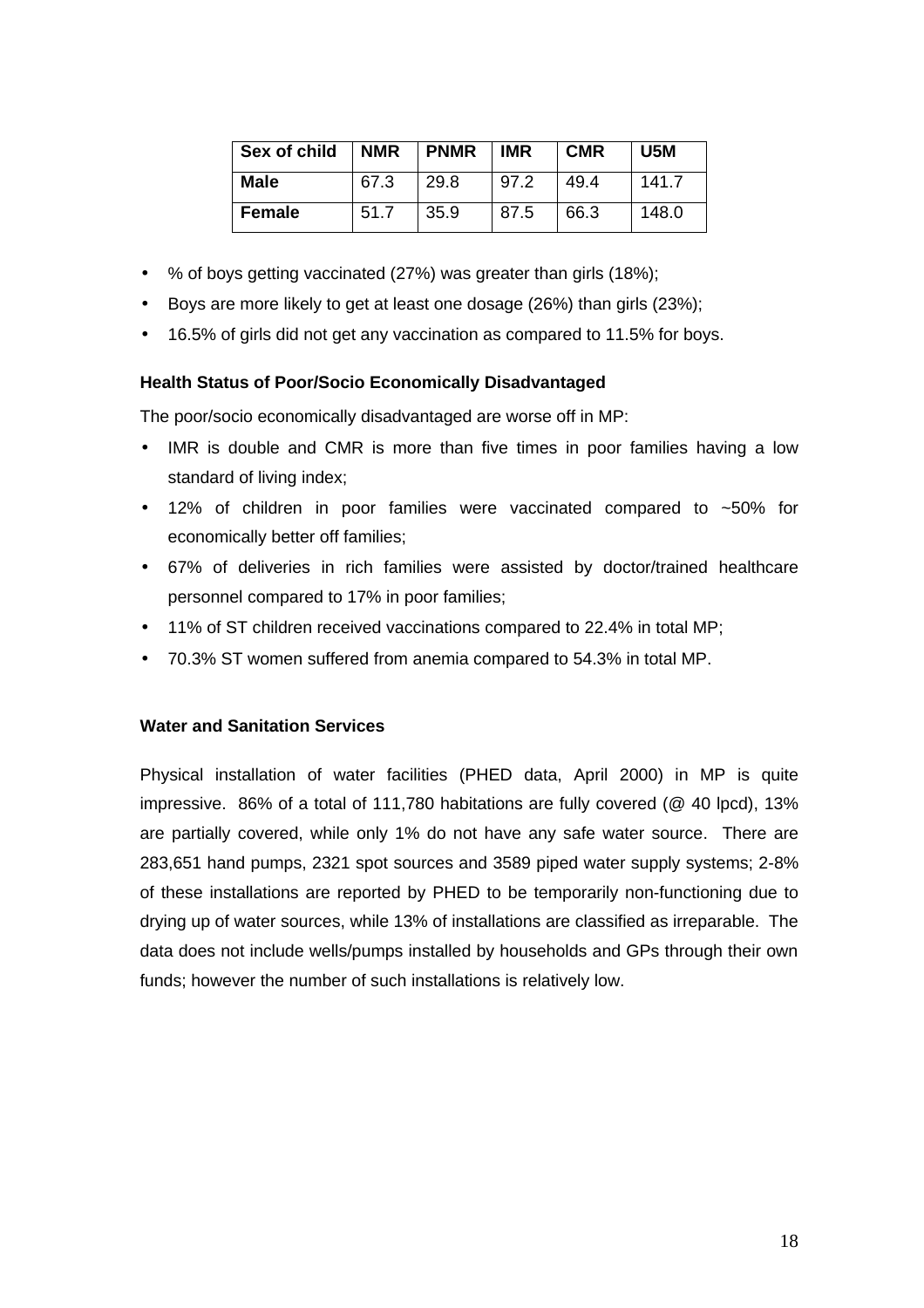|                                                               | Hand pumps |     | <b>Spot source</b> |      | Piped water supply |      |
|---------------------------------------------------------------|------------|-----|--------------------|------|--------------------|------|
| <b>Description</b>                                            | Nos.       | %   | Nos.               | $\%$ | Nos.               | $\%$ |
| <b>Total installations</b>                                    | 2,83,651   |     | 2,321              |      | 3,589              |      |
| In working condition                                          | 2,42,034   | 85  | 1,839              | 79   | 2,924              | 81   |
| Temporarily non functioning due to<br>drying of water sources | 6,296      | 2   | 180                | 8    | 208                | 6    |
| Irreparable                                                   | 35,321     | 13  | 302                | 13   | 457                | 13   |
|                                                               |            | 100 |                    | 100  |                    | 100  |

# **STATUS OF WATER SUPPLY INSTALLATIONS IN MP**

Source: PHED, 2001.

Although coverage is largely satisfactory in terms of physical installations, the reduced availability of safe water is a cause for concern. There are three issues:

- Over-exploitation of water sources, especially in west MP, where a number of villages face the problem of drying up of water sources. Water is not available even at a depth of 800 feet in Neemuch district.
- Preventive maintenance of hand pumps is practically non-existent. Further, inappropriate operational practices such as installing additional pipes results in a collapse of the vertical column of the pipeline.
- Average downtime for repairs when needed is 4-5 days and up to a month in remote areas; a contributory factor being a shortage of hand pump mechanics with PHED.

# **Sanitation facilities and coverage**

Sanitation in the rural context is perceived as physical provision of latrines. Solid waste management, effluent disposal and surface water drainage are considered to be of even lower priority although some GPs have provided drains for effluent from households.

Since 1992-93 PHED has been the nodal agency for implementing sanitation programmes in MP. According to PHED, 215,080 toilets have been constructed for households below poverty line (BPL), whereas the corresponding figure for APL households is 240,569. These numbers do not include privately constructed septic tank type latrines. Less than 8% of all rural households are estimated to have an IHL.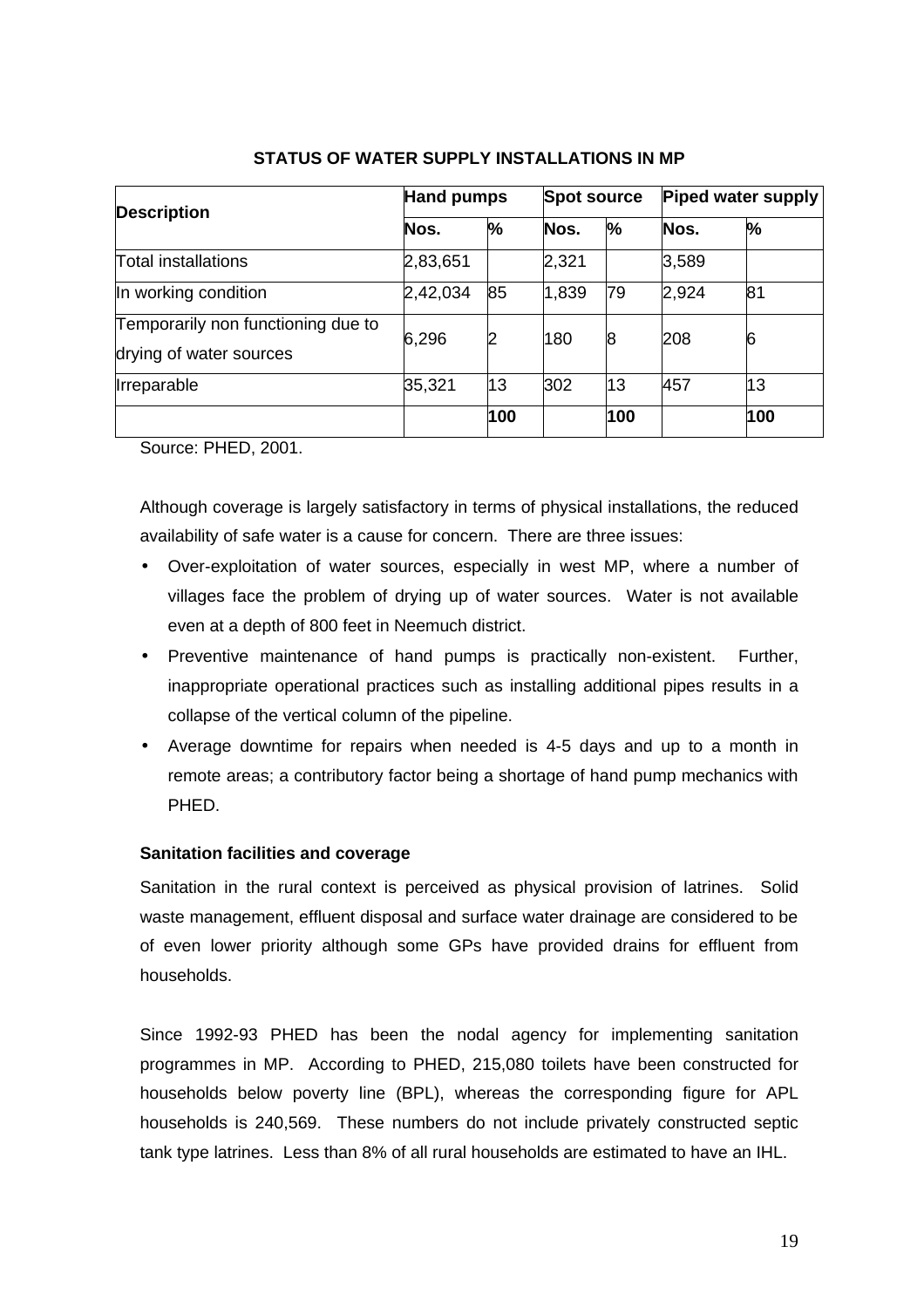Sanitation is perceived primarily as the presence of a physical latrine (Delivery Mechanisms for Water and Sanitation in MP, MSG, 2001):

- The installed IHLs (purchased through a subsidy scheme) are typically used for storage, bathing etc.
- Attitudinal barriers: The community is used to the traditional practice of defecating in the open and does not readily accept small latrines.
- Low priority : Even in large crowded villages where there is a lack of open space, sanitation is low priority; a TV typically takes precedence over an IHL.
- Lack of water: Use of existing facilities is often reduced due to lack of water for flushing/cleaning.
- Low awareness levels: While communities have an appreciation of the link between drinking safe water and health, awareness of the importance of hygiene practices is low.
- Technical issues: Key concerns include collapse of brick lining, lack of ventilation, flooding of pits during rains, use of one pit model etc. These experiences adversely affect demand for latrines.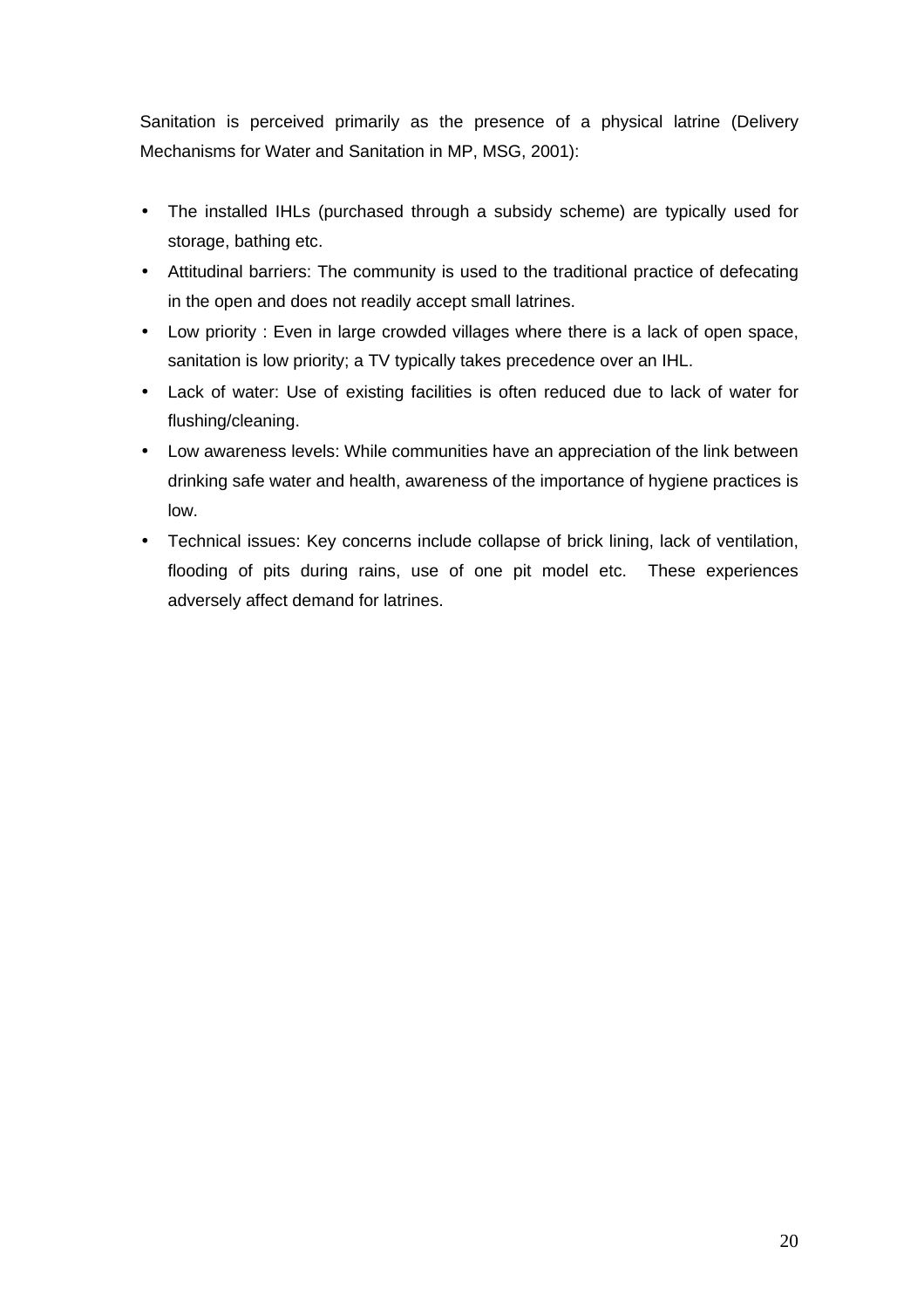# **3. VISION, GOALS, OBJECTIVES AND ENVISAGED OUTCOMES**

# **3.1 State's Mission**

The State's vision statement is as follows:-

**'All people living in the state of Madhya Pradesh will have the knowledge and skills required to keep themselves healthy, and have equity in access to effective and affordable health care, as close to the family as possible, that enhances their quality of life<sup>1</sup> , and enables them to lead a healthy productive life'.**

Thus, it may be observed that the State's vision has primarily two components, namely empowering the people living in the State with knowledge and skills required to keep them healthy and equity in access to effective and affordable health care.

The State of Madhya Pradesh also subscribes to the vision adopted by the National Rural Health Mission. Consequently, the adapted vision components to be pursued by the State are presented in the box below:

- Equip people with knowledge and skills required to keep themselves healthy.
- Provide effective healthcare to rural population throughout the State with special focus on worst performing districts, which have weak public health indicators and/or weak infrastructure. These districts will receive special focus. These are: *Dindori, Damoh, Sidhi, Badwani, Anuppur, Chhindwara, Rewa, Betul, Raisen, Seoni, Chhatarpur, Morena and Sheopur.*
- Raise level of public spending on health from 0.89% GDP to 2-3% of GDP, with improved arrangement for community financing and risk pooling.
- Undertake architectural correction of the health system to enable it to effectively handle increased allocations and promote policies that strengthen public health management and service delivery in the State.
- Revitalize local health traditions and mainstream AYUSH into the public health system.
- Effective integration of health concerns through decentralized management at district, with determinants of health like sanitation and hygiene, nutrition, safe drinking water, gender and social concerns.
- Address inter-district disparities.

 $\overline{a}$ 

- Pursue time bound goals and publish report to the people of the state on progress.
- Improve access to rural people, especially poor women and children to equitable, affordable, accountable and effective primary health care.

# *Vision Statement of State Rural Health Mission, MP*

<sup>&</sup>lt;sup>1</sup> Quality of life is the perceived physical and mental health of a person or group over time.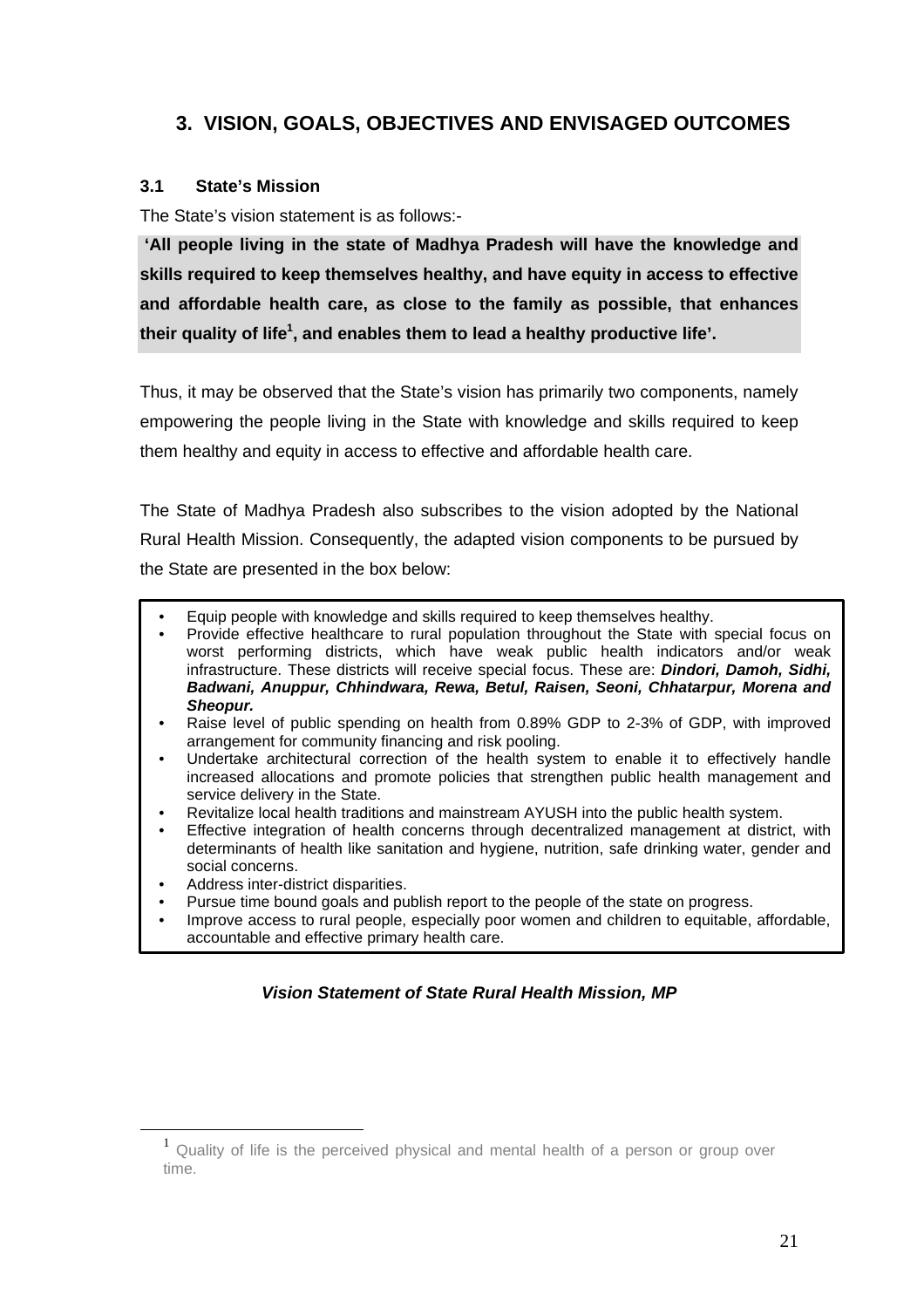# **3.2 Goal of NRHM**

The goal of National Rural Health Mission is to improve the availability of and access to quality health care by the people especially for those residing in rural areas, the poor, women and children. The main aim of National Rural Health Mission is to provide accessible, affordable, accountable, effective and reliable primary health care, especially to poor and vulnerable sections of the population. It aims at reduction in Infant Mortality Rate and Maternal Mortality Ratio, universal access to public health services such as women's health, child health, water, sanitation and hygiene, immunization and nutrition, prevention and control of communicable and noncommunicable diseases including locally endemic diseases; access to integrated comprehensive primary health care; population stabilization; gender and demographic balance; revitalize local health traditions and mainstream AYUSH and promotion of healthy lifestyle.

# **3.3 Objectives of State Programme Implementation Plan under NRHM**

The State Programme Implementation Plan under the National Rural Health Mission shall pursue the following objectives by the year 2012: -

- Reduction in Infant Mortality Rate to 60 per 1000 live births
- Maternal Mortality Ratio reduced to less than 220 per 1,00,000 live births
- Total Fertility Rate is reduced to 2.1.
- Morbidity and mortality due to common communicable diseases such as malaria, dengue, leprosy, and tuberculosis is reduced as per the objectives set in the National NRHM document.
- At least 36% of Community Health Centres are upgraded to meet IPHS by 2008 and 100% by 2010.
- 170 Comprehensive Emergency Obstetric Care institutions are strengthened and made functional, 40% by 2006, 55% by 2007, 75% by 2008 and 100 % by 2009 and 500 Basic Emergency obstetric Care institutions are strengthened and 40% made functional by the year 2006, 50% by 2007, 60% by 2008, 80% by 2009 and 100% by 2010.
- 40% of Accredited Social Health Activists (ASHA) are identified by 2006, 70% by 2007 and 100% by 2008 and 40% trained by 2007, 80% by 2008 and 100% by 2009.
- The proportion of institutional deliveries is increased to 50% by year 2007, 65% by year 2008 and 75% by year 2009.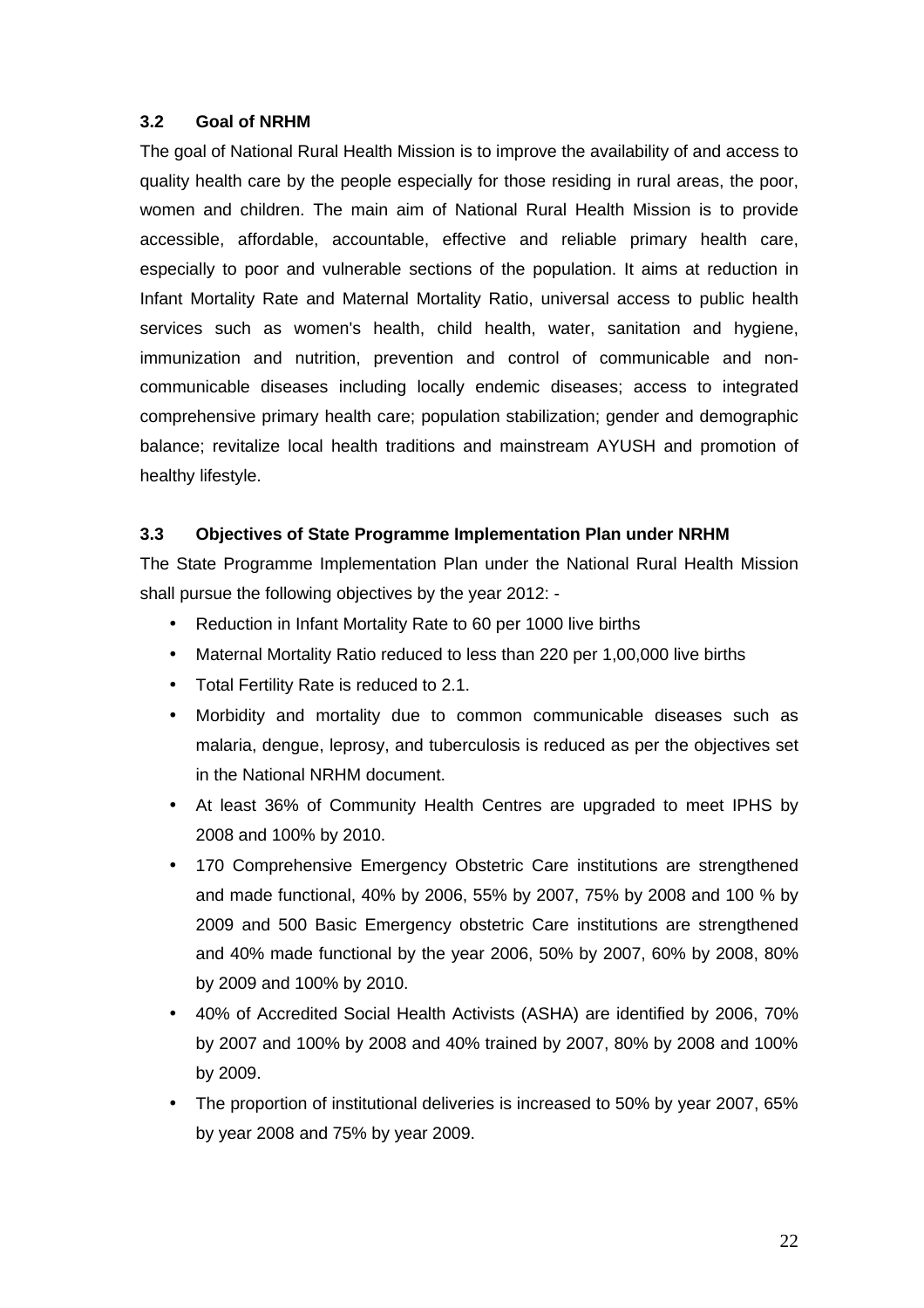- Janani Suraksha Yojana for below poverty line families is effectively implemented to improve institutional deliveries through provision of referral transport, escort and improved hospital care to all BPL families by the year 2007.
- To improve outreach of health services through Mobile Medical Units in difficult to reach areas and disadvantaged population groups.

# **3.4 Envisaged Outcomes from the Mission in terms of Programme Indicators**

- IMR reduced to 60/1000 live births by 2012.
- Maternal Mortality reduced to below 220/100,000 live births by 2012.
- TFR reduced to 2.1 by 2012.
- Malaria Mortality Reduction Rate 50% up to 2010, additional 10% by 2012.
- Filaria/Microfilaria Reduction Rate 70% by 2010, 80% by 2012 and elimination by 2015.
- Dengue Mortality Reduction Rate 50% by 2010 and sustaining at that level until 2012.
- Cataract operations-increasing to 46 lakhs until 2012.
- Leprosy Prevalence Rate –reduce from 1.8 per 10,000 in 2005 to less that 1 per 10,000 thereafter.
- Tuberculosis DOTS series maintain 85% cure rate through entire Mission Period and also sustain planned case detection rate.
- Upgrading all Community Health Centers to Indian Public Health Standards.
- Increase utilization of First Referral units from bed occupancy by referred cases of less than 20% to over 75%.
- Engaging 43913 female Accredited Social Health Activists (ASHAs).

# **3.5 The expected outcomes at Community level**

- Availability of trained community level worker at village level, with a drug kit for generic ailments.
- Health Day observed at Aanganwadi level on a fixed day/month for provision of immunization, ante/post natal check ups and services related to mother and child health care, including nutrition.
- Availability of generic drugs for common ailments at sub Centre and hospital level.
- Access to appropriate and guaranteed hospital care through assured availability of doctors, drugs and quality services at PHC/CHC level and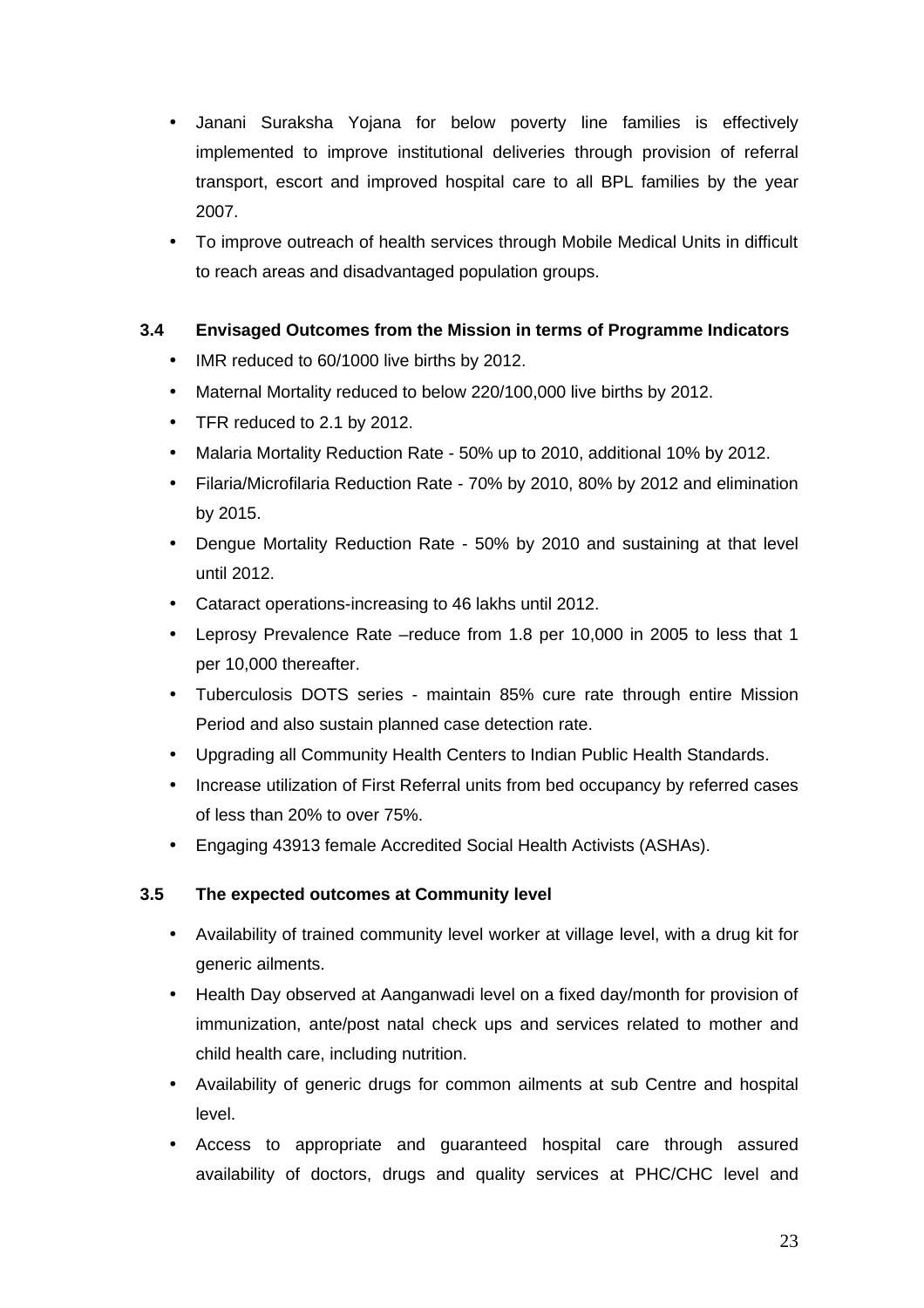assured referral-transport-communication systems to reach these facilities in time.

- Improved access to universal immunization through induction of Auto Disabled Syringes, alternate vaccine delivery and improved mobilization services under the programme.
- Improved facilities for institutional deliveries through provision of referral transport, escort and improved hospital care subsidized under the Janani Suraksha Yojana (JSY) for the below poverty line pregnant women.
- Availability of assured health care at reduced financial risk through pilots of Community Health Insurance under the Mission.
- Availability of safe drinking water.
- Adoption of household toilets.
- Improved outreach services to medically under-served remote areas through mobile medical units.
- Increased awareness about preventive health including nutrition.

# **3.6 The core strategies of the Mission**

- Capacity building of Panchayati Raj Institutions (PRIs) to recognize their stakes in the public health system.
- Promote access to improved healthcare at household level through the female health activist (ASHA).
- Promote formulation of Village Health Plans for each village through Village Health & Sanitation Committees of the Gram Sabhas.
- Strengthening sub-centre through better human resource development, clear quality standards, better community support and an untied fund to enable local planning and action and more ANMs.
- Strengthening existing (PHCs) through better staffing and human resource development policy, clear quality standards, better community support and an untied fund to enable the local management committee to achieve these standards.
- Provision of 30-50 bedded CHC per lakh population for improved curative care to a normative standard (IPHS defining personnel, equipment and management standards, its decentralized administration by a hospital management committee and the provision of adequate funds and powers to enable these committees to reach desired levels).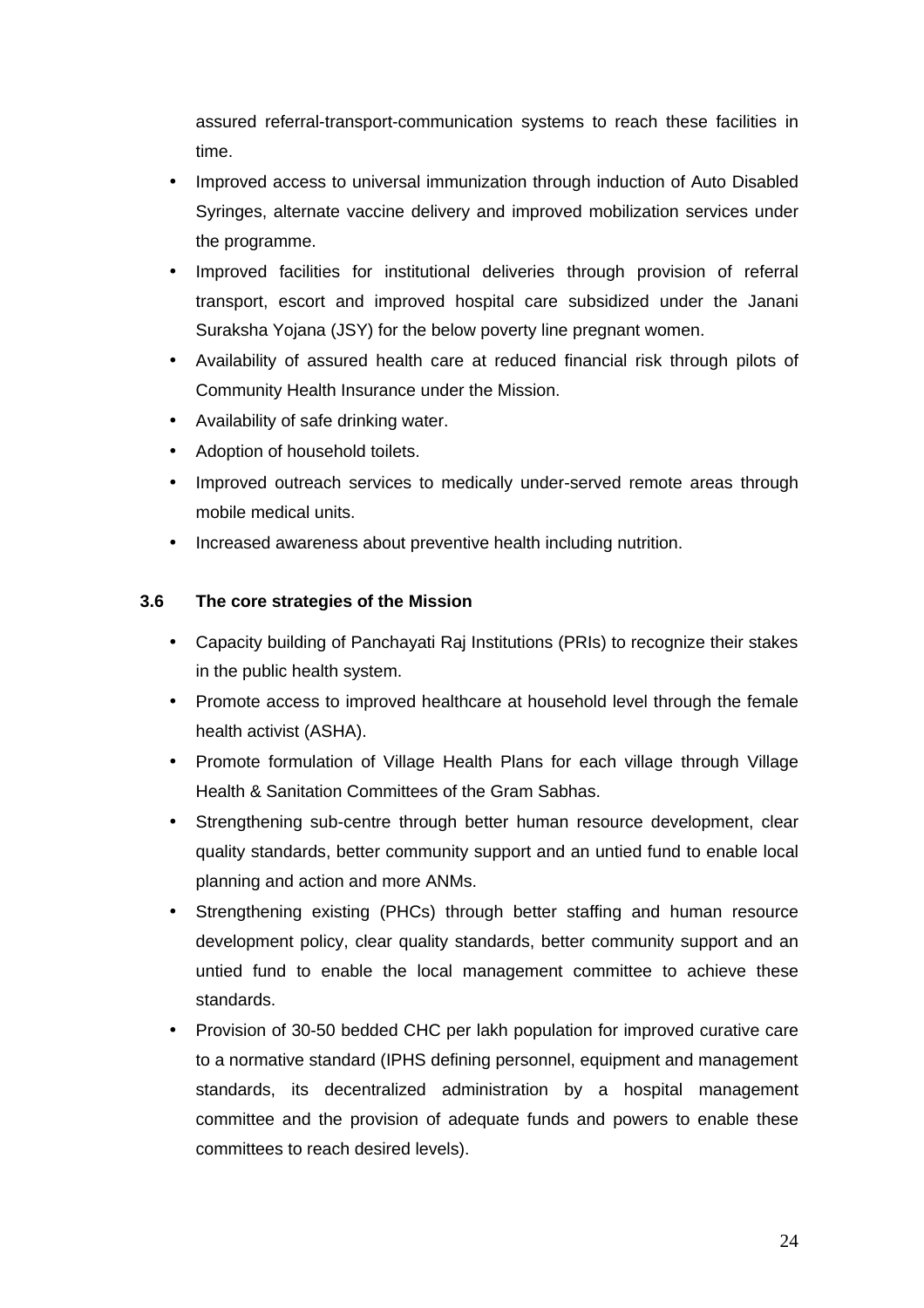- Preparation and implementation of an inter-sector District Health Plan prepared by the District Health Mission, including drinking water, sanitation, hygiene and nutrition.
- Integrating the management of vertical Health and Family Welfare programmes at district level.
- Provisioning of technical support to State and District Health Missions for improved public health management.
- Strengthening capacities for data collection, assessment and review for evidence- based planning, monitoring and supervision.
- Formulation of transparent policies for deployment and career development of human resource for health.
- Developing capacities for preventive health care at all levels for promoting healthy life style, reduction in consumption of tobacco and alcohol, etc.
- Promoting involvement of private and corporate non-profit sector particularly in underserved areas.

# **3.7 Supplementary Strategies**

- Regulation for private sector including the informal Rural Medical Practitioners (RMP) to ensure availability of quality service to citizens at reasonable cost.
- Promotion of public-private partnerships (PPP) for achieving public health goals.
- Mainstreaming AYUSH revitalizing local health traditions.
- Reorienting medical education to support rural health issues including regulation of medical care and medical ethics.
- Effective and visible risk pooling and social health insurance to provide health security to the poor by ensuring accessible, affordable, accountable and good quality hospital care.

# **3.8 The Special Focus Districts**

While the Mission is state-wide, 10 districts having very poor indicators, low population density and weak infrastructure shall receive special attention. These districts are *Dindori, Damoh, Sidhi, Badwani, Anuppur, Chhindwara, Rewa, Betul, Raisen, Seoni, Chhatarpur, Morena and Sheopur*. While all the Mission activities are the same for all the districts, the high focus districts would be more closely monitored by the State apart from providing them with increased technical assistance in implementing the respective district PIPs.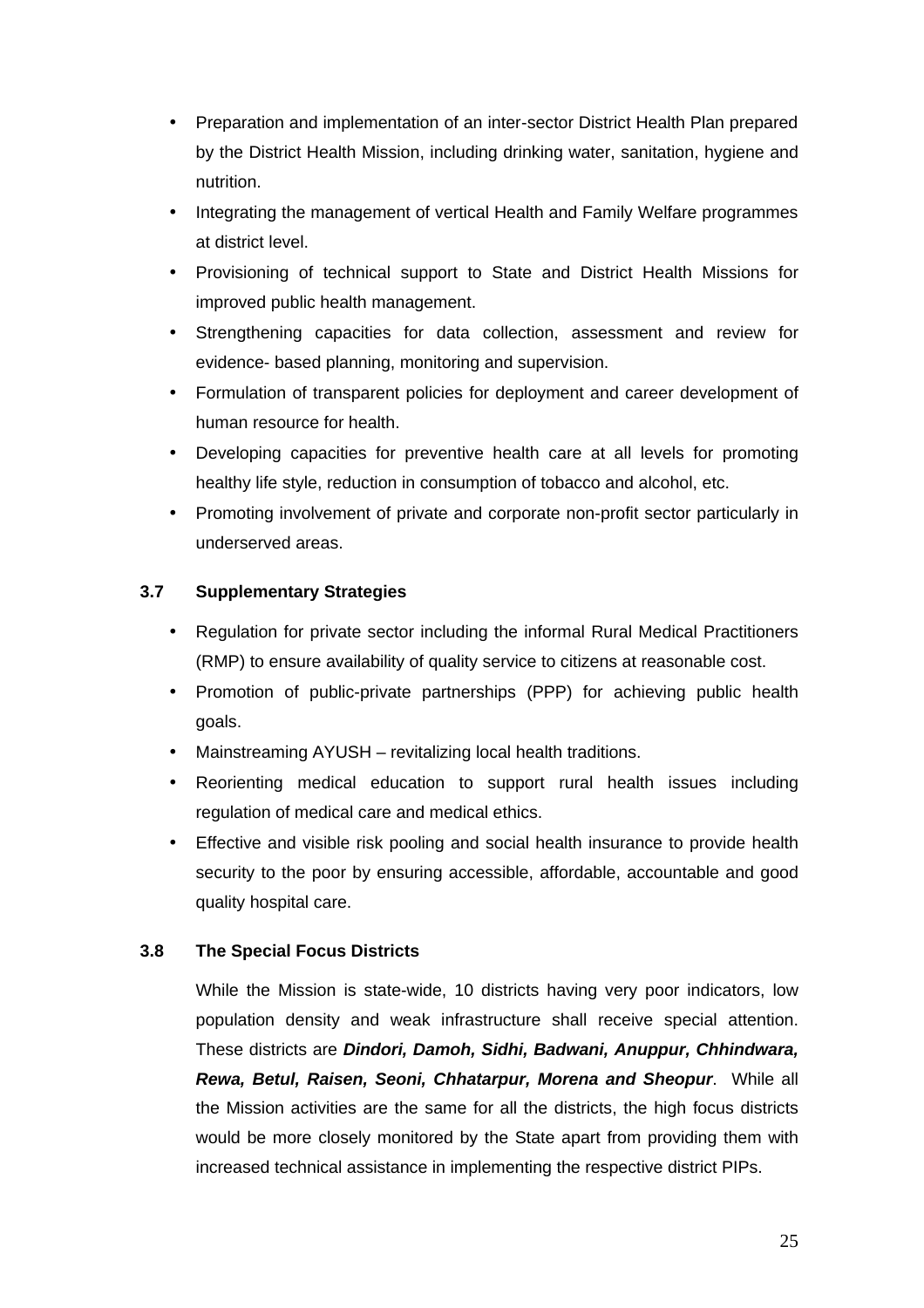# **3.9 The efforts so far**

The emphasis in the first six months since the launch of the mission has been on the preparatory activities necessary for the laying the ground work for implementation of the Mission such as:

# *Institutional Framework*

- The State and district level societies have been merged. State and District Missions have been set up. The institutional framework including Executive Committee at the State level has been put in place.
- State has organized the launch workshop.
- Mission Document; Guidelines on Indian Public Health Standards; Guidelines for ASHA; Training Modules for ASHA; Guidelines for District Health Mission and merger of societies have been disseminated to the districts.
- MoU has been signed with GoI. It spells out the reform commitment of the State in terms of its enhanced public spending on health, full staffing of management structures, steps for decentralization and promotion of district level planning and implementation of various activities and achievement of milestones.

# *Programmes*

- Reproductive and Child Health Programme II (RCH-II), the Janani Suraksha Yojana (JSY), Prasav Hetu Parivahan Yojna (PHPY) and Vijaya Raje Janani Kalyan Beema Yojna have been launched.
- Operationalisation of CEmONC facilities is being stepped up under the ECsupported Sector Investment Programme, which is in its last leg this year.
- Polio eradication programme has been intensified.
- Sterilization insurance scheme has been introduced.
- Routine Immunization programme is being strengthened through alternative vaccine delivery system and Auto Disabled Syringes have been introduced.
- State's RCH II Programme Implementation Plan RCH II has been appraised by the National Programme Coordination Committee of the GoI.

# *Infrastructure*

- Facilities have been identified for detailed survey.
- Repair and renovation of Sub Centres taken up under RCH- II.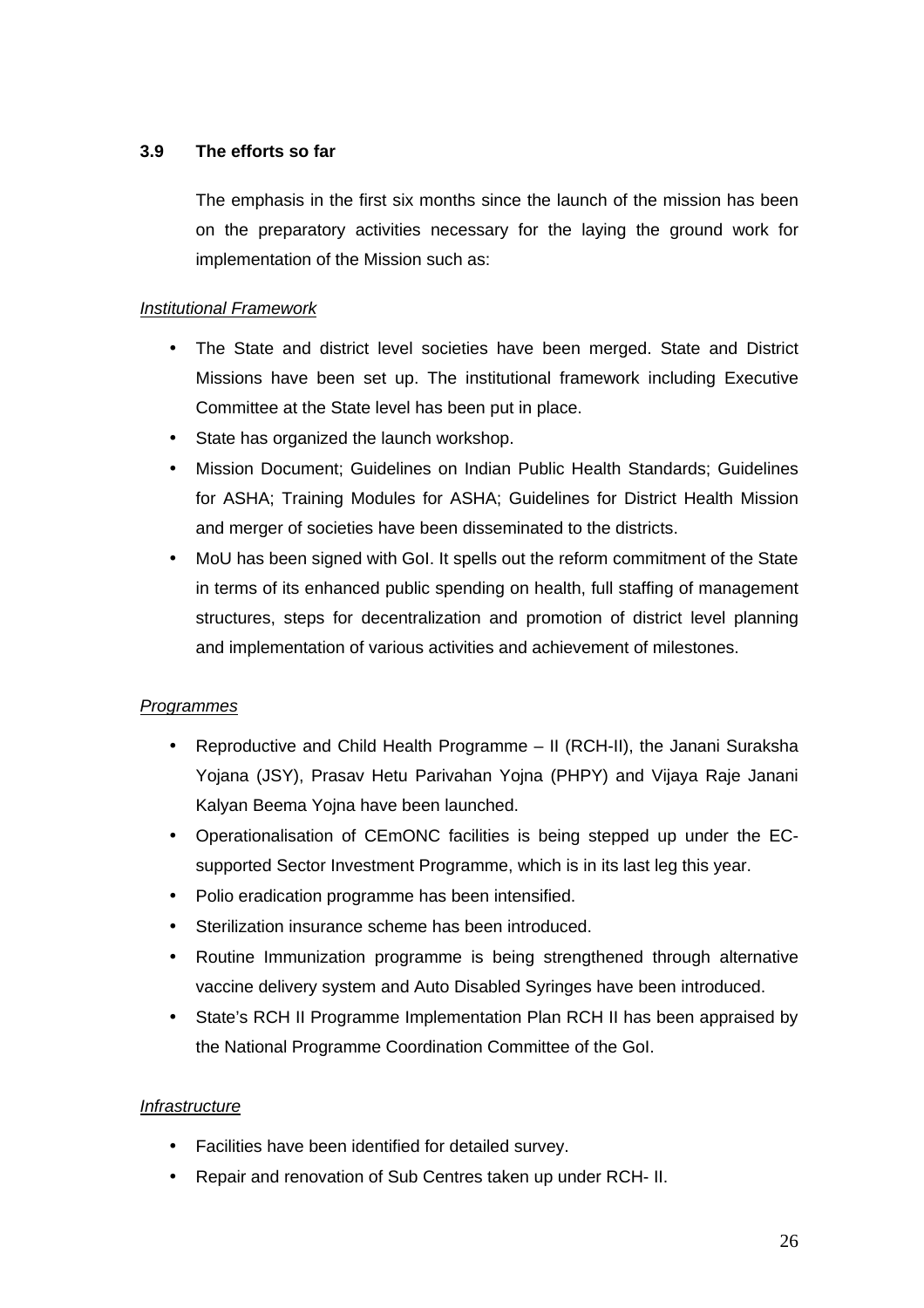- Untied fund of Rs. 10,000 provided to 8835 SHCs in the Joint accounts in the names of Sarpanch and ANM.
- 2 CHCs in each district for upgradation to IPHS have been selected.
- Upgradation of CHCs as Comprehensive Emergency Obstetric and Neonatal Care (CEmONC) and Primary Health Centres for Basic Emergency Obstetric and Neonatal Care (BEmONC) for 24 hours and 7 days a week delivery services have been taken up.
- Funds for upgradation of two CHCs per district to IPH Standards have been released.

# *District Plans*

- Integrated district health action plans have been developed and appraised for all the 48 districts. The appraisal has been done by the State Appraisal Committees.
- ASHAs selection for the year 2006 has been completed. Selection for the year 2007 is in progress.
- Training of the state/district level trainers of ASHAs completed. District level training has been initiated.

# *Technical Support to the Mission*

State Programme Management Unit (SPMU) and District Programme Management Units established. These bodies will get subsumed in to the State Health Systems Resource Center (SHSRC).

# *Training and Capacity Building*

- 1. Integrated training calendar prepared.
- 2. Training modules for Skilled Birth Attendants finalized.
- 3. Training of medical and para medical staff in BEmONC and CEmONC initiated.
- 4. Public health management courses started. First two batches completed.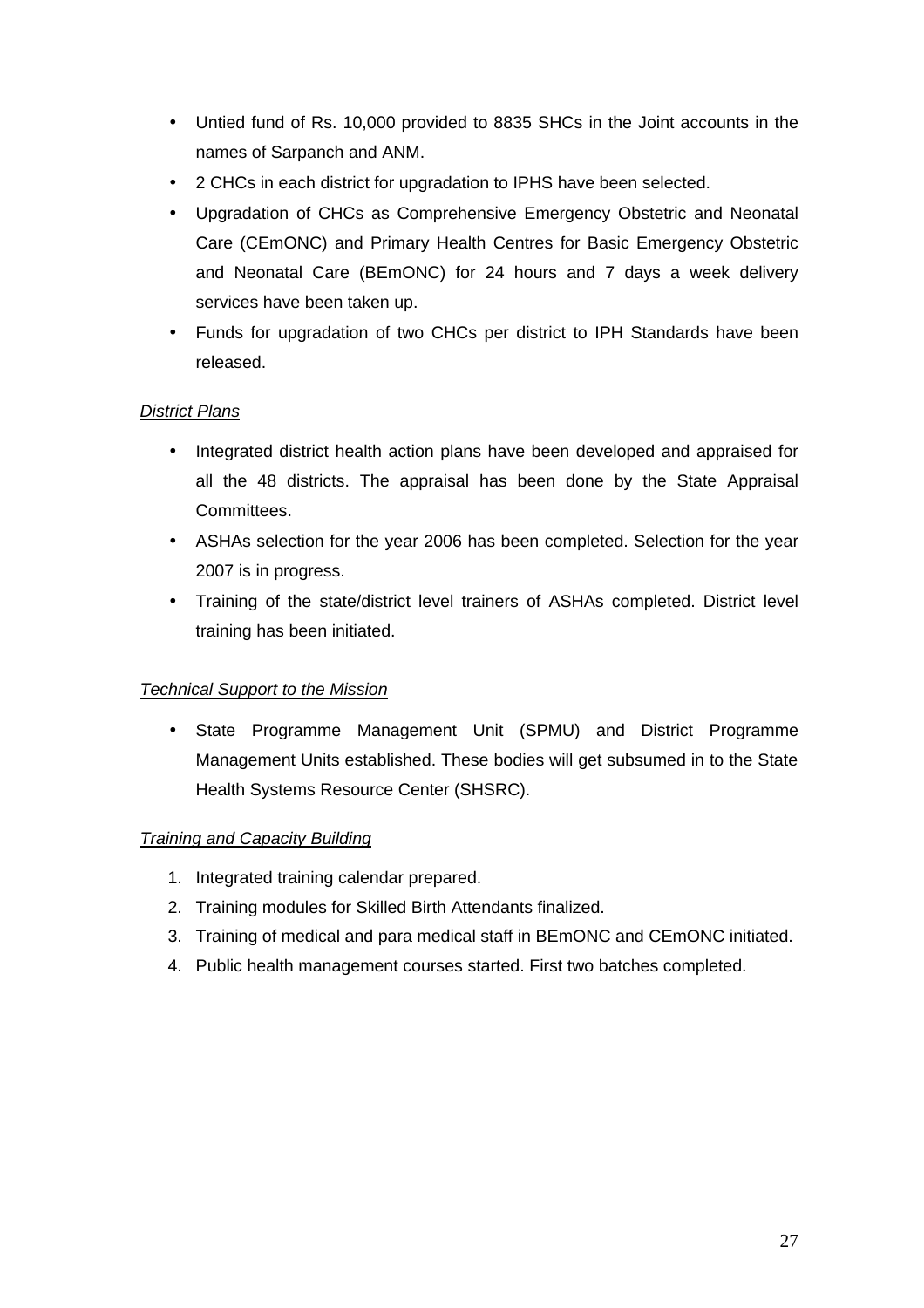# **4. CRITICAL AREAS FOR CONCERTED ACTION**

- **4.1** The launch of NRHM has provided the Central and the State Governments with a unique opportunity for carrying out necessary reforms in the health sector. The reforms are necessary for restructuring the health delivery system as well as for developing better health financing mechanisms. The strengthening and effectiveness of health institutions like SHCs/PHCs/CHCs/CHs/district hospitals should necessarily lead to positive consequences for the health programmes like TB, Malaria, HIV/AIDS, Filaria, Family Welfare, Leprosy, Disease Surveillance etc. as all programmes are based on the assumption that a functioning public health system actually exists. In order to improve the health outcomes, it is necessary to give close attention to critical areas like institutional mechanism, service delivery, finances (including risk pooling), resources (human, physical, knowledge technology) and leadership. The following are identified as some of the areas for concerted action:-
	- Well functioning and responsive health system;
	- Quality and accountability in the delivery of health services;
	- Need to acknowledge the rights perspective in respect of the poor and vulnerable sections of the society and their empowerment;
	- Prepare for health transition with appropriate health financing;
	- Effective public private partnership for expanding choice and access;
	- Intra- and inter-sector convergence for effectiveness and efficiency.
	- Responsive health system meeting people's health needs.

# **4.2 The Priorities and constraints**

The table given below brings out an analysis of the priorities and constraints in addressing the concerns:

| S.<br>No. | <b>Priorities</b>                                                                                                                                                 | Constraints                                                                                                                                                                                                                                                                                                               |
|-----------|-------------------------------------------------------------------------------------------------------------------------------------------------------------------|---------------------------------------------------------------------------------------------------------------------------------------------------------------------------------------------------------------------------------------------------------------------------------------------------------------------------|
| 1.        | facilities<br>Functional<br>$\blacksquare$<br>Operationalizing<br>Sub<br>Health Centers / PHCs /<br>District<br><b>CH<sub>s</sub></b><br><b>CHCs</b><br>Hospitals | • Dilapidated<br>physical<br>absent<br><b>or</b><br>infrastructure.<br>• Non-availability of doctors / paramedics.<br>Vacancies / absenteeism<br>$\bullet$<br>Lack of skills and skills mismatch<br>• Shortage of drugs, vaccine and supplies.<br>Lack of equipments, non-functioning<br>equipments.<br>Choked fund flows |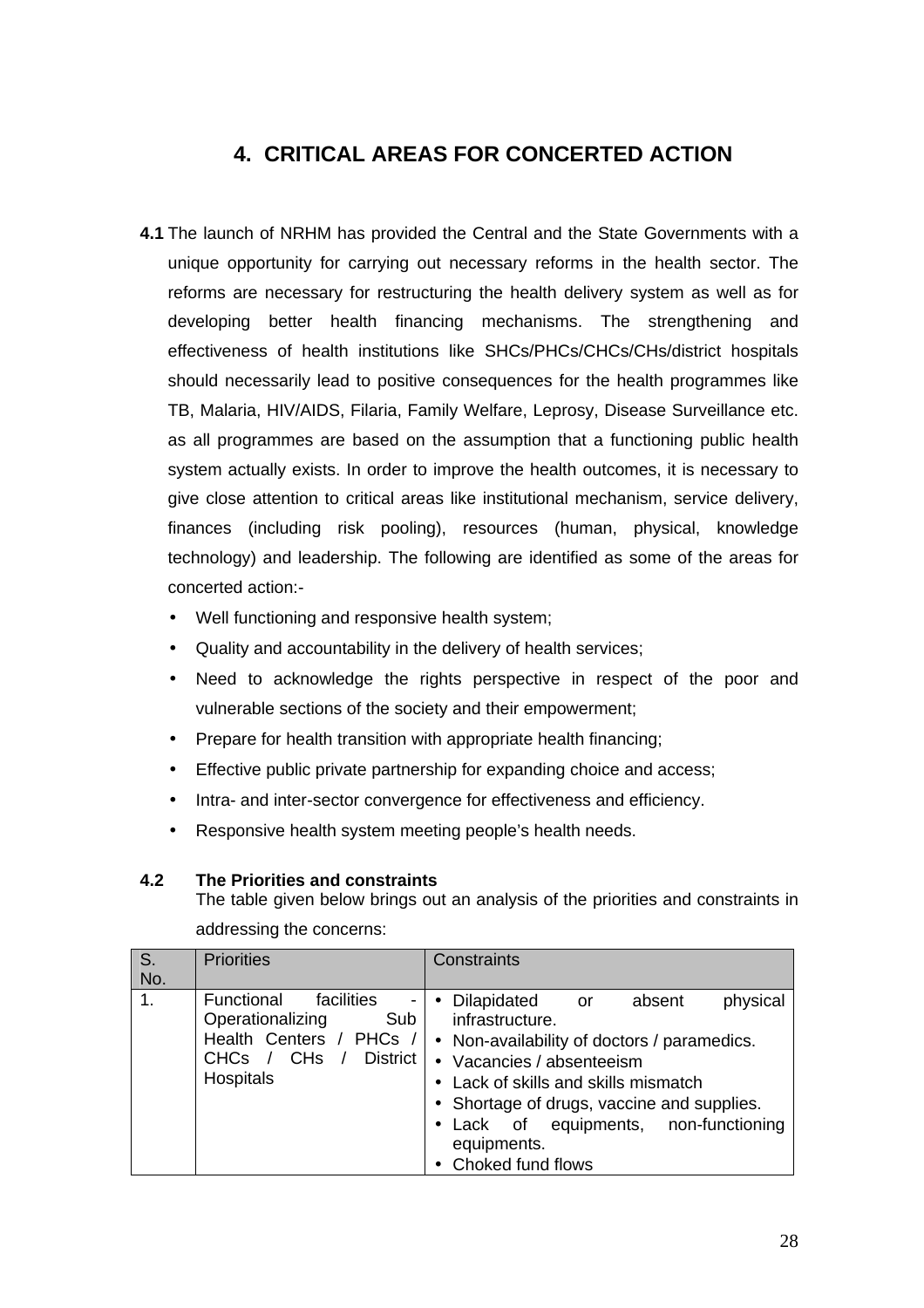| S.<br>No. | <b>Priorities</b>                                                                       | Constraints                                                                                                                                                                                                                                                                                                                                                                                                                                                                                                                                                                                                                                                               |
|-----------|-----------------------------------------------------------------------------------------|---------------------------------------------------------------------------------------------------------------------------------------------------------------------------------------------------------------------------------------------------------------------------------------------------------------------------------------------------------------------------------------------------------------------------------------------------------------------------------------------------------------------------------------------------------------------------------------------------------------------------------------------------------------------------|
| 2.        | Ensuring<br>requisite<br>availability of skilled human                                  | • Lack of accountability framework.<br>Inflexible financial resources.<br>Facility specific service packages are not<br>defined<br>• Large jurisdiction and poor monitoring.<br>• Lack of any plan for career advancement or                                                                                                                                                                                                                                                                                                                                                                                                                                              |
|           | resources                                                                               | for systematic skill upgradation.<br>• Lack of articulation HR policies.                                                                                                                                                                                                                                                                                                                                                                                                                                                                                                                                                                                                  |
| 3.        | of<br>health<br>Accountability<br>system                                                | • Panchayati Raj institutions / ULBs / user<br>have little say in health system.<br>• Lack of decentralization.                                                                                                                                                                                                                                                                                                                                                                                                                                                                                                                                                           |
| 4.        | Empowerment for effective<br>decentralization<br>and<br>flexibility for location action | • Only tied funds.<br>• Local initiatives have no role.<br>• Centralized management and schematic<br>inflexibility.<br>mandated<br>functions<br>Lack<br>of<br>οf<br>$\bullet$<br>PRIs/ULBs/users.<br>Lack of financial and human resources for<br>local action.<br>Lack of indicators and local health status<br>assessments that can contribute to local<br>planning.<br>• Poor capability to<br>design<br>and<br>plan<br>programmes.                                                                                                                                                                                                                                    |
| 5.        | Reducing<br>maternal<br>and<br>child deaths and population<br>stabilization             | • Lack of 24X7 facilities for safe deliveries.<br>• Lack of facilities with emergency obstetric<br>care.<br>Unsatisfactory access and utilization of<br>skilled assistance at birth.<br>Lack of equity / sensitivity in family welfare<br>$\bullet$<br>services / counseling.<br>Non-availability<br><b>Specialists</b><br>for<br>οf<br>anesthesia, obstetric care, pediatric care,<br>etc.<br>No system of new born care with adequate<br>referral support.<br>Lack of referral systems.<br>$\bullet$<br>• Gender inequity adversely influencing<br>utilization of health services.<br>• Socio-cultural practices<br>taboos<br>and<br>affecting health-seeking behavior. |
| 6.        | Action for preventive and<br>promotive health                                           | • No action on promoting healthy lifestyles<br>whether it be fighting alcoholism<br>or<br>promoting tobacco control or promoting<br>positive actions like sports / yoga etc.<br>Week school health programmes.<br>٠<br>Absence of health counseling / early<br>detection.<br>• Compartmentalized IEC of every scheme.                                                                                                                                                                                                                                                                                                                                                     |
| 7.        | <b>Disease Surveillance</b>                                                             | • Vertical programmes for communicable<br>diseases.                                                                                                                                                                                                                                                                                                                                                                                                                                                                                                                                                                                                                       |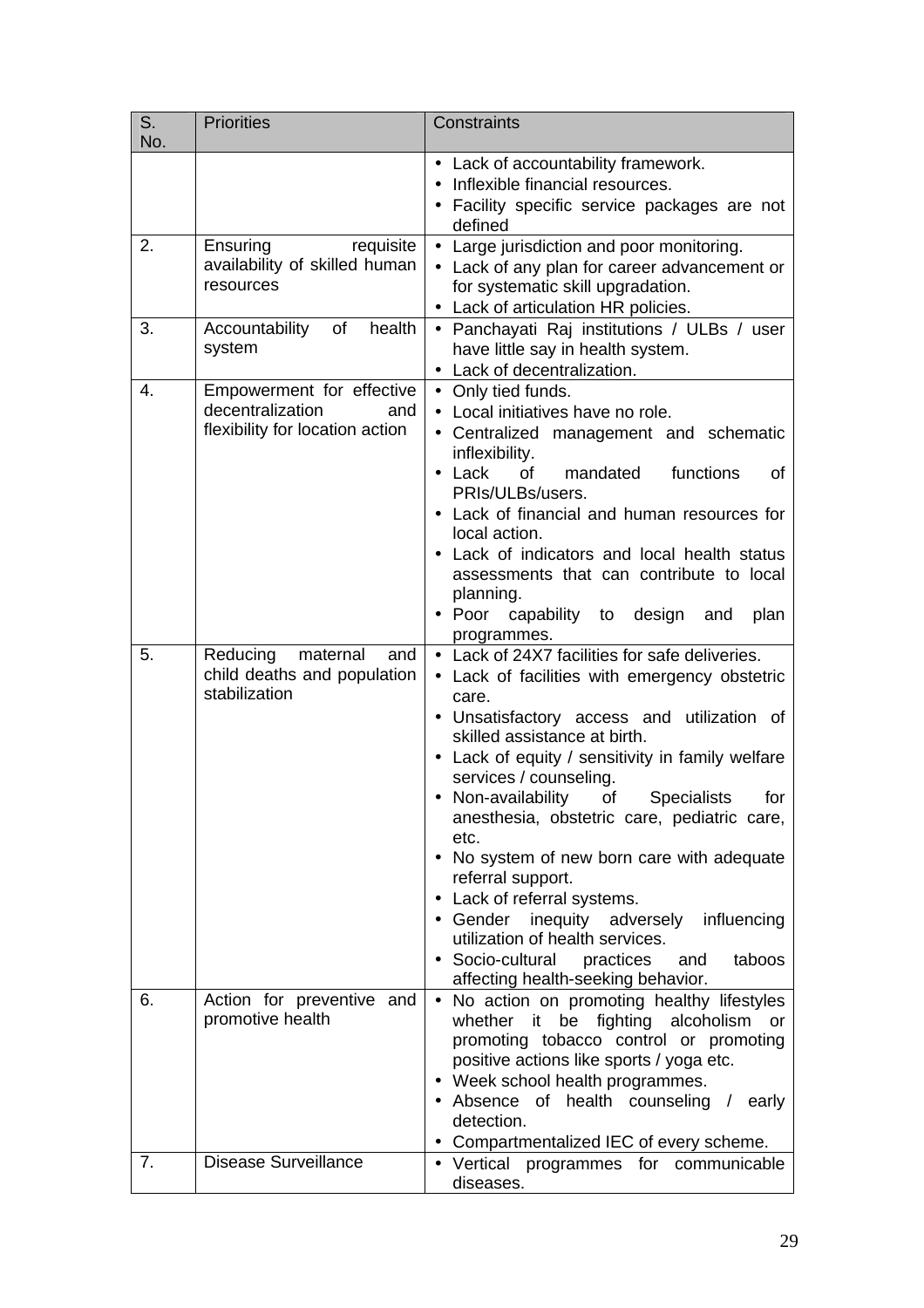| S.  | <b>Priorities</b>                                                                                                                                                                                    | Constraints                                                                                                                                                                                                         |
|-----|------------------------------------------------------------------------------------------------------------------------------------------------------------------------------------------------------|---------------------------------------------------------------------------------------------------------------------------------------------------------------------------------------------------------------------|
| No. |                                                                                                                                                                                                      |                                                                                                                                                                                                                     |
|     |                                                                                                                                                                                                      | No integrated / coordinated action for<br>$\bullet$<br>disease surveillance at various levels in<br>place yet.<br>of<br>Lack<br>block<br>and<br>district<br>level<br>epidemiological date.                          |
| 8.  | <b>Health</b><br>Management<br>Information System.                                                                                                                                                   | • Poorly designed and poorly administered<br>system.                                                                                                                                                                |
| 9.  | Planning and monitoring<br>with community ownership                                                                                                                                                  | • Lack of involvement of local community,<br>PRIs, RKSs, NGOs in monitoring public<br>health institutions like SHC / PHC / CHC /<br>CH / District Hospitals.                                                        |
| 10. | Work<br>towards<br>women's<br>empowerment and securing<br>entitlements of SCs / STs /<br><b>OBCs / Minorities</b>                                                                                    | $\bullet$<br>Insensitivity<br>and<br>neglect<br>of<br>service<br>providers<br>with<br>other<br>socio-economic<br>barriers<br>for<br>accessing public<br>health<br>services.                                         |
| 11. | of<br>Convergence<br>programme for combating /<br>preventing HIV<br>$\sqrt{2}$<br>AIDS,<br>chronic<br>diseases,<br>malnutrition, providing safe<br>drinking water etc.<br>with<br>community support. | • Vertical implementation of programme.<br>Only curative care.<br>$\bullet$<br>Inadequate service delivery.<br>$\bullet$<br>• Non-involvement of community.                                                         |
| 12. | Chronic disease burden                                                                                                                                                                               | • Lack of integration of programmes with<br>main health programmes.<br>Poor IEC / advocacy.<br>Inadequate Policy interventions.                                                                                     |
| 13. | Social security to poor                                                                                                                                                                              | • Large out of pocket expenditures even<br>while attending free public health facilities -<br>food / transport, escort, livelihood loss etc.<br>Lack of financial security in the event of<br>catastrophic illness. |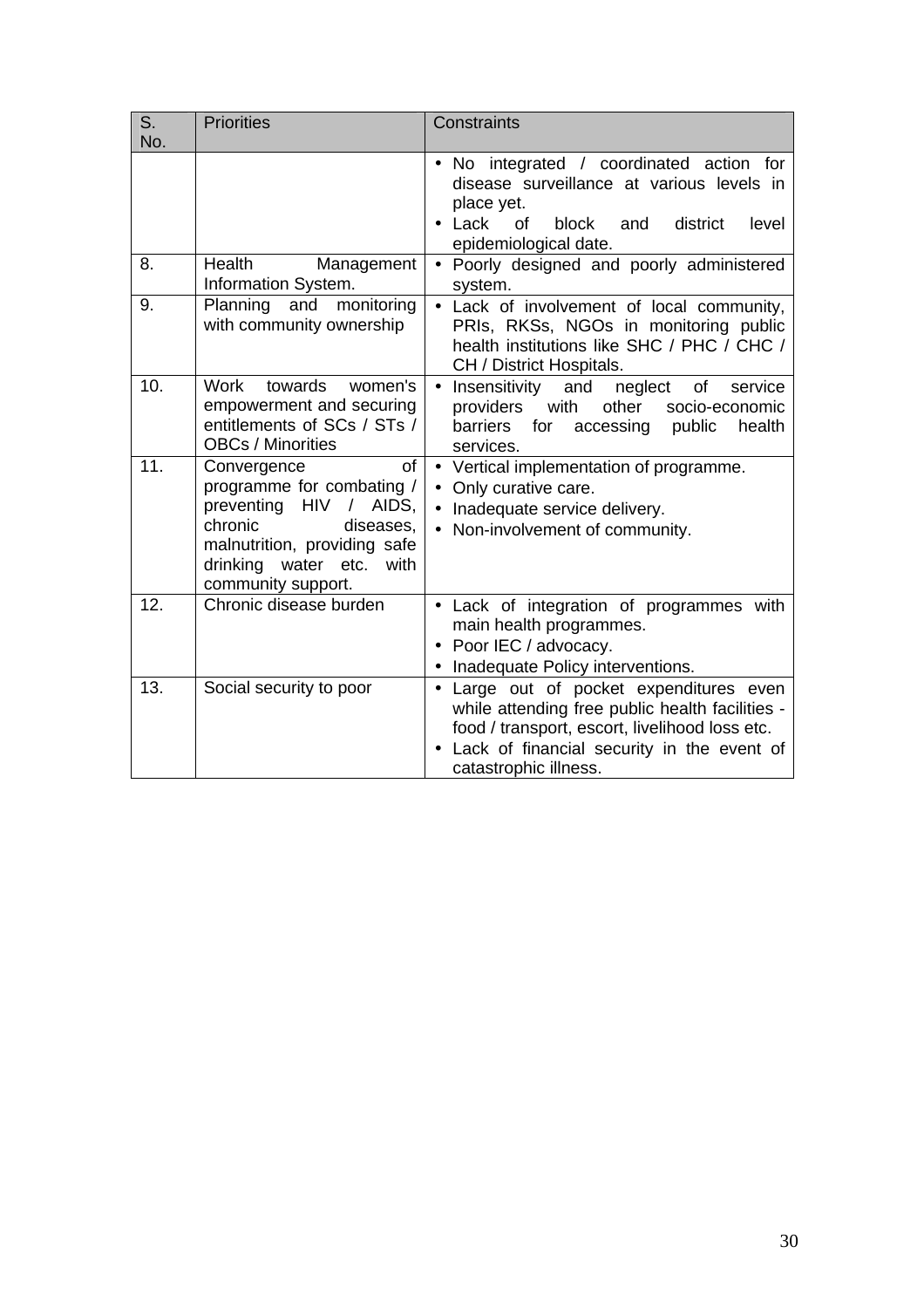# **5. BROAD FRAMEWORK FOR IMPLEMENTATION**

**5.1** Based on the analysis of the priorities, constraints and the action to overcome them, a broad framework of implementation of NRHM is proposed as follows:

# **State's Leadership**

The State has determined to decentralize planning and implementation arrangements to ensure that need-based and community-owned District Health Action Plans become the basis for interventions in the health sector. The State has also taken steps to introduce innovative schemes to deal with local issues. The State has taken steps to devolve requisite administrative and financial powers at various administrative levels. The State is also seeking to increase its expenditure on health sector by at least 10% every year over the Mission period. The State would be guided by the mutually agreed milestones as are reflected in the MOU signed with the GoI. The State would undertake rigorous capacity building initiatives to ensure that integration of programme management bodies and the use of untied funds is most effectively optimized so that complex health issues are competently addressed.

# **Institutionalizing community led action for health**

The State is committed to achieve the goals enshrined under the NRHM and MDG keeping the community in focus. It is the stated agenda of the State that PRIs, right from the village to district level, would have to be the central stakeholders of the public health delivery system in their respective jurisdiction. Other vibrant community organizations and women's groups like SHGs will also be associated in communitization of health care.

The NRHM would seek to involve the PRIs at each level i.e. Gram Panchayat, Janpad Panchayat and Zila Panchayat and enhance their capacities for ensuring community mobilization efforts for appropriate health seeking behaviour.

• The Village Health and Sanitation Committee (VHSC) will be formed in each village under each Gram Sabha ensuring adequate representation to the disadvantaged categories like women, SC / ST / OBC /minority communities.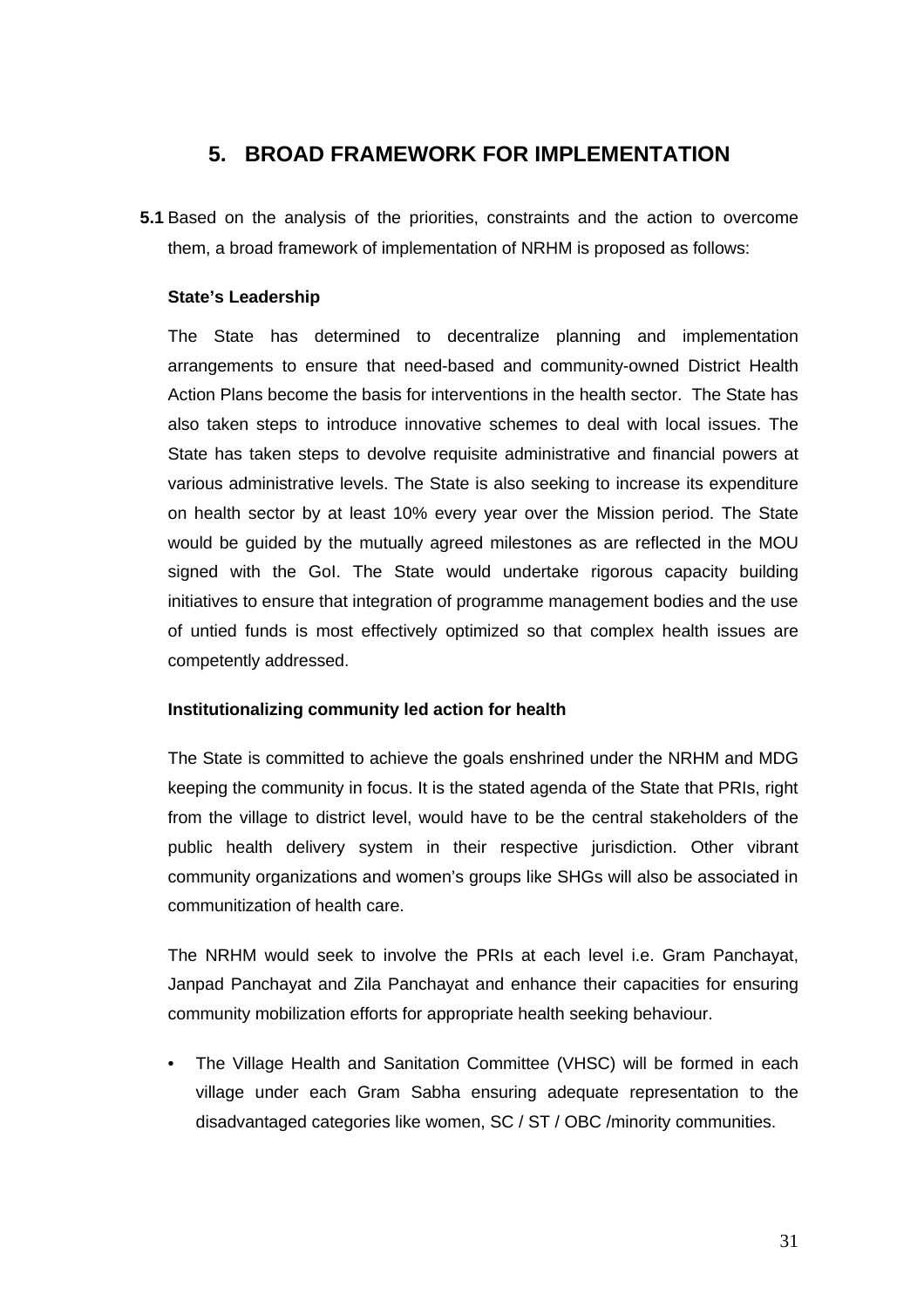- The Sub Health Centres shall function in close coordination with village health and sanitation committees as well as the village development committee at the Gram Panchayat level.
- Similarly, the Primary Health Centres and Community Health Centres will also work in close conjunction with Janpad Panchayats.
- The RKSs will undertake the day-to-day management of PHCs and CHCs and the capacities of these RKSs will be suitably enhanced.
- The District Hospital and the Civil Hospital would be accountable to District Health Society and their Rogi Kalyan Samitis will undertake their day-to-day management functions. The capacity of RKSs of district and civil hospitals will also be suitably enhanced.

To institutionalize community led actions for health; the village health and sanitation committees will be constituted in each village in a phased manner. These committees will prepare village health action plans. These village action plans will be synthesized at Gram Panchayat and Janpad Panchayat levels before being refined into integrated district health action plans. Each village health and sanitation committee will be provided untied fund of Rs. 10000/- per year for initiating and implementing local health actions based upon its approved village health action plans.

# **Promoting Equity**

This is one of the main challenges under NRHM. Empowering those who are vulnerable through education and health education, giving priority to areas/hamlets/households inhabited by them, running fully functional facilities, exemption for below poverty line families from all charges, ensuring access, risk pooling, human resource development / capacity building, recruiting volunteers from amongst them are important strategies under the Mission. These are reflected in the planning process at every level. Under the NRHM, The State would make conscious efforts to address the issue of inequity. The percentage of vulnerable sections of society using the public health facilities would be a benchmark for the performance of these institutions.

# **Promoting Preventive Health**

The NRHM would increase the range and depth of programmes on Health Education / IEC activities which are an integral part of activities under the Mission at every level. In addition it would work with the departments of education to make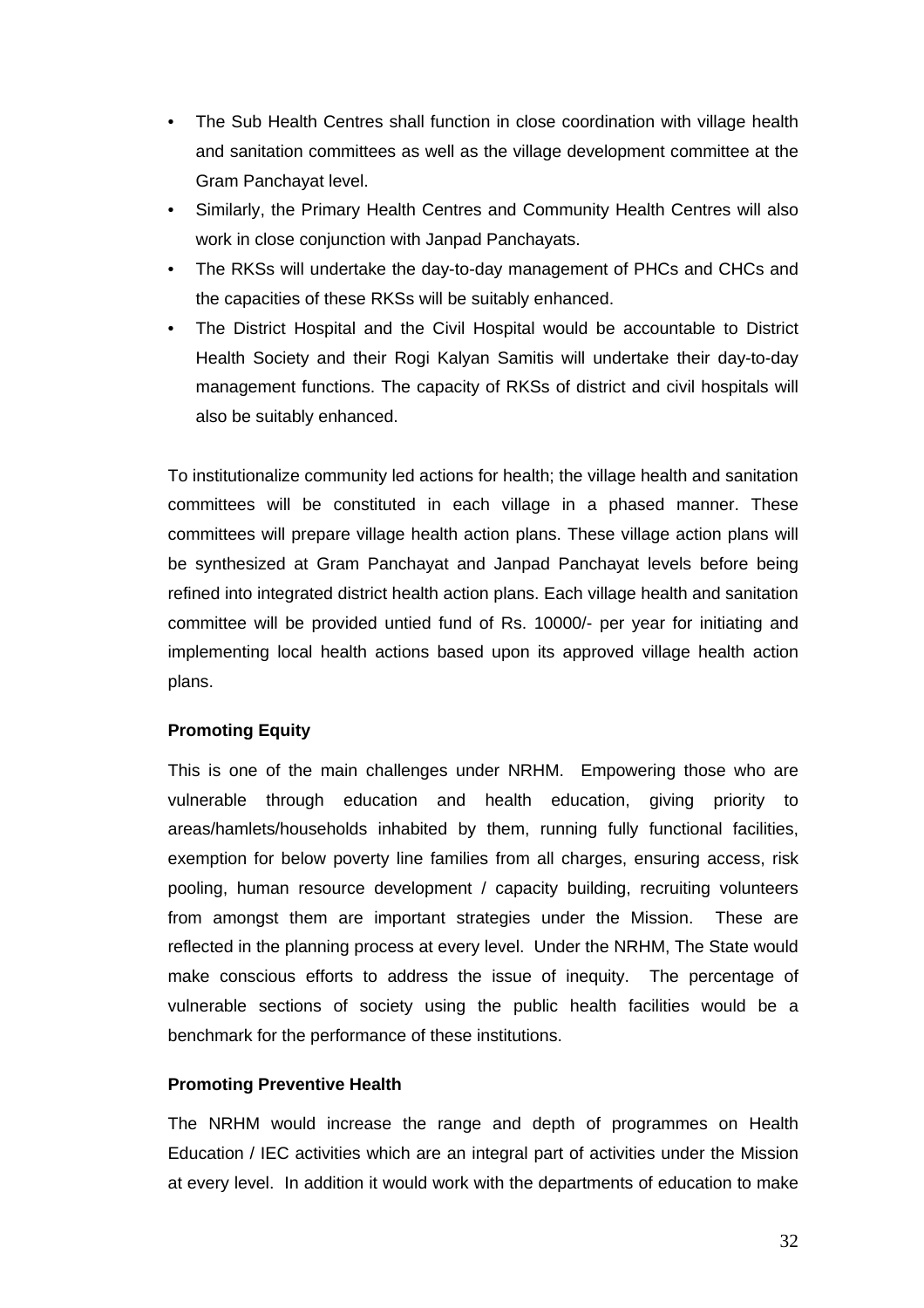health promotion and preventive health an integral part of general education. The Mission would also interact with the Ministry of Labour for occupational health and the Ministry of Women and Child Development to ensure due emphasis on preventive and promotive health concerns.

#### **Dealing with Chronic Diseases and Mental Health**

Tobacco, cancer, diabetes and renal diseases, cardio vascular diseases, neurological diseases and mental health problems and the disability that may arise due to the chronic diseases are major challenges before the NRHM. Special emphasis will be given on mental health programme so that specific psychiatric health needs are adequately addressed. It may be mentioned here that by addressing the mental health, the social health would also be automatically addressed thereby fully meeting the premise of health definition as provided by WHO. It is also proposed to integrate the disease surveillance and mobilize preventive and curative care with the regular health care programmes at all levels.

### **Reducing child and maternal mortality rates and reducing fertility rates – population stabilization through quality services**

NRHM provides a thrust for reduction of child and maternal mortality and in reduction of the fertility rates. The approach to population stabilization is to provide quality heath services in remote rural areas along with a wide range of contraceptive choices to meet the unmet demand for these services. Efforts are on to provide quality reproductive health services (including delivery, safe abortions, treatment of Reproductive Tract Infections and Family Planning Services to meet unmet needs, while ensuring full reproductive choices to women). Also, it is the strategy to promote male participation in Family Planning. Efforts would also be made to suitably reorient the service providers at all levels to deal with the needs of victims of domestic violence.

Reduction of IMR requires special and sustained attention in respect of integrated management of neonatal and childhood illnesses (IMNCI). Keeping in view the continued high proportion of domiciliary deliveries, special attention is required on home based newborn care particularly in rural areas and in urban slums. In addition, greater convergent action is called for in order to influence the wider determinants of health care like female literacy, safe drinking water, sanitation, gender and social empowerment, early childhood development, nutrition, marriage after 18 / 21, spacing of children, and behavioral changes etc.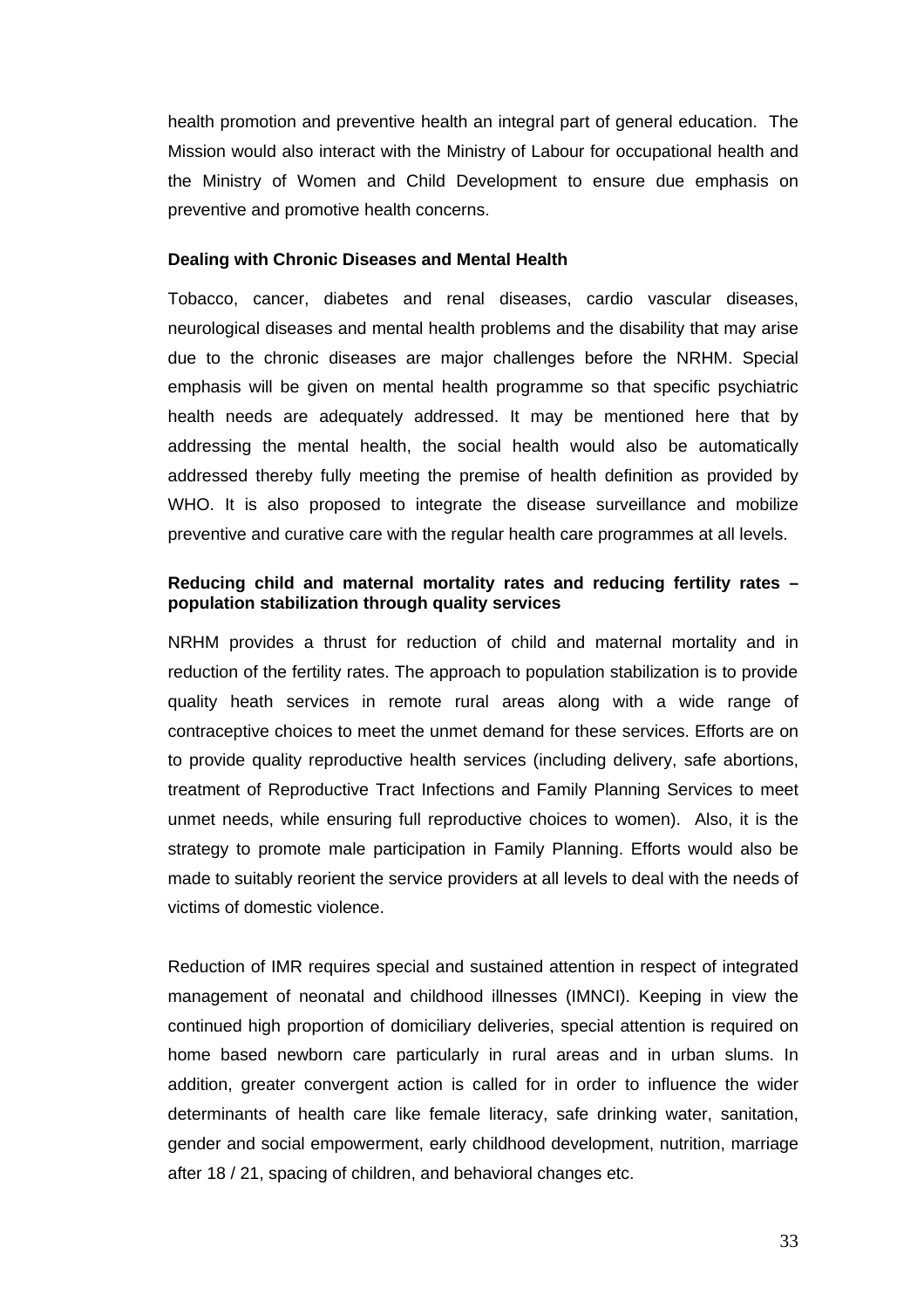The main strategy for maternal mortality focuses on promotion of institutional deliveries at health facilities both in the government as well as private sectors. Efforts would also be made to concomitantly develop competencies needed for Skilled Birth Attendants (SBAs) in the entire cadre of ANMs, LHVs and Staff Nurses. Further essential obstetric care competency is required to be imbibed by select medical officers posted at BEmONC and CEmONC institutions. Regular training of select Medical Officers to administer anesthesia has also been taken up. Also, multi skill training of Medical Officers, ANMs and Para-medics will be initiated to bridge gaps in skills and performance. Intense IEC would be pursued to ensure behavioral changes that relate to better child survival and women's health i.e. exclusive breast feeding, timely initiation of complementary feeding, young child feeding, spacing, age at marriage, education of the girl child etc. CHCs are being upgraded to CEmONC / BEmONC for providing referral services to the mother and child and taking care of obstetric emergencies and complications for provision of safe abortion services and for prevention, testing/counseling in respect of HIV AIDS.

Adolescent health is another significant thematic area of attention under the NRHM. Adolescent friendly health services will be provided in identified primary health centres and community health centers to address the specific health needs of adolescents for both in and out-of-school adolescents.

#### **Management of NRHM activities at State / District / Sub district level**

#### *Block Level Pooling*

The success of decentralization experiment would depend on the strength of the pillars supporting the process. It is imperative that management capacities be built at each level. To attain the outcomes, the NRHM would provide management costs up to 6% of the total annual plan approved for a State/district as has been introduced under the RCH-II programme. Apart from medical and para-medical staff, such services would include skills for financial management, improved community processes, procurement and logistics, improved collection and maintenance of data, the use of information technologies, management information system and improved monitoring and evaluation etc. The NRHM would also establish strong managerial capacity at the block level as blocks would be the link between the villages and the districts. At the district level the Mission would support and insist on developing health management capacities and introducing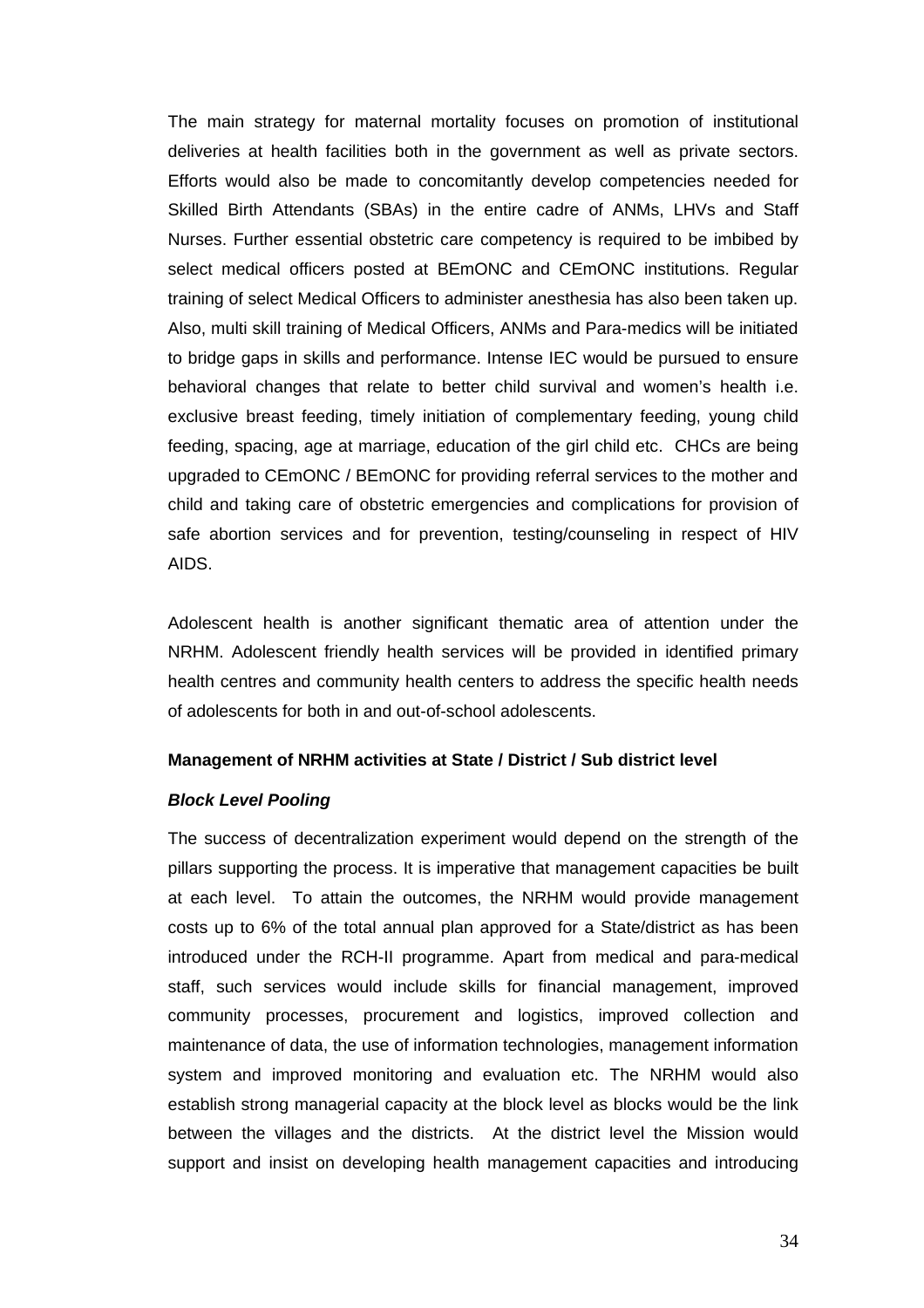policies in a systematic manner so that over time all district programme officers and their leadership are professionally qualified public health managers. Management structures at all levels will be accountable to the Panchayati Raj institutions, the State Level Health Mission and the National Level Missions/Steering Group.

The amount available under the management cost could also be used for improving the work environment as such improvements directly lead to better outcomes. The management structure holds the key to the success of any programme and priority would be given to direct efforts to develop appropriate arrangements for effective delivery of NRHM. Clarity of tasks, fund flows, powers, functions, account keeping, audit, etc. will be attempted at all levels.

Based on the outcomes expected in NRHM, the organization structure of the health department at different levels would be carefully reviewed. The State will constantly undertake review of management structure and devolution of powers and functions to carry out any mid course correction. Block Level Pooling will be one of the priority activities under the NRHM. Keeping in view the time line needed to make all facilities fully functional, specialists working in PHCs would be relocated at CEmONCs to facilitate their early synchronization. Outreach programmes are being organized with "block pooled" CHCs as the nodal point. NRHM will attempt to set up Block level managerial capacities as per need. Creation of a Block Medical Officer's office to support the supervision of NRHM activities in the Block would be a priority. Support to block level CHCs will also aim at improving the mobility and connectivity of health functionaries with support for Ambulances, telephones, computers, electric connection, etc.

#### **Human resources for rural areas**

Improvement in the health outcomes in the rural areas is directly related to the availability of the trained human resources. The Mission aims to increase the availability through provision of trained women as ASHAs/Community Health Workers (resident of the same village/hamlet for which they are appointed as ASHA). The Mission also seeks to provide minimum two Auxiliary Nurse Mid-wives (ANMs) against one at present at each Sub Health Centre (SHC) to be fully supported by the Government of India. Similarly, against the availability of one staff nurse at the PHC, it is proposed to provide three Staff Nurses to ensure round the clock services in every PHC. The Outpatient services would be strengthened through posting/ appointment on contract of AYUSH doctors over and above the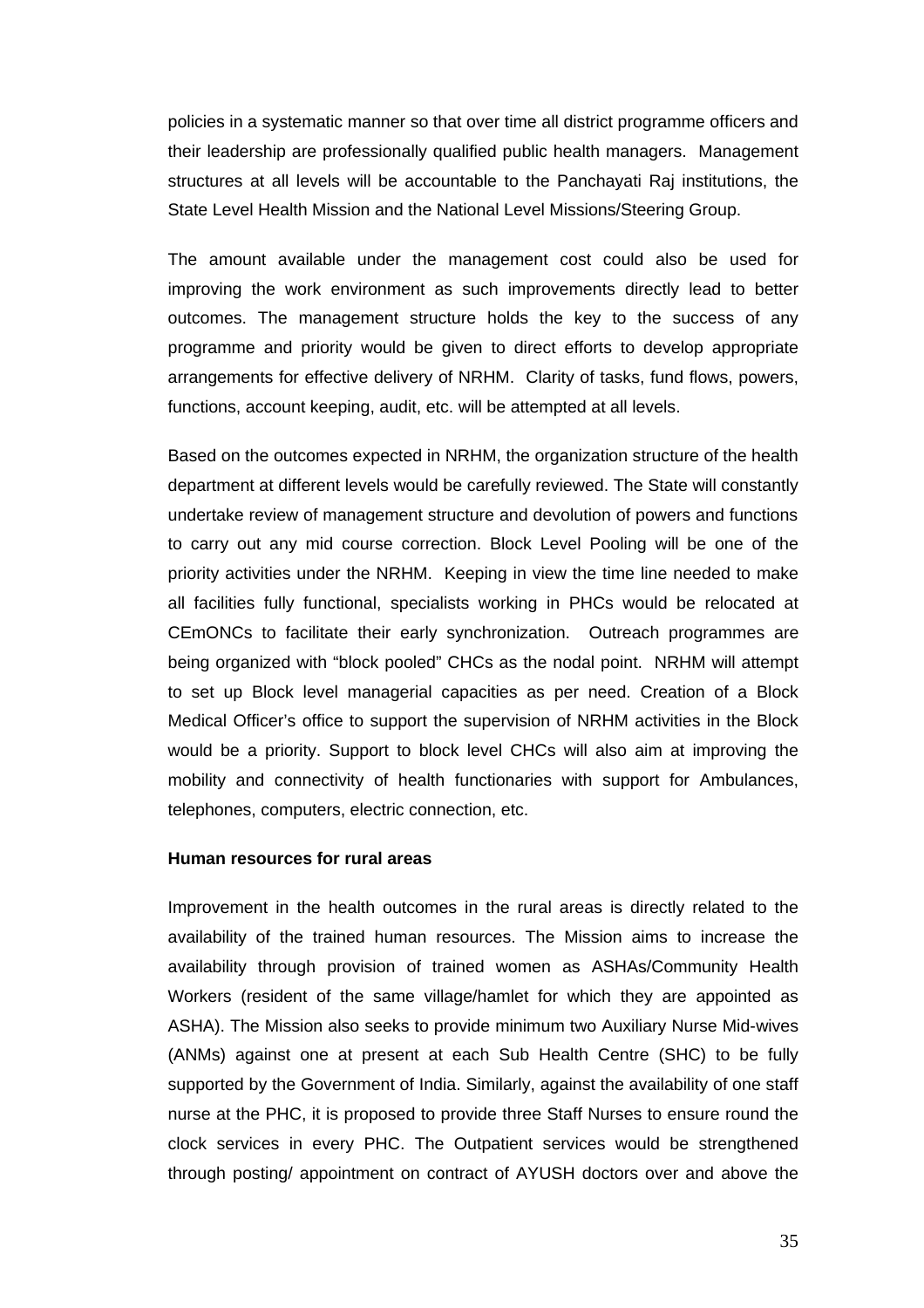Medical Officers posted there. The State would integrate AYUSH by relocation at PHC and/or by new contractual appointment. GOI support will be for all new contractual posts and not for existing vacancies that State has to fill up. The Mission seeks to bring the CHCs on a par with the Indian Public Health Standards (IPHS) to provide round the clock hospital-like services. As far as manpower is concerned, it would be achieved through provision of seven Specialists as against four at present and nine staff nurses in every CHC (against seven at present). A separate AYUSH set up would be provided in each CHC/PHC. Contractual appointment of AYUSH doctors will be provided for this purpose. This would be reflected in the State Plans as per their needs.

Given the current problems of availability of both medical as well as paramedical staff in the rural areas, the NRHM seeks to try a range of innovations and experiments to improve the position. These include incentives for compulsory rural posting of Doctors, a fair, transparent transfer policy, involvement of Medical Colleges, improved career progression for Medical / Para Medical staff, skill upgradation and multi-skilling of the existing Medical Officers, ANMs and other Para Medical staff, strengthening of nursing / ANM training schools and colleges to produce more paramedical staff, and partnership with non governmental stakeholders to widen the pool of institutions. The Ministry has already initiated the process for the upgradation of ANMs into Skilled Birth Attendants (SBA) and for providing six-month anesthesia course to the Medical Officers. Convergence of various schemes under NRHM including the disease control programmes, the RCH-II, NACO, disease surveillance programme, would also provide for optimum / efficient utilization of all paramedical staff and help to bring down the operational costs.

#### **State level Resource Centres for capacity development**

Decentralized Planning, preparation of district plans, community ownership of the health delivery system and inter-sectoral convergence are the pillars on which the super-structure of the NRHM would be built. The implementation teams particularly at district and state levels would require development of specific skills. The State Health Resource Centre (SHRC) will act as the complementary technical capacity in the improved programme management and service delivery.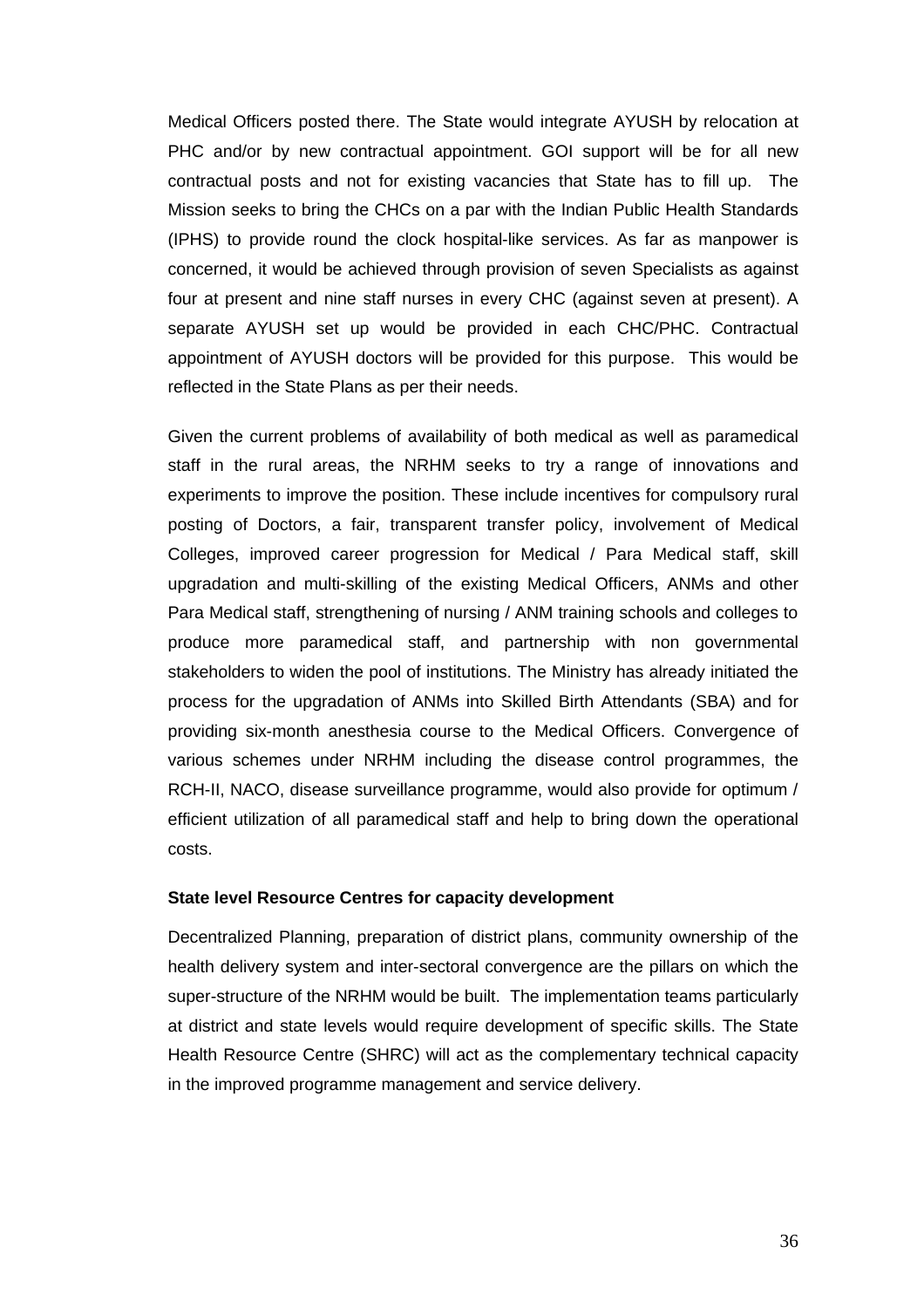The NRHM would also require a comprehensive plan for training at all levels. The States would closely review its training infrastructure and identify the investment required so that effective HRD is put in place.

#### **Drug supplies and logistics management**

Timely supply of drugs of good quality which involves procurement as well as logistics management is of critical importance in any health system. The GoMP has recently issued its Drug Policy wherein the State plans to institute a system of drug supplies and logistics management on the lines of Tamil Nadu. The State would also seek to build capacity so that it may effectively take up scale procurement of goods and services.

#### **Monitoring / Accountability Framework**

The NRHM proposes an intensive accountability framework through a three pronged process of community based monitoring, external surveys and stringent internal monitoring. Facility and Household Survey, NFHS-II, RHS (2002) would act as the baseline for the mission against which the progress would be measured.

While the process of communitization of the health institutions itself would bring in accountability, the NRHM would help this process by wide dissemination of the results of the surveys in a language and manner which could be understood by the general population. It would be made compulsory for all the health institutions to prominently display information regarding grants received, medicines and vaccines in stock, services provided to the patients, user charges to be paid (if any) etc, as envisaged in the Right to Information Act. The community as well as the Rogi Kalyan Samitis would be expected to monitor the performance of the health facilities on those parameters. Health Monitoring and Planning Committees would be formed at PHC, Block, District and State levels to ensure regular community based monitoring of activities at respective levels, along with facilitating relevant inputs for planning. Organization of periodic Public Hearings or dialogues would strengthen the direct accountability of the Health system to the community and beneficiaries. The State Health Society/Mission will also monitor progress periodically. Both at State and district levels, Public Reports on Health would be published to report to the community at large on progress made. The State would involve NGOs, resource institutions and local communities in developing this monitoring arrangement. The Mentoring Group on ASHA, the National Advisory Committee on Community Action (which have been constituted with the leading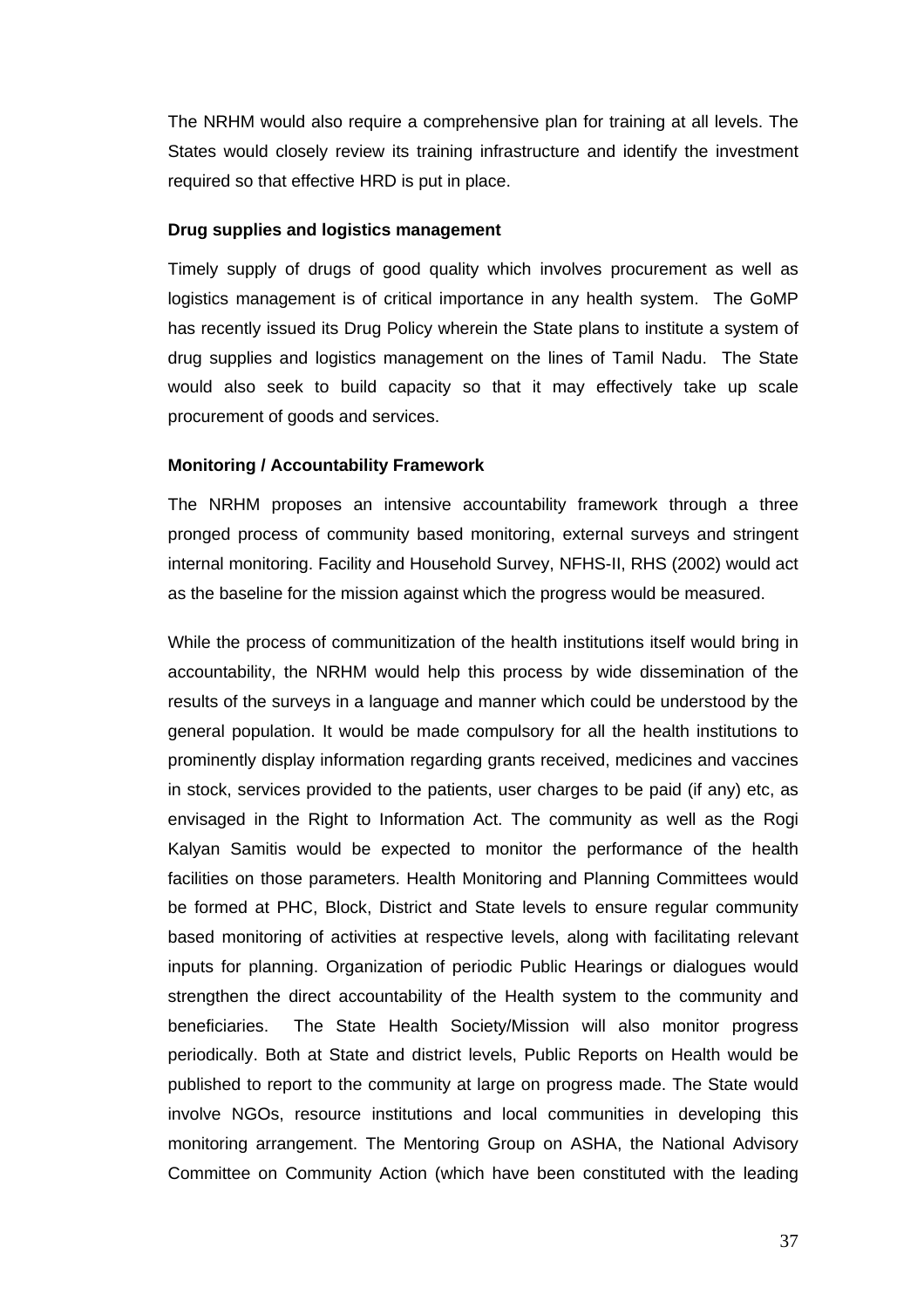NGOs as their members) and the Regional Resource Centres would provide valuable inputs to the Mission. A wide network of MNGOs, FNGOs / SNGOs would also be providing feedback to the Mission.

The periodic external, household and facility surveys would track the effectiveness of the various activities under the NRHM for providing quality health services.

The requirements of audit will apply to all NRHM activities. The State and District Health Missions will be subject to annual audit by the CAG as well as by a Chartered Accountant and any special audit that the GoI may specify. Special audit by agencies like the Indian Public Auditors of India could also be undertaken. All procedures of government regarding financial grants including Utilization Certificates etc. would apply to the State and District Health Societies.

For the accountability framework to be truly community-owned, the effort will be to ensure that at least 70 percent of the total NRHM expenditures are made by institutions and organizations that are being supervised by an institutional PRI/community group.

# **Monitoring outcomes of the Mission**

- Right to health is recognized as inalienable right of all citizens as brought out by the relevant rulings of the Supreme Court as well as the International Conventions to which India is a signatory. As rights convey entitlement to the citizens, these rights are to be incorporated in the monitoring framework of the Mission. Therefore, providing basic Health services to all the citizens as guaranteed entitlements will be attempted under the NRHM.
- The village health records would be maintained and updated by village health and sanitation committees. These records would form the basis for development and the implementation of respective village health plans.
- Periodic Health Facility Survey at SHC, PHC, CHC, District level to see if service guarantees are being honored. [By district /Block level Mission Teams/ research and resource institutions].
- Formation of Health Monitoring and Planning Committees at PHC, Block, District and State levels to ensure regular monitoring of activities at respective levels, along with facilitating relevant inputs for planning.
- Sharing of all data and discussion at habitation/ village level to ensure full transparency.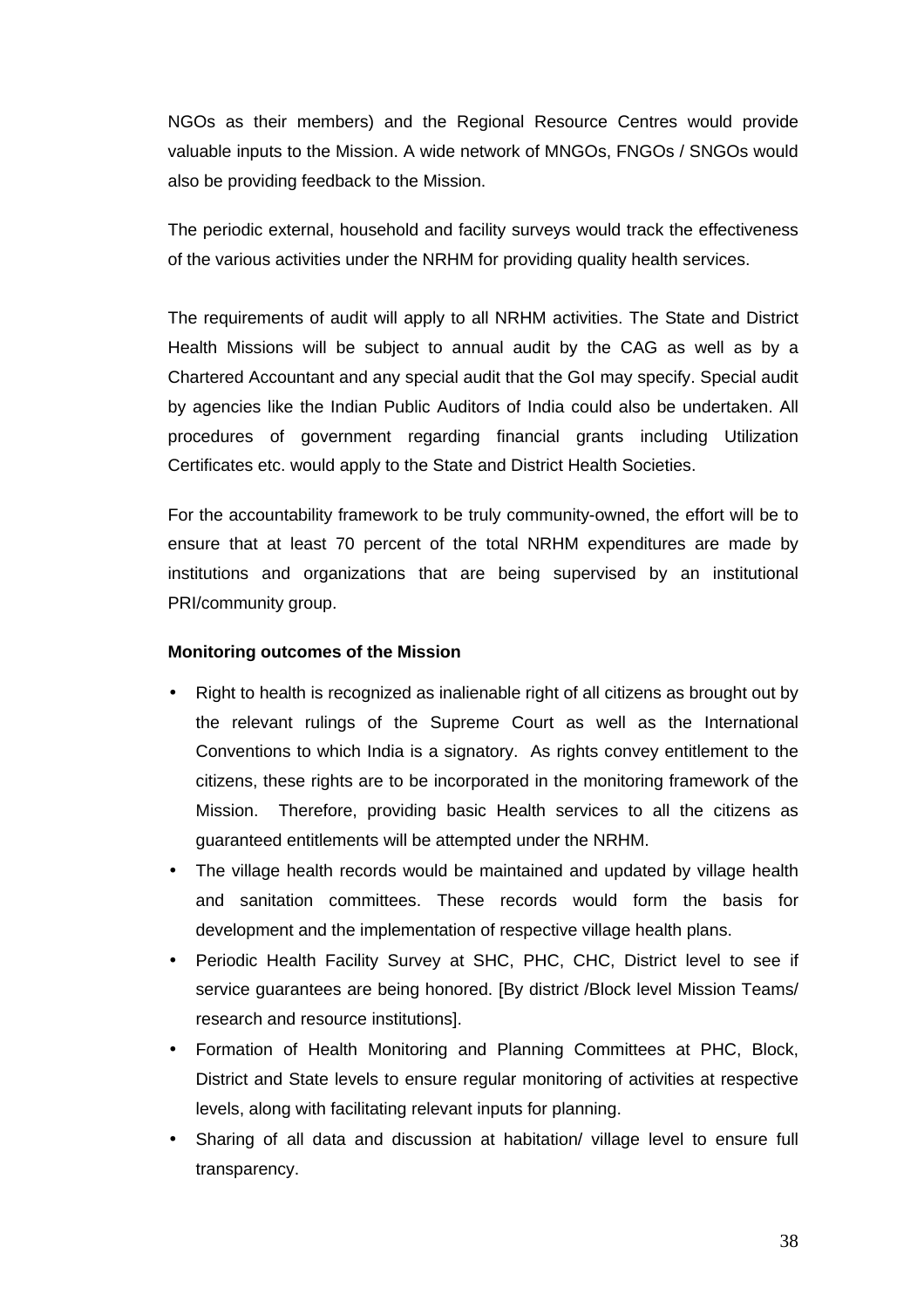- Display of agreed service guarantees at health facilities, details of human and financial resources available to the facility.
- Sample household and facility surveys by external research organizations/NGOs.
- Public reporting of household and health facility findings and its wider dissemination through public hearings and formal reporting.

#### **Convergence within the Health Department**

Special programmes have been initiated as per need for diseases like TB, Malaria, Filaria, HIV AIDS etc. While the disease specific focus has helped in providing concerted attention to the issue, the weak or absence of integration with other health programmes has often led to lack of coordination and convergent action. All central programmes have worked on the assumption that there is a credible and functional public health system at all levels in all parts of the country. In practice, however, the public health system has not been in a satisfactory state. The challenge of NRHM, therefore, is to strengthen the public health institutions like SHC/PHC/CHC/Sub Divisional and District Hospitals. This will have positive consequences for all health programmes. Whether it is HIV/AIDS, TB, Malaria or any other disease, NRHM attempts to bring all of them within the umbrella of a Village/District/State Health Plan so that preventive, promotive and curative aspects are well integrated at all levels. The intention of convergence within the Health Department is also to reorganize human resources in a more effective and efficient way under the umbrella of the common District Health Society. Such integration within the Health Department would make available more human resources with the same financial allocations. It would also promote more effective interventions for health care.

The pandemic of HIV/AIDS requires convergent action within the health system. By involving health facilities in the programme at all stages, it is likely to help early detection, effective surveillance and timely intervention wherever required. The NACO has presence only from district level upwards. The NRHM would enable the NACO to provide necessary investment and support to the programme at district and sub district levels. NACO will provide Counselors at CHCs and PHCs along with testing kits as part of the NACP–III. It would also help to integrate training on HIV/AIDS to ASHA, ANMs, LHVs, para-medicals, lab technicians and medical officers. Common programmes for condom promotion and IEC are also planned. NRHM seeks to improve outreach of health services for common people through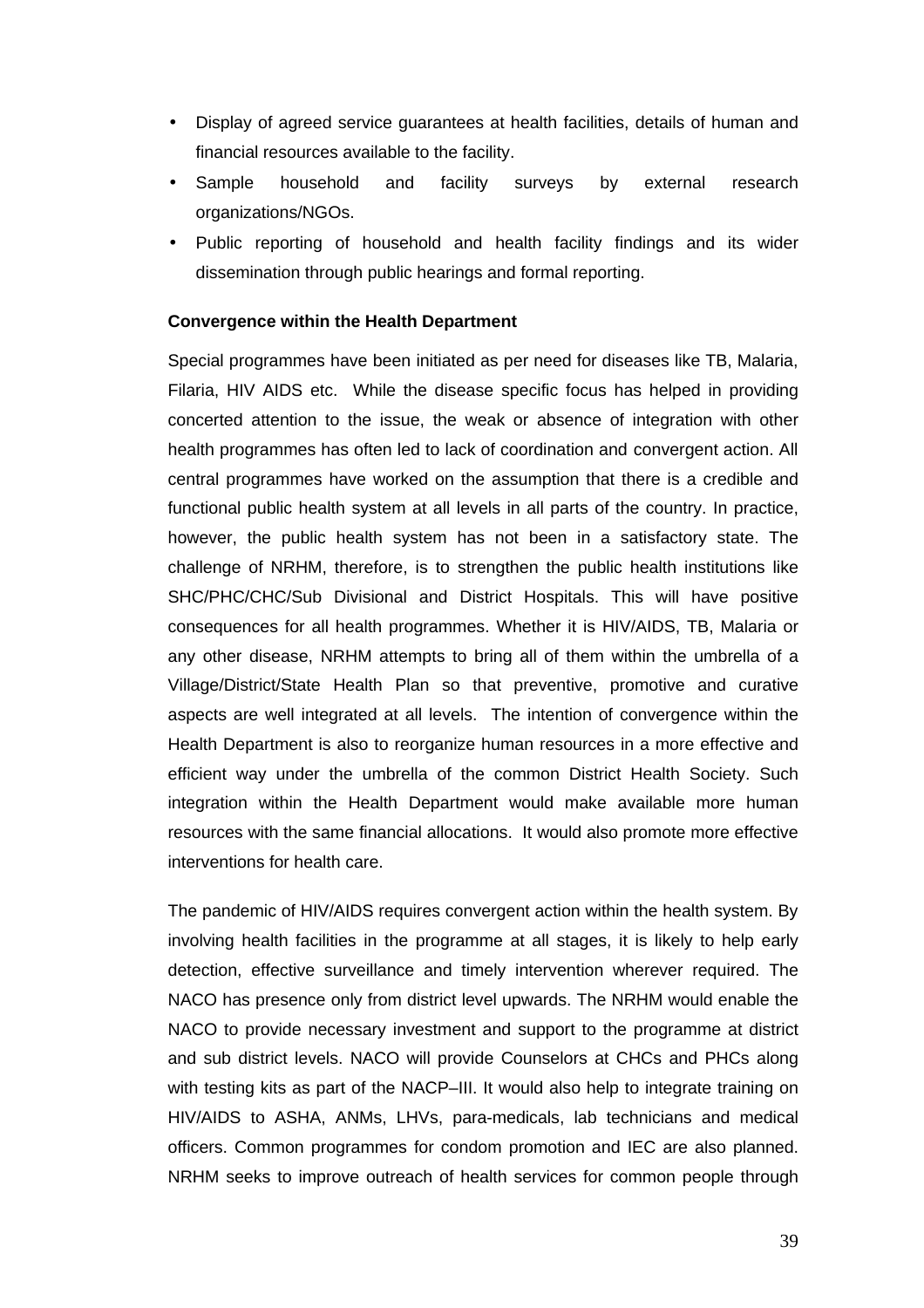convergent action involving all health sector interventions. The RTI / STI management services will be strengthened at PHCs by ensuring availability of testing and counseling services on identified PHCs and appropriate behaviour change communication interventions for adoption of healthy practices and life styles.

#### **Convergence with other departments**

The indicators of health depend as much on drinking water, female literacy, nutrition, early childhood development, sanitation, women's empowerment etc. as they do on hospitals and functional health systems. Realizing the importance of wider determinants of health, NRHM seeks to adopt a convergent approach for intervention under the umbrella of the district plan. The Anganwadi Centre under the ICDS at the village level will be the principal hub for health action. Likewise, wherever village committees have been effectively constituted for drinking water, sanitation, ICDS etc. NRHM will attempt to move towards one common Village Health Committee covering all these activities. Panchayati Raj institutions will be fully involved in this convergent approach so that the gains of integrated action can be reflected in District Plans. While substantial spending in each of these sectors will be by the concerned Department, the Village Health Plan/District Plan will provide an opportunity for some catalytic resources for convergent action. NRHM household surveys through ASHA, AWW will target availability of drinking water, firewood, livelihood, sanitation and other issues in order to allow a framework for effective convergent action in the Village Health Plans.

The success of convergent action would depend on the quality of the district planning process. In MP, the District Health Action Plans reflect integrated action in all section that determine good health – drinking water, sanitation, women's empowerment, adolescent health, education, female literacy, early child development, nutrition, gender and social equality. At the time of appraisal of District Health Plan, care would be taken to ensure that the entire range of wider determinants of health have been taken care of in the approach to convergent action.

#### **Role of Non Governmental Organizations**

The Non-governmental Organizations are critical for the success of NRHM. With the mother NGO programme scheme, 24 MNGOs covering 37 districts have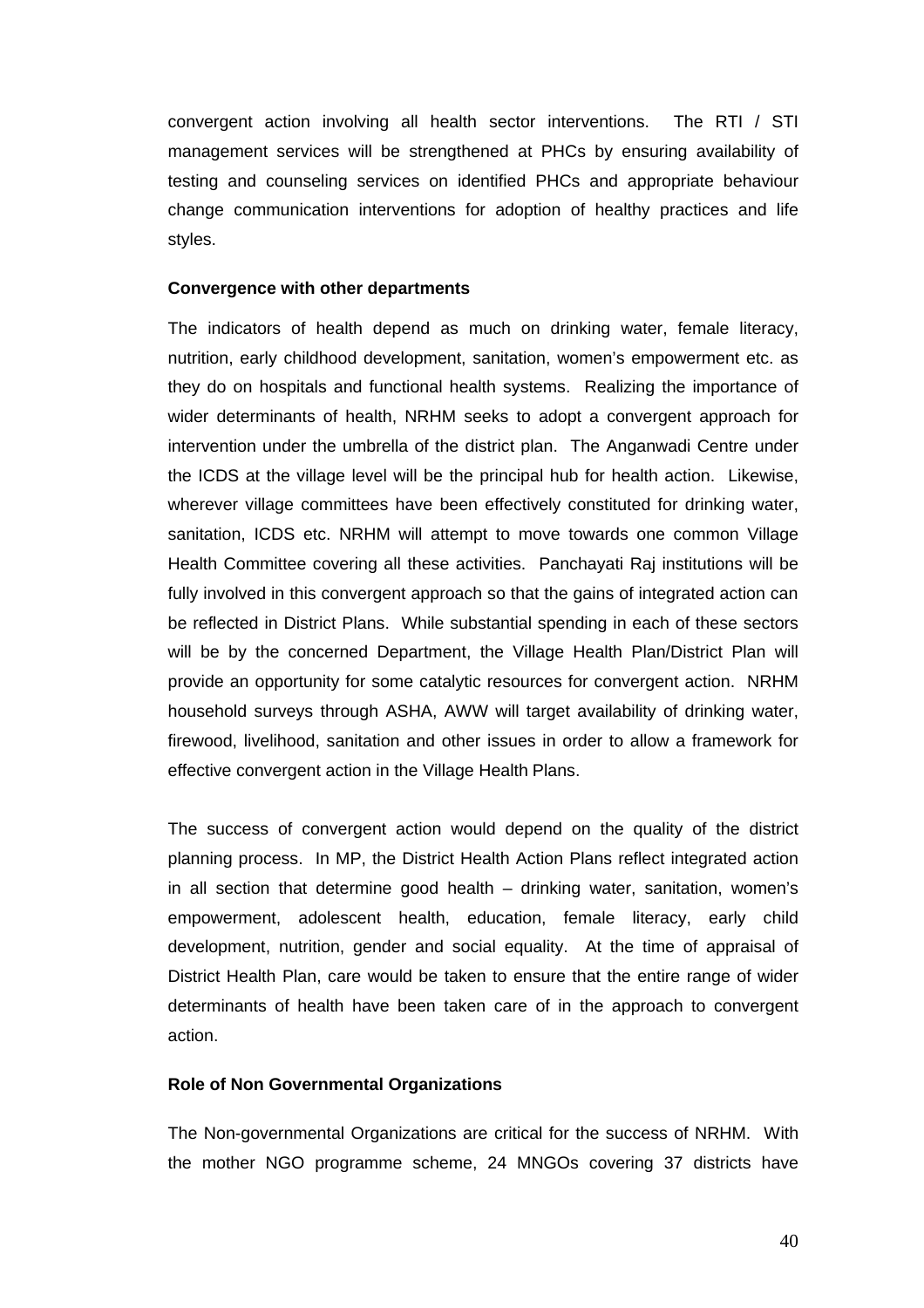already been appointed. Their services are being utilized under the RCH-II programme. The Disease Control programmes, the RCH-II, the immunization and pulse polio programme, the JSY make use of partnerships of variety of NGOs. Efforts are being made to involve NGOs at all levels of the health delivery system. Besides advocacy, NGOs would be involved in building capacity at all levels, monitoring and evaluation of the health sector, delivery of health services, developing innovative approaches to health care delivery for marginalized sections or in underserved areas and aspects, working together with community organizations and Panchayati Raj institutions, and contributing to monitoring the right to health care and service guarantees from the public health institutions. The effort will be to support/ facilitate action by NGO networks of NGOs in the State which would contribute to the sustainability of innovations and community participation in the NRHM.

Grants-in-aid systems for NGOs will be established at the District and State levels to ensure their full participation in the Mission.

#### **Risk pooling and the poor**

While setting up of effective health insurance system is clearly a very important mission goal, it is realized that the introduction of such a system without the back up of a strong preventive health system and curative public health infrastructure would not be cost effective. Such a venture would only end up subsidizing private hospitals and lead to escalation of demand for high cost curative health care. The first priority of the Mission is therefore to put the enabling public health infrastructure in place.

While the public and private insurance companies would be encouraged to bring in innovative insurance products, the Mission would strive to set up a risk pooling system where the State and the local community would be partners. This could be done by resource sharing, facility mapping, setting standards, establishing standard treatment protocols and costs, and accreditation of facilities in the nongovernmental sector.

Primary health care would be made accessible to all. However, in the case of need for hospitalization, CHCs would be the first referral unit. Only when the CHC is not in a position to provide specialized treatment, a patient would be referred to an accredited private facility/teaching hospital. The BPL patients would have the choice of selecting any provider out of the list of accredited hospitals as provided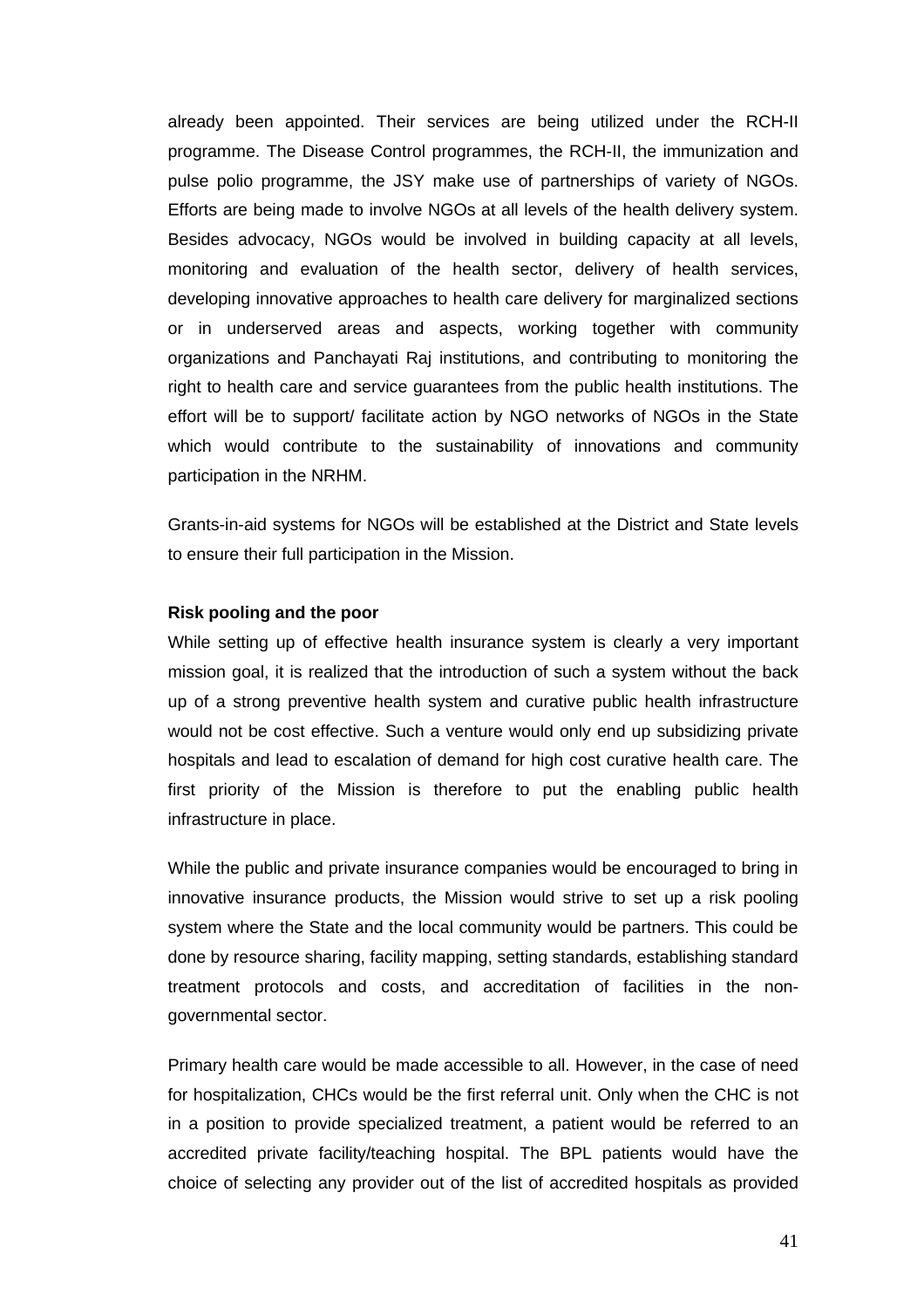under various schemes of GoMP. Reimbursement for the services would be made to the hospitals based on the standard costs for various interventions decided by the experts from time to time.

It is envisaged that the hospital care system would progressively move towards a fully funded universal social health insurance scheme. Under such a system, the government facilities would also be expected to earn their entire requirement of recurring expenditure including the salary support out of the procedures they perform, while taking care that access to those who cannot pay is not compromised. This system would obviously work only when the personnel working in the CHCs are not part of a state cadre but are recruited locally at the district level by the District Health Mission on contract basis. Since evolving such a system is likely to take some time, it is proposed that the RKSs take greater charge of day-today management of the health institutions for improving the quality of care.

#### **Reforms in Medical / Nursing Education**

The medical / para medical education system would require a new orientation to achieve these objectives. While the existing colleges would require strengthening for increased seat capacity, a conscious policy decision would be required to promote new colleges in deficient states. A fresh look also needs to be given on the norms for setting up new medical colleges under the regulations framed under Indian Medical Council Act to see whether any relaxation is necessary for such areas. The viability of using the caseload at district hospital for setting up Govt. / private medical colleges would also be examined. Apart from creating teaching infrastructure at the district level, it would also promote much needed investment and improvement in tertiary care in the district hospitals.

The curriculum in the Medical Colleges perhaps gives undue emphasis on specialization and tertiary care which is available only in large cities. In the syllabus, the primary health care as well as preventive aspects of health are largely ignored. It is therefore natural for the students to aspire for a career in a big hospital in urban setting. In the process the health care in the rural areas suffers. The Mission would look at ways and means to correct the situation.

The NRHM also recognizes the need for equipping medical colleges and other suitable tertiary care centres – including select district hospitals, select not for profit hospitals and public sector undertaking run hospitals for a variety of special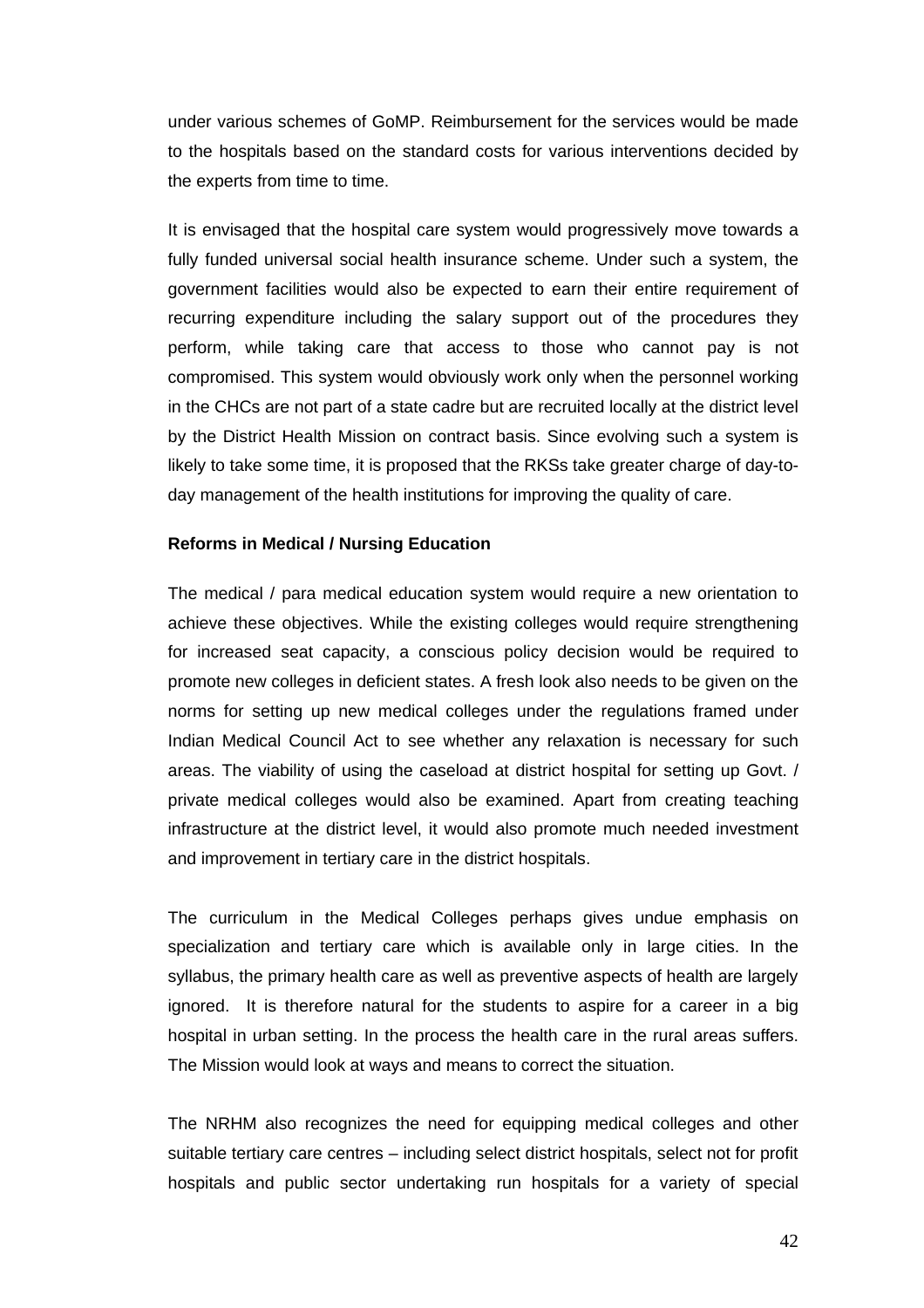courses to train medical officers in short term courses to handle a large number of essential specialist functions in those states where medical colleges and postgraduate courses are below recommended norms. This includes courses from multi skilling serving Medical Officers, especially for anesthesia, emergency obstetrics, emergency pediatrics especially new born care, safe MTP services, mental health, eye care, trauma care etc. Further short-term programmes are needed to upgrade skills of nurses and ANMs to that of nurse-practitioners for those centres/regions which potentially have adequate nurses, but a chronic shortage of doctors over at least two decades.

The Mission would continue to support strengthening of Nursing Colleges wherever required, as the demand for ANMs and Staff Nurses and their development is likely to increase significantly. This would be done on the basis of need assessment, identification of possible partners for building capacities in the governmental and non governmental sectors in each of the States/UTs, and ways of financing such support in a sustainable way. Special attention would be given to setting up ANM training centres in tribal blocks which are currently para-medically underserved by linking up with higher secondary schools and existing nursing institutions.

Efforts to improve skills of Registered Medical Practitioners would also be introduced. The NRHM recognizes the need for universal continuing medical education programmes, which are flexible and non-threatening to the medical community, but which ensures that they keep abreast of medical advances, and have access to unbiased medical knowledge, and adequate opportunity to refresh and continuously upgrade existing knowledge and skills.

#### **Pro-people partnerships with the non-governmental sector**

The Non-governmental sector accounts for nearly 4/5 of health expenditure in India. In the absence of an effective Public Health System, many households seek health care from the Non-governmental / organized private sector also. A variety of partnership modes are proposed to be undertaken by the State.

Public Private Partnerships would be evolved, modeled and operationalized with the objective of expanding the service base so that access to under-served and under-reach population may be ensured. A system of accreditation would be evolved to ensure quality and service responsiveness amongst these partnerships.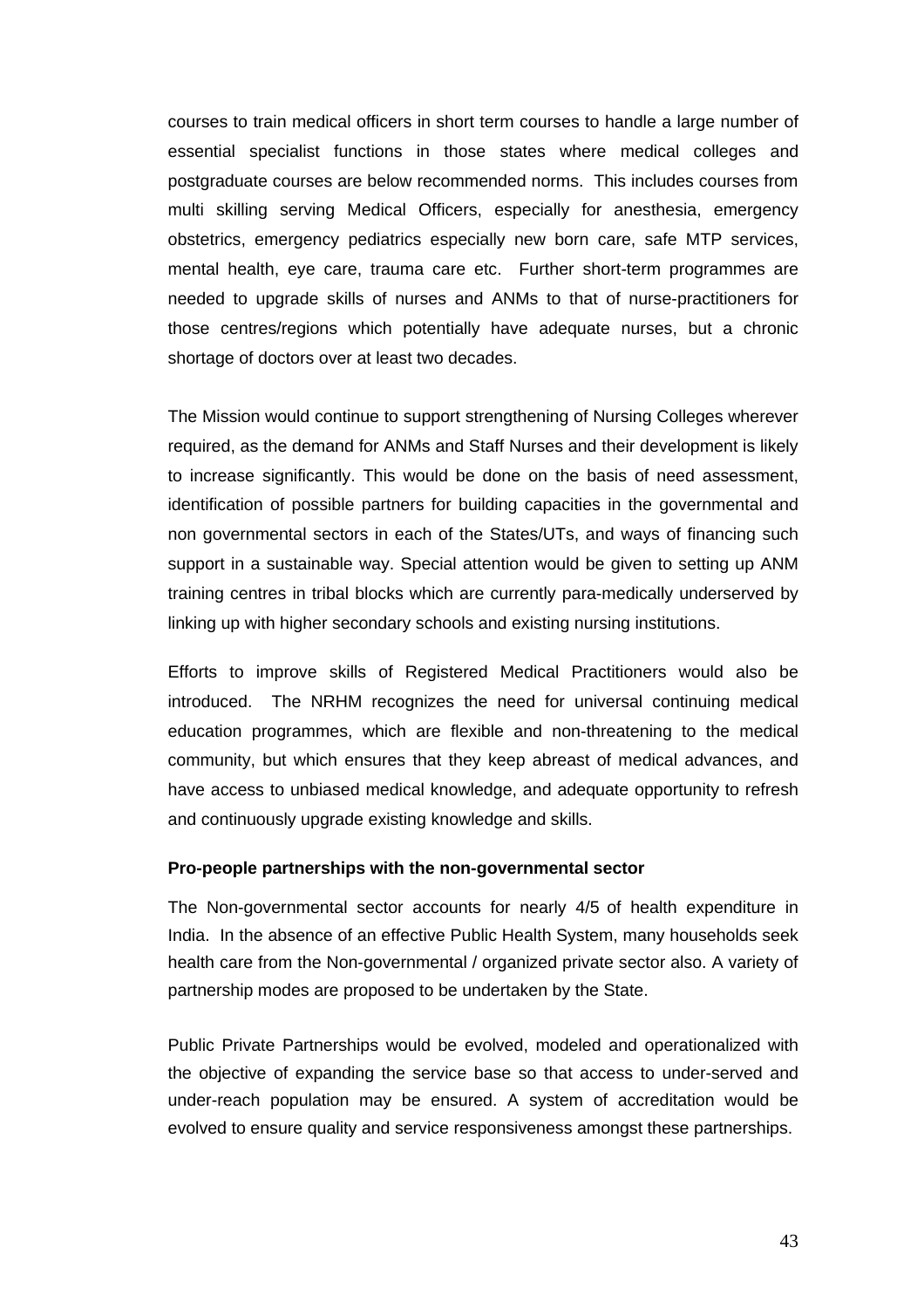The other model pertains to working in close collaboration with professional bodies such IMA, FOGSI, IAP and IPHA. The idea behind this partnership is to focus the development and sustenance of best practices and observance of standard treatment protocols. These bodies would also be involved in capacity building of service providers both in public and private sectors.

The third model of partnership pertains to deriving coordinated technical assistance from development partners with a view to refining programme planning, implementation, monitoring and evaluation of various programme interventions as envisaged under NRHM. Further, representatives of these development partners would also be the members of various committees / bodies so that the decision making functions may be appropriately facilitated.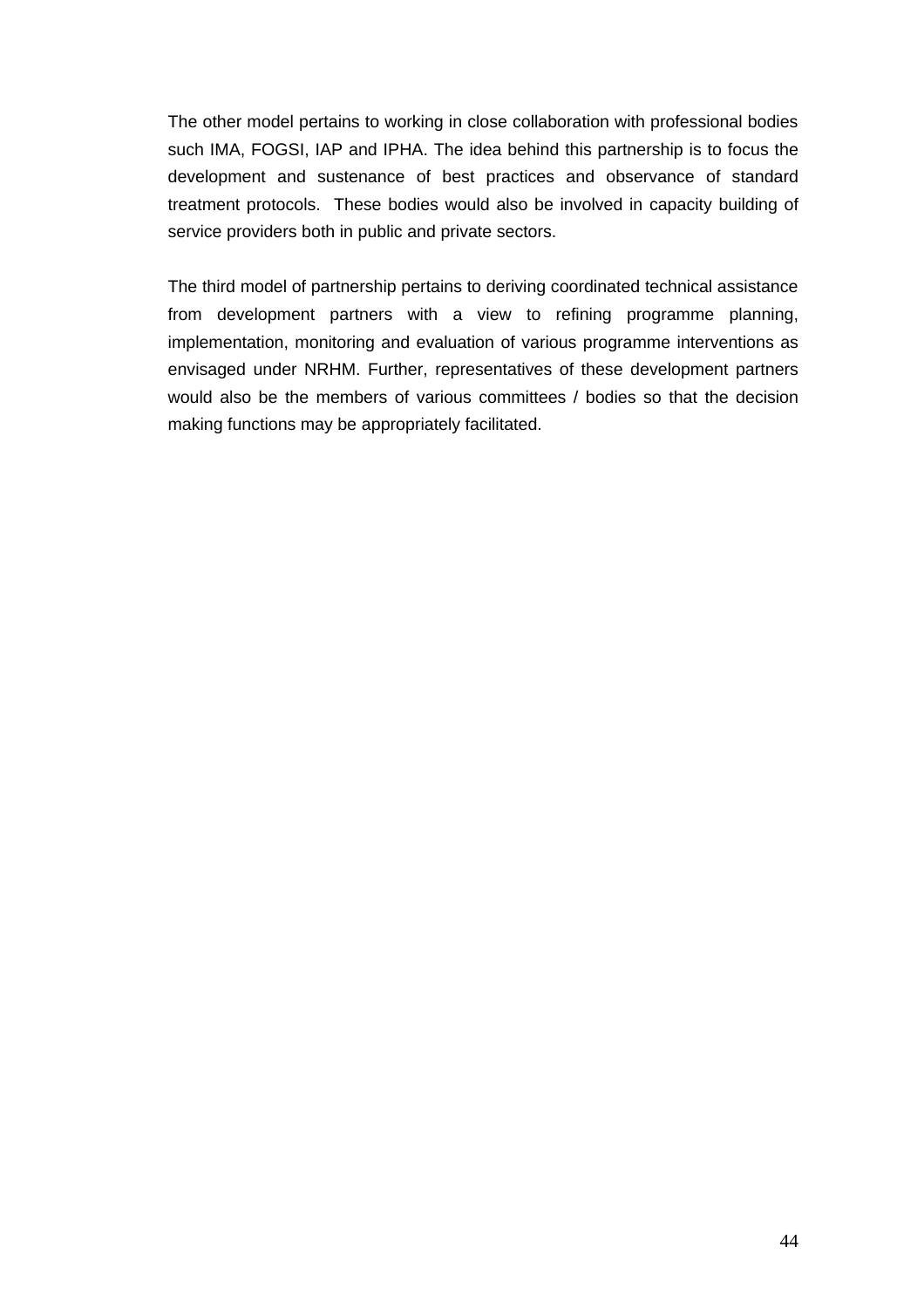# **6. CORE STRATEGIES AND PROGRAMME IMPLEMENTATION PLAN**

# **1. Selection and Training of ASHA**

The NRHM envisages that every village/large habitat will have a female Accredited Social Health Activist (ASHA) chosen by and accountable to the Panchayat to act as the interface between the community and the public health system. The States have been given freedom to determine state-specific model in operationalizing this bridge between the ANM and the village community through the Panchayat.

Functioning as an honorary and a volunteer worker, she would be granted a performance-based compensation for promoting universal immunization, referral transport and escort services under RCH II, construction of household toilets and other healthcare delivery programmes.

At the national level, Standing Mentoring Group supports the design of training of these ASHA workers. The emphasis of this training is on best practices in public health that are to be steered through the network of community-based health resource organizations.

The ASHA workers would play a central role in facilitating the development of Village Health Plan, working in close conjunction with the Anganwadi Workers (AWWs), ANM, local level functionaries of other departments and in particular the Self-Help Groups towards centrestaging the health agenda for the health committee of the Gram Panchayat and, in reference to the State of Madhya Pradesh, she would be the catalyzing resource for the Development Committee of the Gram Sabha.

The GoI will bear the cost of training, incentives and the drug kits and the remaining activities would be covered under the financial envelope given to the States by the GoI. The drug kit will include generic medicines under allopathic and AYUSH for treating common ailments.

The following activities constitute the Programme Implementation Plan for this component: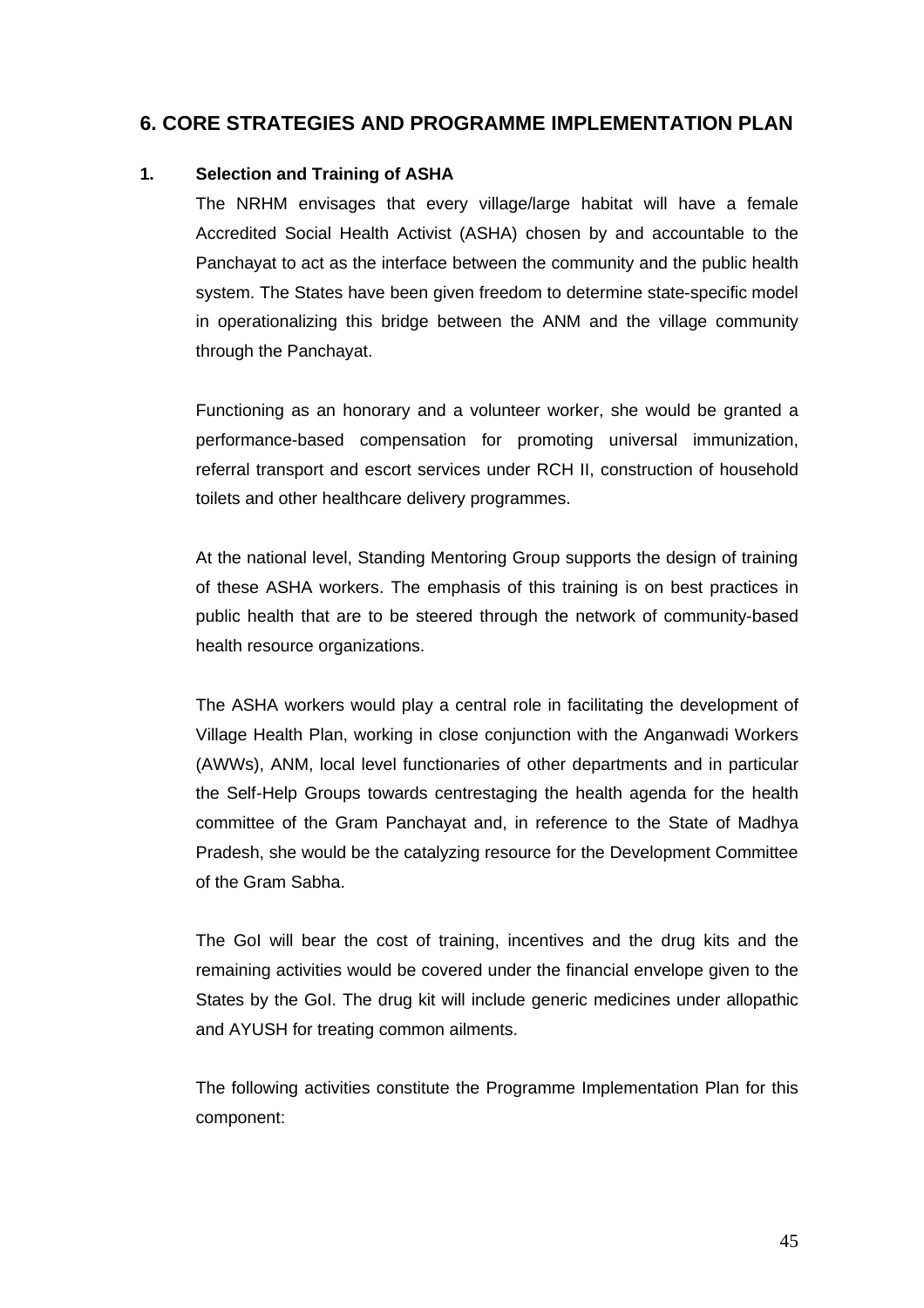- **•** Development and issuance of guidelines for selection and appointment of ASHA workers and determination of district-wise number of required ASHA Workers.
- ß Identification of ASHA Workers.
- ß District level orientation workshops for BMOs, Facilitators, PRIs and NGOs.
- **EXECT** Identification of ASHA Workers through the Facilitators.
- **Training of State Level master trainers**
- **Training of District Level master trainers**
- ß Training of Block level master Trainers
- ß Training of ASHA Workers
- **Supply of drug kits for treatment of common ailments**
- ß Performance based incentive for ASHA Workers
- ß Establishment of work routines for ASHA workers

Out of the total 43913 ASHAs in the State, 40 percent ASHA workers will be selected in the year 2006, 70% by 2007 and 100% by 2008. The training of 40% ASHAs will be completed by the year 2007, 80% by year 2008 and 100% by year 2009. It is proposed that their selection would be facilitated through 10 Facilitators in each of the 313 blocks. The process of facilitation would be supported by 10 accredited mother NGOs through the active involvement of Gram Panchayats and Gram Sabhas. The guidelines have been issued vide a government order and the process of identification and selection of ASHA Workers has been initiated.

# **2. Village Health and Sanitation Committee constituted in all 52143 inhabited villages and untied grants provided to them**

Under this activity, Gram Sabhas shall be called upon to constitute Village Health & Sanitation Committees. These committees shall steer the preparation of Village Health & Sanitation Plans.

Each village and community participating in a Village Health Plan initiative needs to establish a committee at the local level. Such committees are essential for broad approaches to health improvement that involve a wide range of activities and individuals. A committee can coordinate and support the different activities, provide leadership for the community and can serve as the community contact point with local and district government functionaries under the NRHM programme. These committees can also facilitate broad community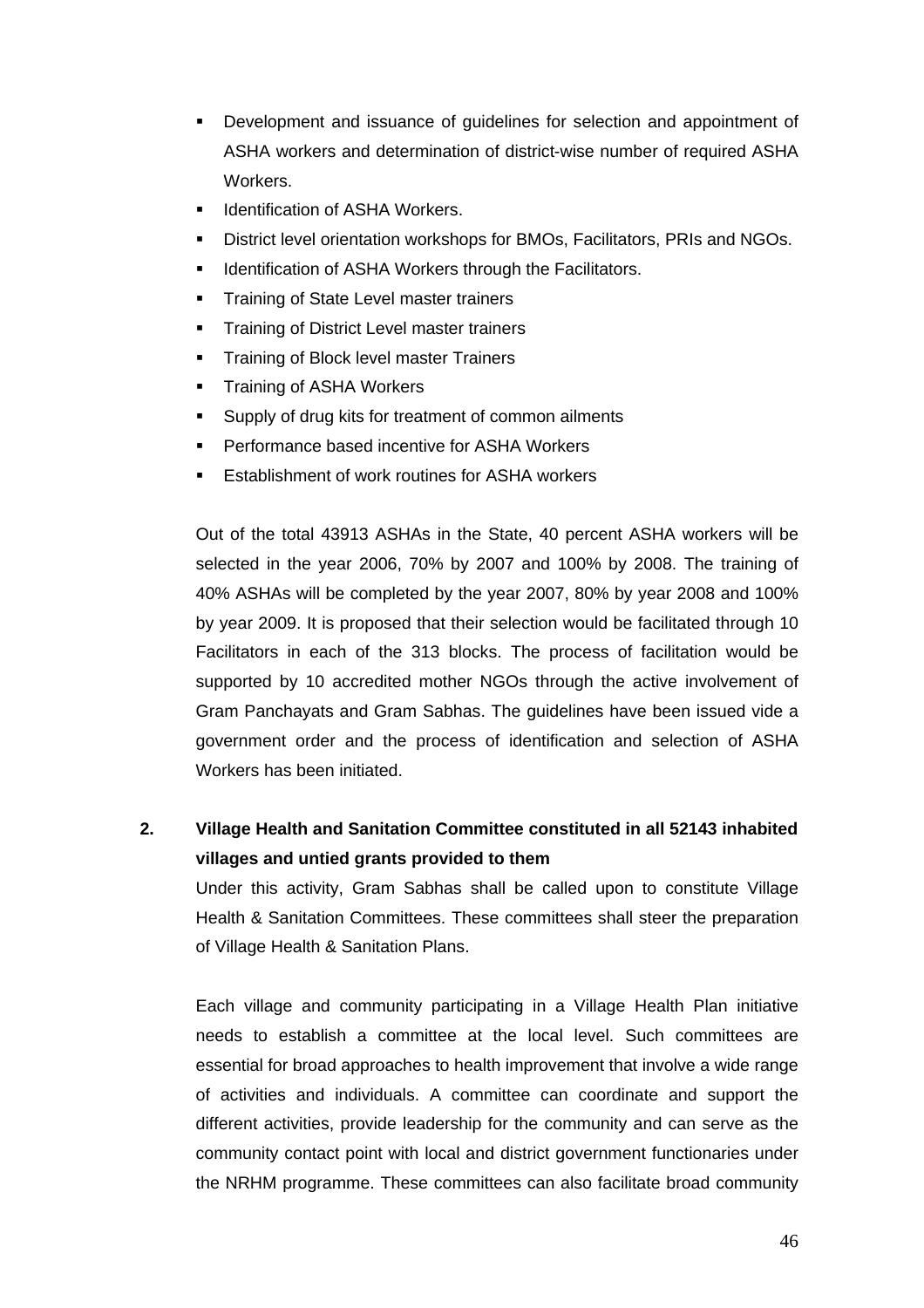participation in the programme, something that may be difficult to achieve by outsiders. Local committees are therefore crucial for promoting the village health approach in a community.

The composition of a local committee is crucial for a successful outcome. Committee members should be such people who are respected, are able to represent the interests of all sections of the community. It is also helpful if ANM/MPW/ASHA/Anganwadi Workers and such local staff from the development department of the government are also included as members of the committee.

The committee should be accountable and transparent both to the community and to local government or NGOs that may provide support. The committee should take minutes of all meetings, record the decisions made and make sure that the community members have access to this information. A regular feedback mechanism to the Gram Sabha should also be established, along with a broader debate by the community about major activities and issues. Since the committee would be managing untied funds, accounts will need to be kept and made available to other community members and external support agencies. To do this, the committee should elect executive officers, such as a chairperson, treasurer and secretary, and meet regularly.

Some of these committee members may also be on the committees at Sub Health Centre/PHC/CHC levels. Both in individual capacities as well as through the Village Health & Sanitation Committees, these community representatives shall have an interface with the field functionaries of government and receive technical support and guidance from them. Essentially, the primary roles of the Village Health & Sanitation Committees may be summarized as follows:

- $\triangleright$  Disseminate, encourage and empower the community with regard to knowledge and skills required to keep it healthy by addressing its health seeking behavior outcomes.
- $\triangleright$  Generate community demand for health care services.
- $\triangleright$  Act as social monitors on quality and appropriateness of health care services.

There are 52143 inhabited villages in the State. It is proposed to gradually build up this village level institution, beginning with a sample coverage of 3% (1565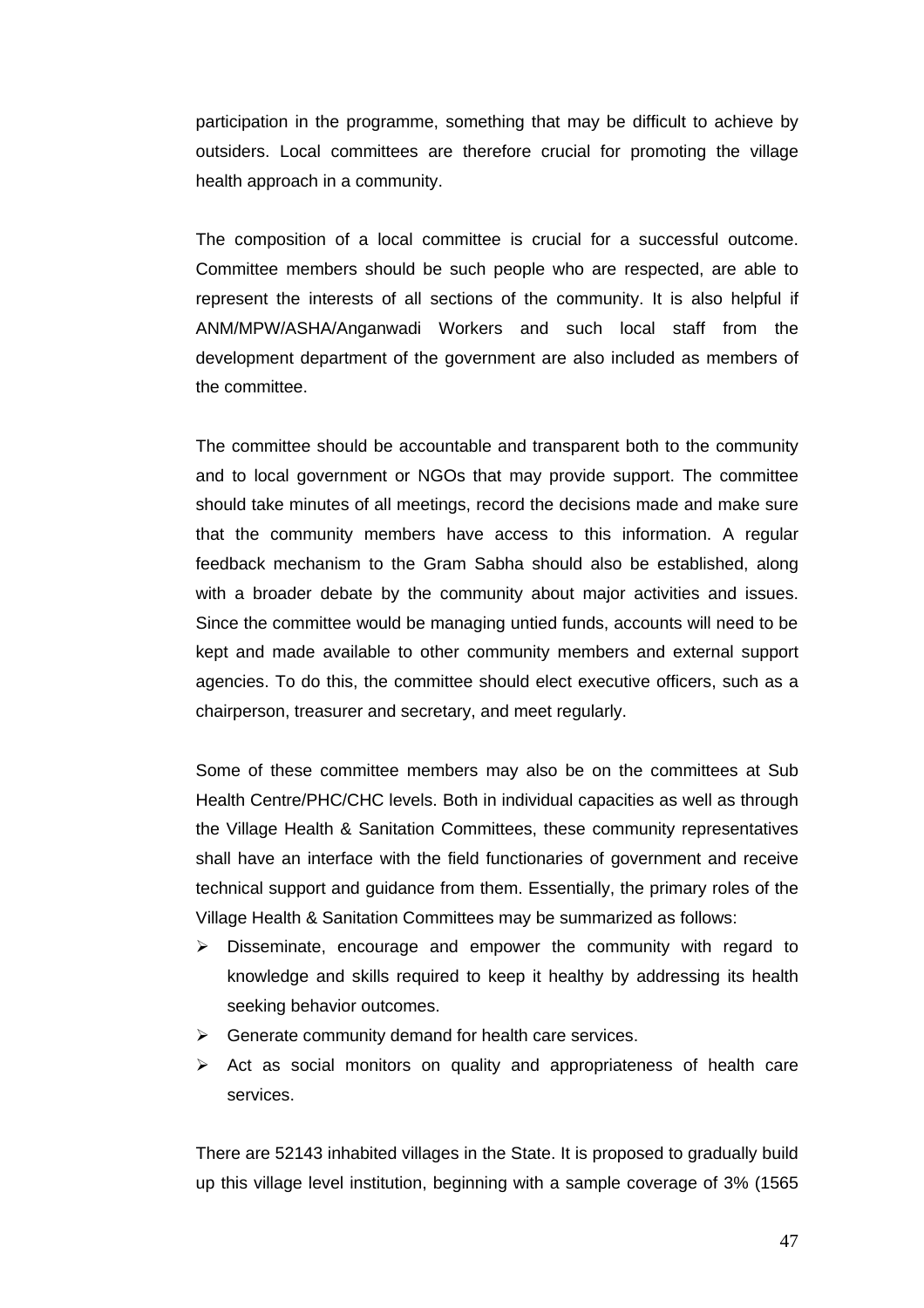villages) by year 2007 and thereafter increasing to 25% (13035 villages) by year 2008, 50% (26071 villages) by year 2010 and 100% (52143 villages) by year 2012.

The activities to the run up to the operationalisation of Village Health & Sanitation Committees would include the following stages:

- ß Development of guidelines
- Orientation of district, block and Janpad Panchayats and corresponding government functionaries from the departments of health, women & child development, public health engineering and Panchayats and rural development.
- **If Identifying and orienting facilitators for organizing and leading village level** consultative processes.
- ß Election of members to the Village Health & Sanitation Committees
- ß Development of Village Health & Sanitation Plans by the Village Health & Sanitation Committees.
- ß Approval of Village Health & Sanitation Plans by respective Gram Sabhas.
- **Implementation and monitoring of village plans.**

These village health and sanitation committees would be provided with an untied grant of Rs. 10,000/- per year which would be used for developing the village health plans and carrying-out the approved activities therein.

# **3. Strengthening of Sub Health Centers**

National Rural Health Mission proposes to provide to each Sub Health Center a sum of Rs. 10,000/- as an untied fund to facilitate meeting urgent yet discreet activities that need relatively small sums of money. For this purpose a fund will be kept in a joint bank account of ANM and Sarpanch. This fund will be utilized and spent on the activities approved by Village Health Committee and administered by Auxiliary Nurse Midwife. In areas where the Sub Health Center is not coterminous with Gram Panchayat and Sub Health Center covers more than one Gram Panchayat, the Village Health Committee of the Gram Panchayat where the Sub Health Center is located will approve the action plan. However, the funds can be used for any of the villages, which are covered by the Sub Health Center. The untied funds could be used only for the commonly good and not individual needs except in case of referral and transport of emergency situations. The untied funds could be used for undertaking local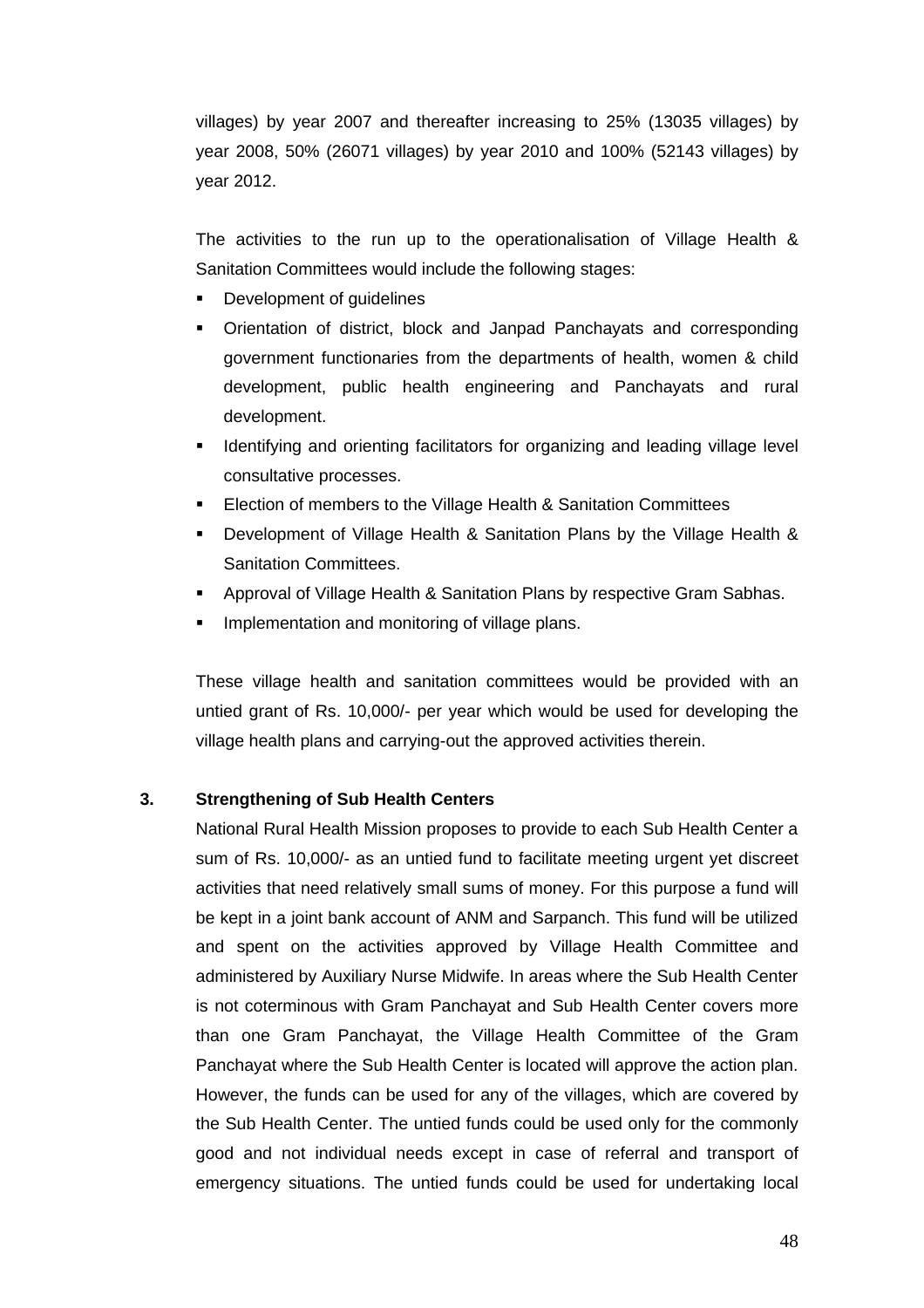health activity as envisaged under the village health plan. The indicative purposes for which this fund could be used by the village health and sanitation committee would include but be not limited to the following:-

- Ad hoc payments for cleaning up Sub Health Center, especially after childbirth.
- Transport of emergencies to appropriate referral centers.
- Transport of samples during epidemics.
- Purchase of consumables such as bandages in Sub Health Center.
- Purchase of bleaching powder and disinfectants for use in common areas of the village.
- Labour and supplies for environmental sanitation, such as clearing or larvicidal measures for stagnant water.
- Payment / reward to ASHA for certain identified activities.

According to the NRHM guidelines it is clear that the untied funds cannot be used for payment of salaries, purchase of vehicle, to meet any recurring expenditure or to meet the expenses of Gram Panchayat.

The state of Madhya Pradesh has 8835 Sub Health Centers. A sum of Rs. 10,000/- will be allocated per Sub Health Centre in the district plan of each district. The CMHO of the district will be advised to transfer this fund to the ANMs with the instructions that this fund will be kept in a joint account of ANM and Sarpanch and will be administered and utilized by the ANM for the activities approved by Village Health Committee. The guidelines will include the directions for keeping the record and replenishment of this fund.

Likewise, every SHC will also get maintenance grant of Rs.10,000/- per year for undertaking infrastructure related need based maintenance.

The State has also decided to bring about communication connectivity with SHCs and accordingly telephones will be installed at each SHC. The telephone connections will be installed in 8835 SHCs during year 1 to year 3 and 1658 connections in year 4.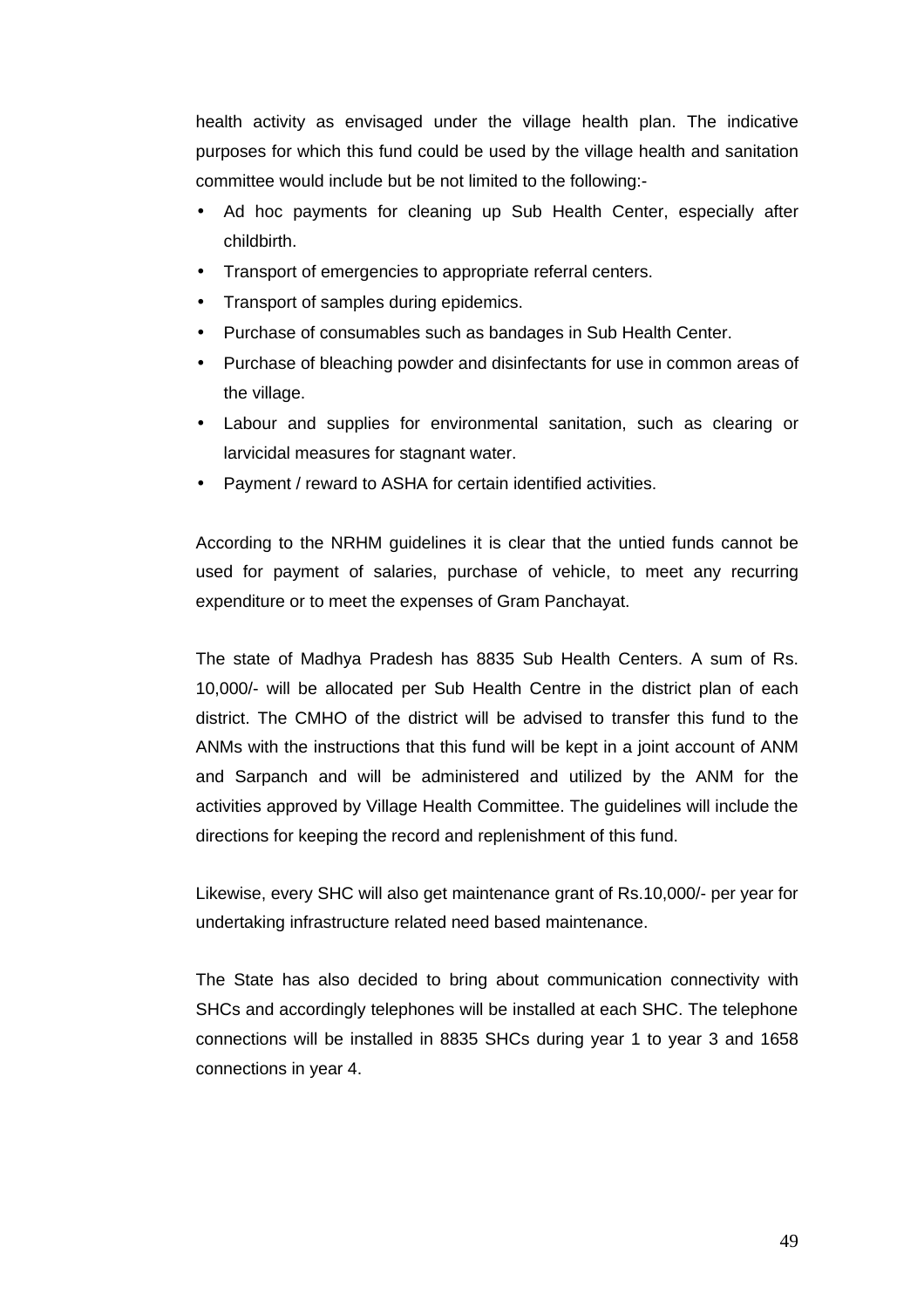Out of the total 8835 SHCs in the State, 3253 SHCs are functioning from rented premises. In addition, as per 2001 population there is a shortfall of 1658 SHCs. Thus in all 4911 SHC buildings are required to be constructed during the NRHM programme period. The State proposes to construct 200 SHCs in year 1, 1000 SHCs in year 2 and 3711 SHCs in year 3 as per the latest guidelines of GoI.

As provided under NRHM guidelines, services of second ANM would be made available at each SHC by appointing additional ANM on contractual basis. This would ensure that the SHC will always be open for serving the clients. It is proposed that during year 1, 600 ANMs will be appointed, 1600 in year 2, 2000 in year 3, 3000 in year 4 and 3293 in year 5.

# **4. Strengthening of PHCs**

Every PHC will get an untied grant of Rs.25,000/- for undertaking planned local health activity. Likewise each PHC will receive annual maintenance grant of Rs. 50,000/- as provided under NRHM guidelines of the GoI.

There is a shortfall of 450 PHCs as per 2001 population. These PHCs will be constructed during the NRHM programme period. It is proposed to construct 100 PHCs in year 2, 150 PHCs in year 3 and 200 PHCs in year 4.

# **5. Strengthening of CHCs**

Every CHC will get an untied grant of Rs.50,000/- for undertaking planned local health activity. Likewise each CHC will receive annual maintenance grant of Rs. 1,00,000/- per year as provided under NRHM guidelines of the GoI.

There is a shortfall of 120 CHCs as per 2001 population. These CHCs will be constructed during the programme period. It is proposed that construction of 60 CHCs will be undertaken in year 2 and year 3 respectively.

The State has also identified two CHCs per district for up-gradation to meet IPHS criteria. The remaining CHCs will be upgraded to meet IPHS in phased manner during the NRHM programme period.

Strengthening existing PHCs and CHCs, and provision of 30-50 bedded CHC per one lakh population for improved curative care to a normative standard,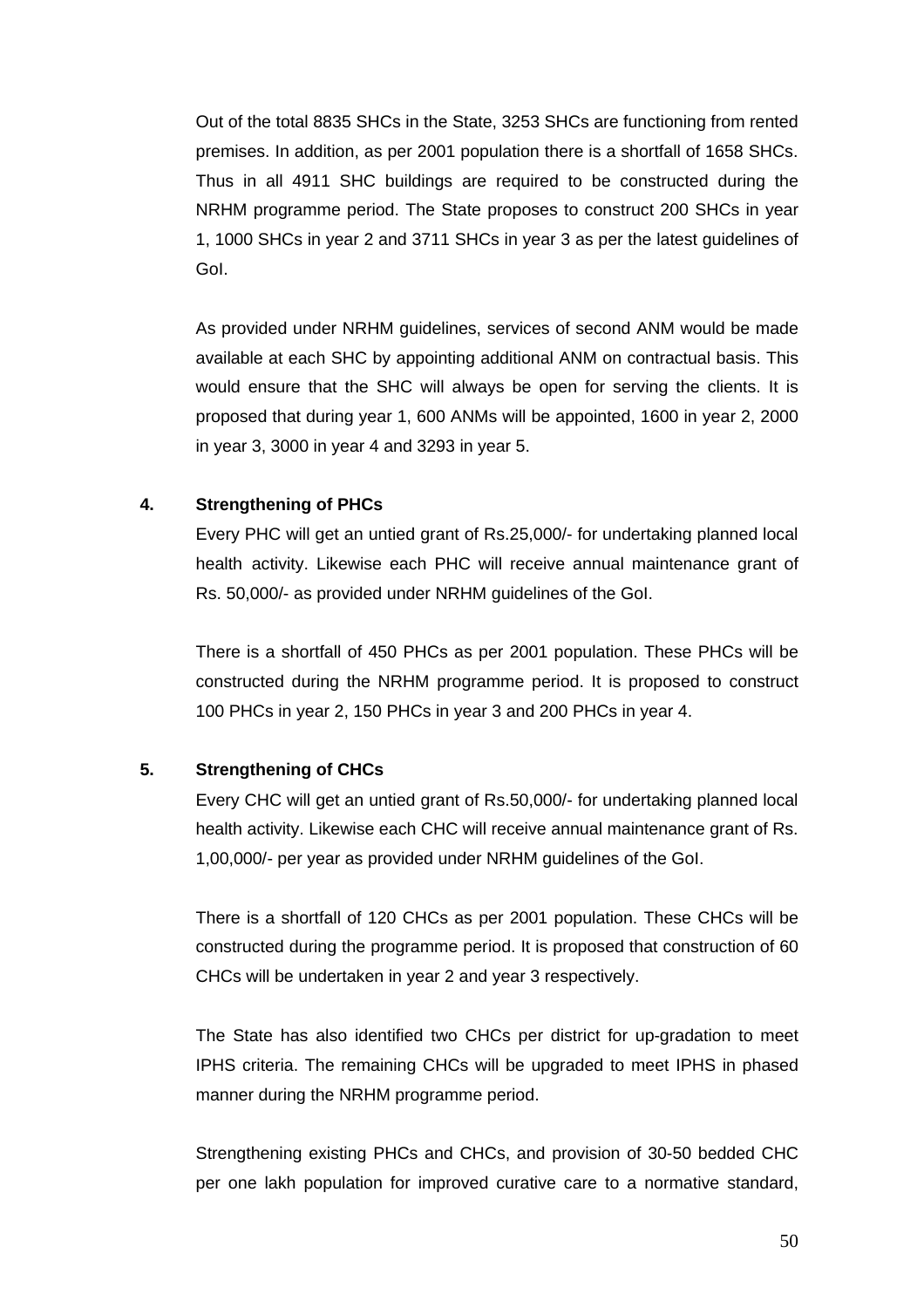Indian Public Health Standards (IPHS) which defines personnel, equipments and management standards: The Community Health Centres were designed to function as institutions to provide secondary level of health care to the rural population. The state has 227 Community Health Centers. However, most of these are not fulfilling their envisaged tasks. The National Rural Health Mission has developed Indian Public Health Standards to ensure that the Community Health Centers are able to provide good quality specialist health care to the rural population. These standards describe the services that should be available at Community Health Center. It includes routine and emergency care in surgery, medicine, obstetric and gynecology and pediatrics and all the National Health Programmes. These standards also prescribe the standards for support services at CHC level. The minimum requirements in terms of staff, skills, equipment, drugs, investigated facilities, physical infrastructure including electricity, telephone, water and sanitation have been prescribed.

The state has decided that a minimum of 2 Community Health Centers per district will be identified for strengthening to meet IPHS in the year 2006 and remaining Community Health Centers by year 2007.

The state has identified the gaps in human resource and skills. A process of recruitment of specialists, Medical Officers and nursing staff on contractual basis has been initiated. It is proposed that specialists in gyne. and obstetric, anesthesia and pediatrics will be hired on contract basis on a fixed emolument of Rs. 18000/- per month. In addition a provision has been made to pay an incentive of upto Rs. 10000/- per month based on performance. The Medical Officers and nursing staff will also be hired on contract basis. The skill gaps in existing staff and newly recruited staff will be addressed by offering in-service training.

The earlier experience of the state indicates that despite offering higher remuneration and incentives specialists in gynecology and obstetric and anesthesia do not join public services particularly in less developed areas. To overcome this problem it is also proposed that Medical Officers will be trained for a longer duration (4-6 months) in anesthesia, pediatrics and gynecology. These Medical Officers after successful completion of training in the medical colleges of the states will be posted in CEmONC facilities till qualified specialists in these specialties are not available.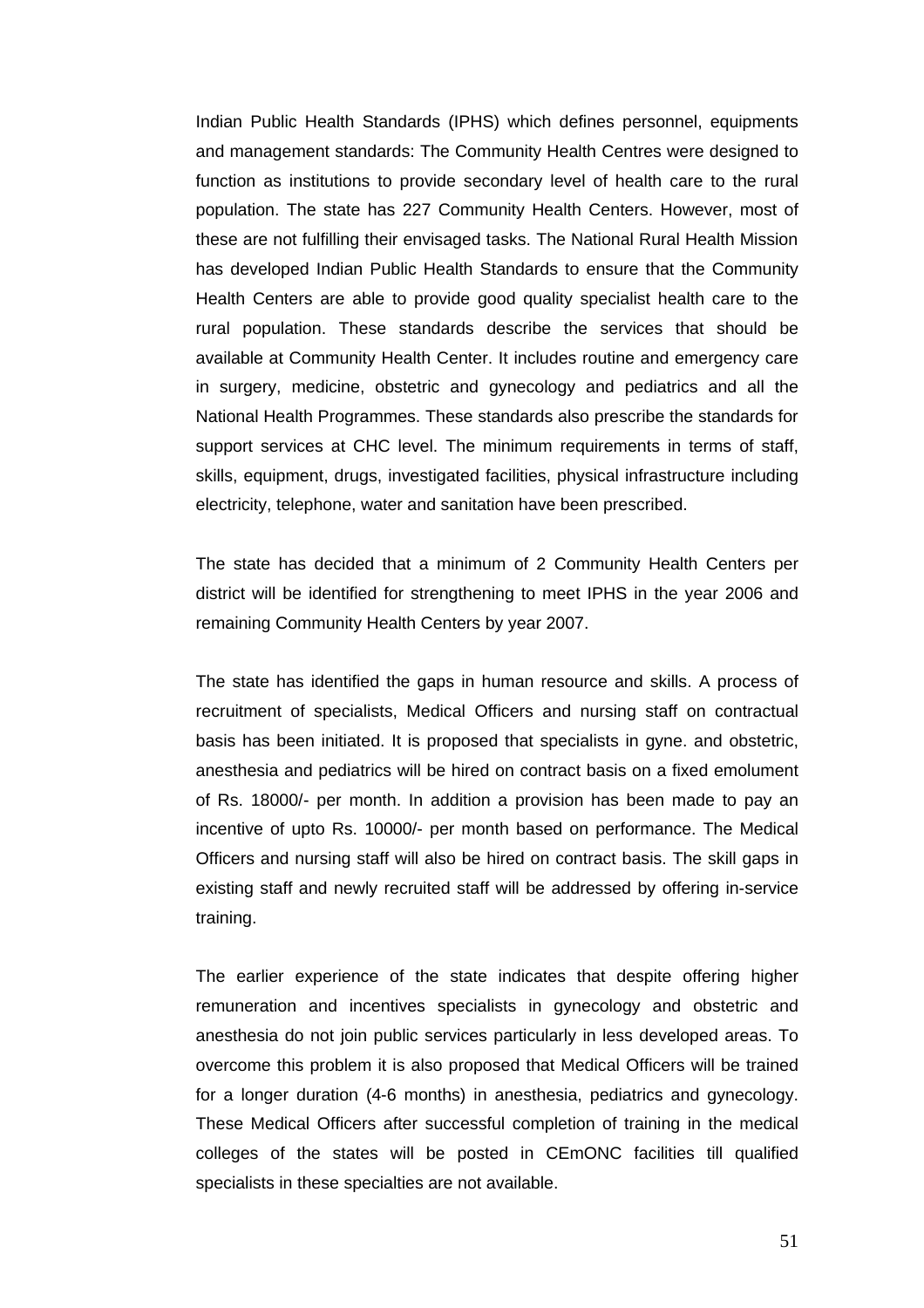A facility survey of all CEmONC institutions have been undertaken to identify the infrastructure gaps and assess the need for equipments and drugs. Based on the findings this survey necessary maintenance, repair renovation work will be undertaken to improve the infrastructure. The availability of running water and power will be ensured by providing a genset. The necessary equipments, drug and supplies as per IPHS will be ensured at all CEmONC facilities.

The blood bank at District Hospitals and blood storage facilities at other CEmONC facilities will be developed or strengthened. The guidelines for blood storage units prepared by MOHFW, GoI will be followed.

The hospital waste management system will be strengthened in each hospital using the national guidelines on hospital waste management, which are based on the bio-medical waste (management and handling) rules 1998. Accordingly, the Infection Management and Environment Plan (IMEP) guidelines of GoI would be followed by each institution. The staff involved in collection segregation, transportation, treatment and disposal of hospital waste will be trained and provided adequate safety equipments.

# **6. Mainstreaming of AYUSH Systems in the National Health Care Delivery System**

The term AYUSH covers Ayurveda, Yoga & Naturopathy, Unani, Siddha and Homeopathy. These systems are popular in a large number of States in the country. The Ayurveda system is popular mostly in the States of Kerala, Himachal Pradesh, Gujarat, Karnataka, Madhya Pradesh, Rajasthan, Uttar Pradesh and Orissa. The Unani system is particularly popular in Andhra Pradesh, Karnataka, Tamil Nadu, Bihar, Maharashtra, Madhya Pradesh, Uttar Pradesh, Delhi and Rajasthan. The Siddha system is widely acceptable in Tamil Nadu and Kerala. The Homeopathy is practiced all over the country but primarily popular in Uttar Pradesh, Kerala, West Bengal, Orissa, Andhra Pradesh, Maharashtra, Punjab, Tamil Nadu, Bihar, Gujarat and North-Eastern States. This is to imply that the AYUSH systems of medicine and its practices are well accepted by the community, particularly, in rural areas. The medicines are easily available and prepared from locally available resources, economical and comparatively safe. With this background, the GoI has proposed to mainstream/integrate AYUSH systems in National Health Care Delivery System under "National Rural Health Mission (NRHM)".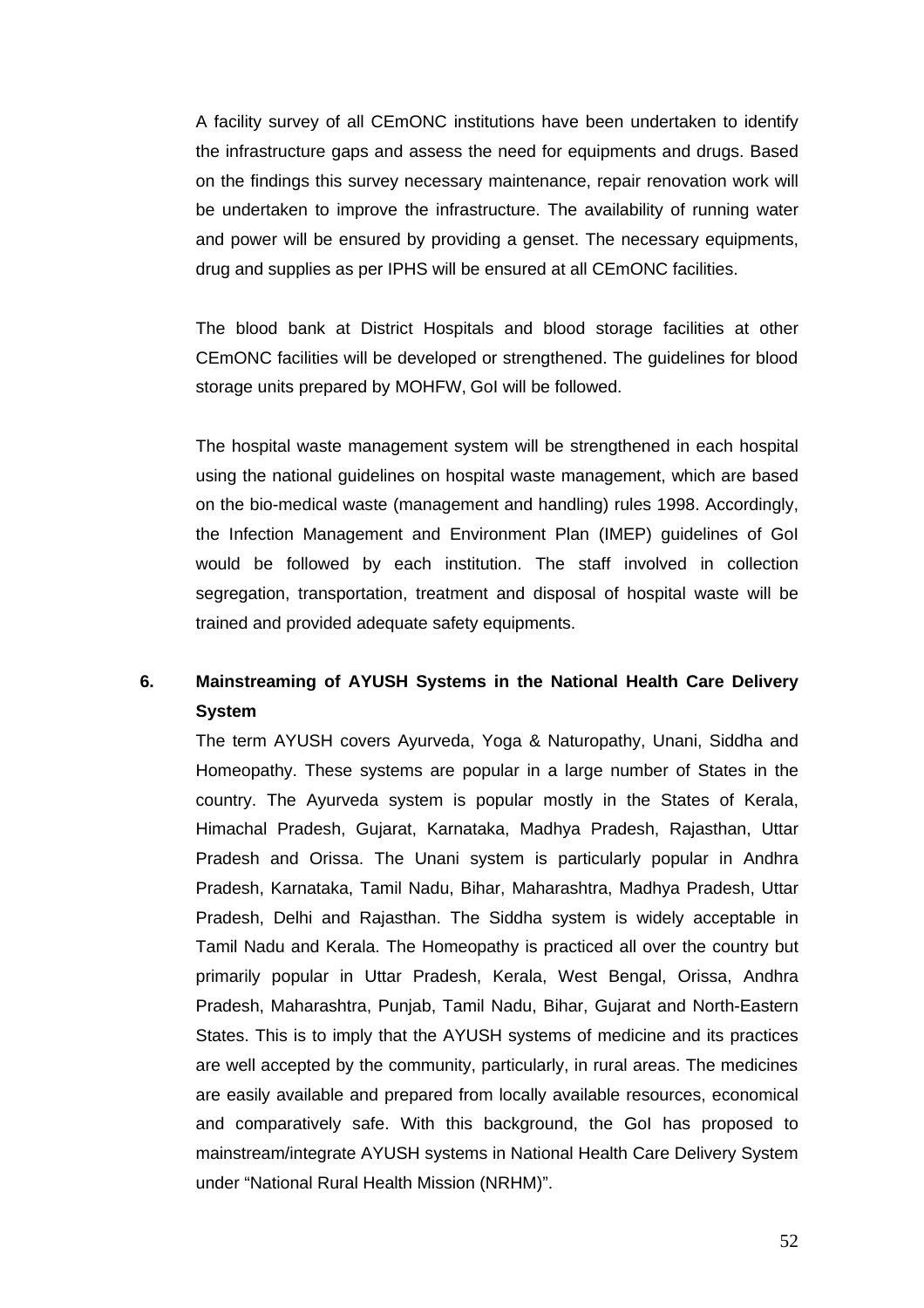Presently, there are 194 AYUSH Hospitals and dispensaries existing in the rural areas of the State. These include 8 hospitals and 186 AYUSH dispensaries.

For mainstreaming of AYUSH in NRHM, the personnel of AYUSH shall work under the same roof of the Health Infrastructure, i.e., PHC, CHC. However, separate space would be allocated exclusively for them in the same building. The Doctors under the Systems of AYUSH are required to practice as per the terms & conditions laid down for them by the appropriate Regulatory Authorities. Following provisions have been made under the NRHM:

- Provision of one Doctor of any of the AYUSH systems as per the local acceptability assisted by a Pharmacist in PHC.
- Provision of one Specialist of any of the AYUSH systems as per the local acceptability assisted by a Pharmacist in CHC.
- Supply of appropriate medicines pertaining of AYUSH systems.
- The already existing AYUSH infrastructure to be mobilized. AYUSH dispensaries *that are not functioning well* should be merged with the PHC or CHC barring which, displacement of AYUSH clinic is not advised.
- Cross referral between allopathic and AYUSH streams shall be encouraged based on the need for the same.
- AYUSH Doctors shall be involved in IEC, health promotion and also supervisory activities.

NRHM implementation guidelines provide integration of AYUSH with community health centers and district hospitals. The adequate space will be provided at CHCs and District Hospitals for the doctors of AYUSH and the drugs of AYUSH system will also be procured and arranged.

AYUSH has a wide network of practitioners in the State and it provides reliable, effective and economic alternative health services to the people. Considering the fact that AYUSH systems of medicine which include Ayurveda, Unani and Homeopathy are popular and acceptable to people, mainstreaming this system in the health care delivery could contribute better synergy and utilization of AYUSH practitioners in the State. NRHM envisages for mainstreaming of AYUSH in health care delivery system of the State. There are 17 district level ayurvedic hospitals located at Bhopal, Hoshangabad, Betul, Shivpuri, Morena,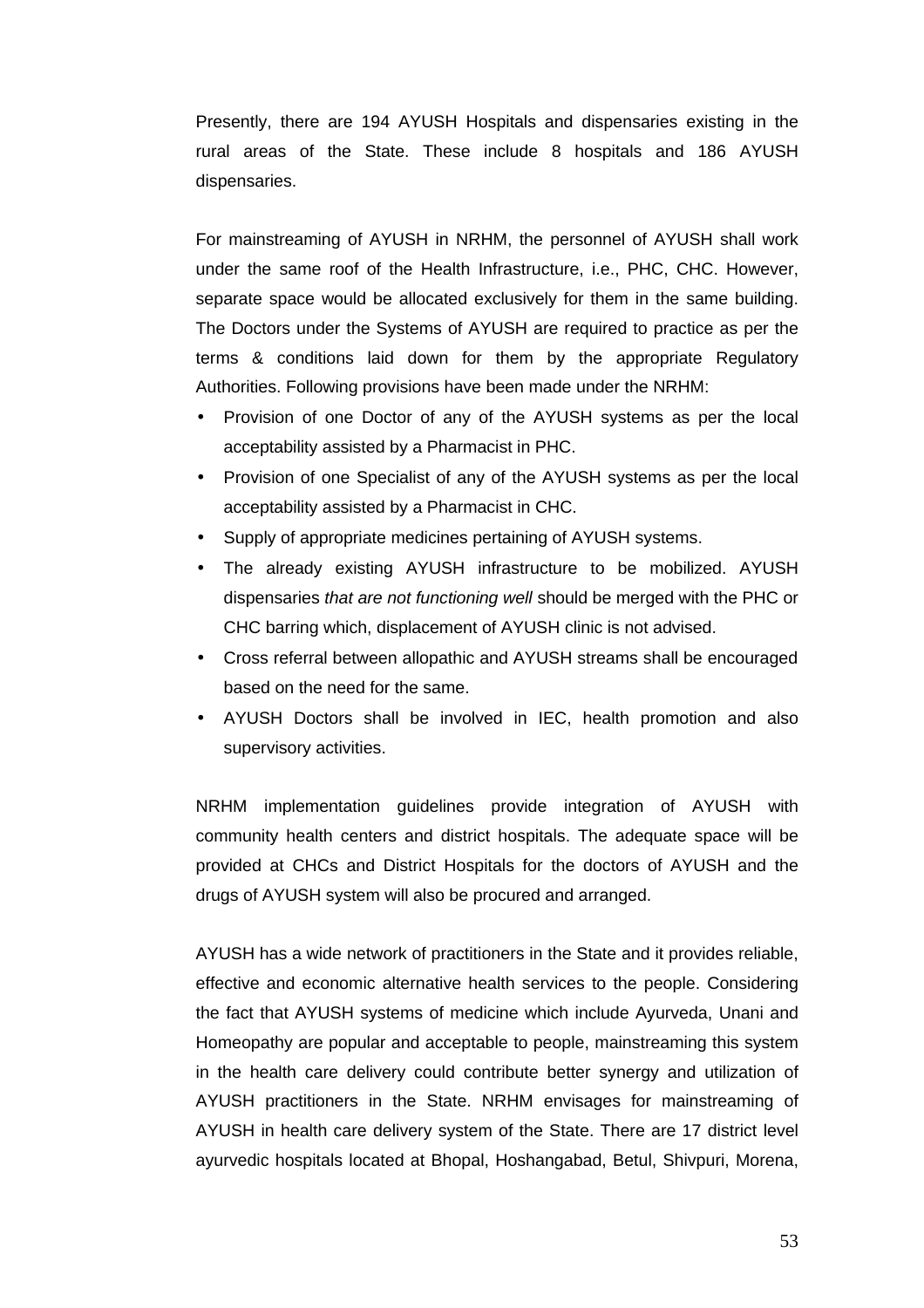Mandla, Khargone, Jhabua, Dhar, Ratlam, Mandsaur, Sagar, Damoh, Chhatarpur, Sidhi, Shahdol and Satna. There are four ayurvedic hospitals at tehsil level at Rau (Indore), Tamia (Chhindwara), Beihar (Balaghat) and Lakhnadoan (Seoni) and two homeopathy hospitals at Navegaon Sanitorium (Chhindwara) and Pithampur (Dhar), in addition to these institutions there are 1427 single doctor ayurvedic dispensaries of which 61 are urban and 1366 are rural. Likewise there are 50 Unani dispensaries, of which 27 are located in urban area and 23 are located in rural area. There are 146 single doctor dispensaries of which 64 are in urban areas and 82 in rural areas.

NRHM guidelines provide that each Community Health Center must provide adequate space for AYUSH practitioners and also make provisions for AYUSH medicines. In the State out of 265 CHCs only 28 CHCs have AYUSH doctors. It is proposed that 200 AYUSH doctors will be engaged on contract basis for CHCs / PHCs along with 200 Pharmacists. Adequate provisions will be made in the NRHM programme for AYUSH drugs and documentation of traditional practices, promoting healthy life styles and other related activities.

# **7. Support to Rogi Kalyan Samitis for community management of hospitals and annual maintenance of the facilities**

The National Rural Health Mission guidelines provide a corpus grant for hospital management societies. It is proposed that a sum of Rs. 5 Lakhs per district hospital, Rs.1 lakh each per Civil Hospital, CHC and PHC will be provided as an incentive formation and operationalisation of hospital management societies. It is envisaged that the hospital management societies will promote social audit for provision of quality health services and will contribute to creation of a fund at the facility level through levy of user charges on the services available at the institution.

Madhya Pradesh is one of the pioneering states where hospital management societies (Rogi Kalyan Samitis) were established and operationalized at all health institutions up to the level of primary health centres. To take advantage of the scheme of MOHFW, GoI of providing corpus grant for hospital management societies all CHCs, sub-district hospitals and district hospitals where the Rogi Kalyan Samitis have been registered and are operational, will be eligible for this grant.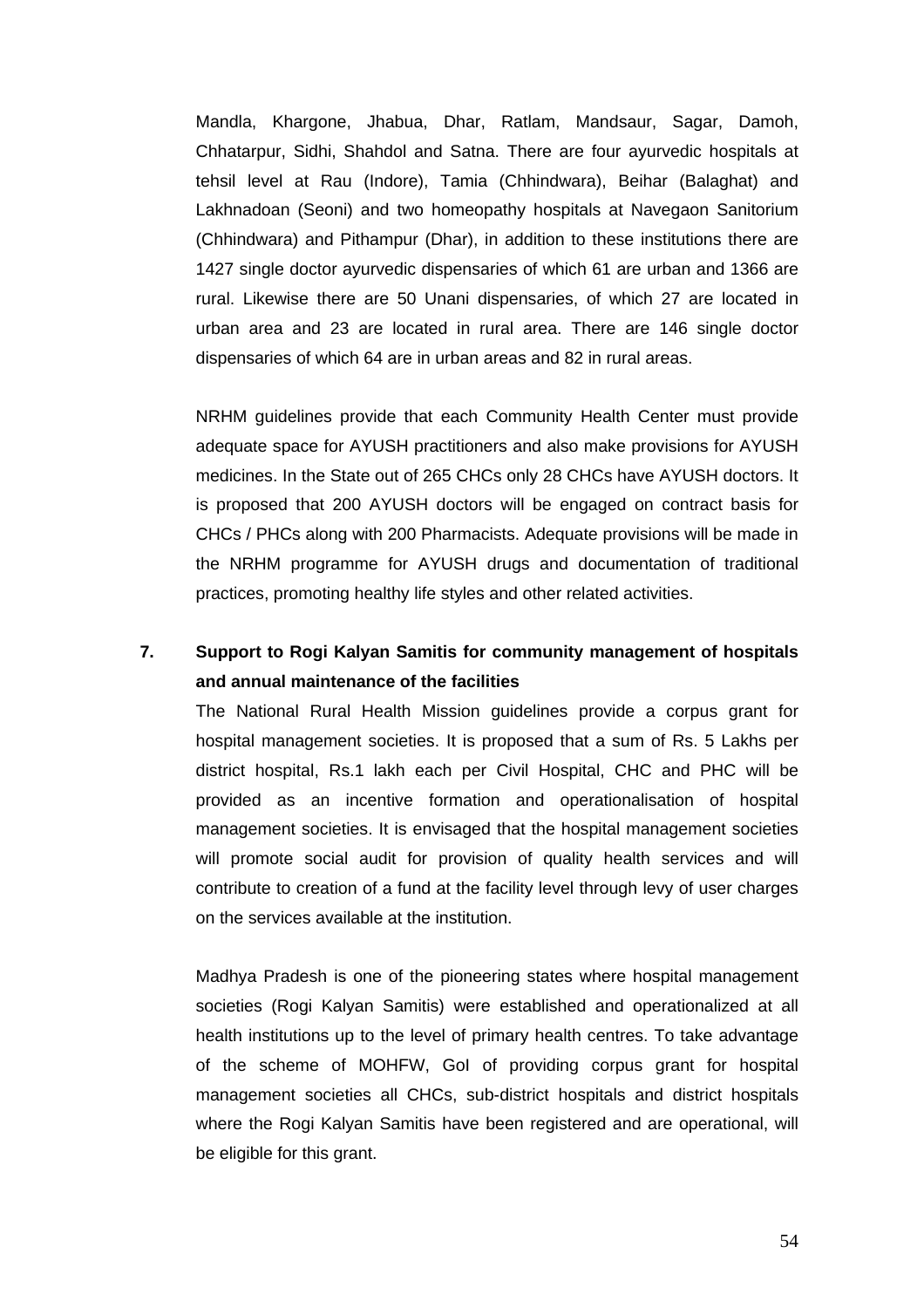#### **8. Mobile Medical Units**

NRHM guidelines propose that one Mobile Medical Unit will be provided in each district to improve outreach of services.

The state had been using mobile medical services to increase the reach of medical and health services to inaccessible areas and disadvantaged population groups. The state launched a scheme called Jeewan Jyoti Yojana in 1988-89 with the assistance from Govt. of India to provide mobile medical services in tribal areas on Hat-Bazaar days. Under this scheme 39 mobile medical units were obtained and provided to the districts. Later in the year 2003 10 mobile health units were provided 2 per district in 5 IPDP districts namely Chhatarpur, Panna, Rewa, Satna and Sidhi. These mobile health units were equipped with generator, inverter, minor OT with OT table and lights, oxygen cylinder and facilities for running water. These mobile health units had facilities for examining patients and conducting minor surgical interventions. The experience of the state of using mobile medical units and mobile health units for providing medical and health services in unreached areas had been a mix one. Organizing health services through mobile medical / health units requires intensive management inputs and sustained provisions for POL, maintenance and availability of staff and provisions for drugs. Considering the constraints faced by the state and learning from previous experiences this time the state proposes to involve private sector in running mobile medical / health units in the state.

The mobile medical / health units will be run in all 48 districts. For this purpose one mobile health unit with diagnostic facilities and a staff vehicle per district will be procured as per the guidelines of NRHM.

The mobile health units will be used to improve the access and availability of health services in remote and difficult reach areas. These units will be run through RKS / NGOs / Public Private Partnerships. Appropriate budget provisions as per the guidelines for recurring expenditure have been made in the proposal.

#### **9. Preparation of District Health Action Plan**

The NRHM provides for an allocation of Rs.20 lakhs per district for preparation of District Health Action Plans. The amount can be used for surveys,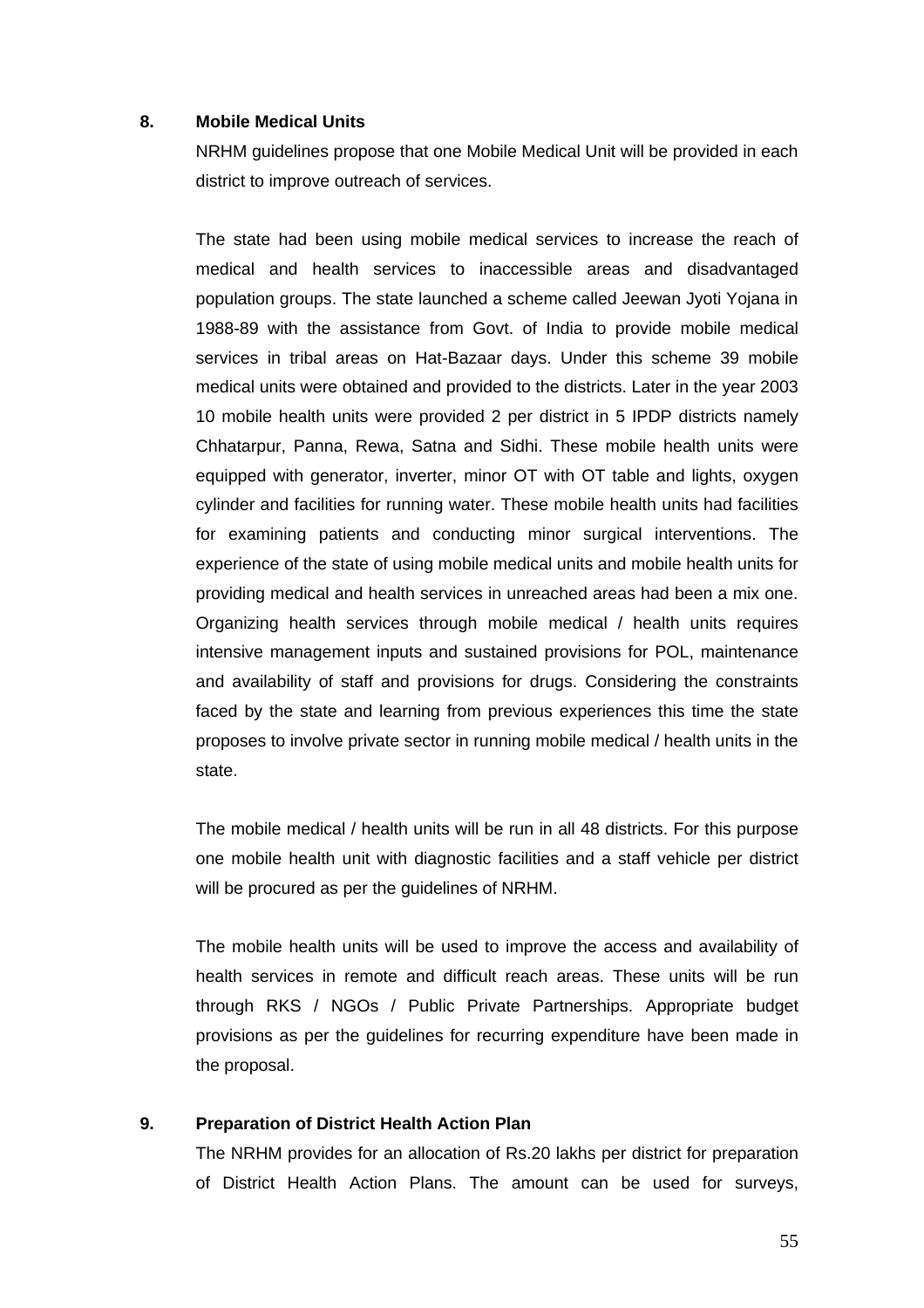workshops, studies, consultations, orientation in the process for preparation of District Health Action Plans.

The State has already instituted the mechanism and process for preparation of district plans since year 2004. Going by the experiences of the recently concluded appraisal of 48 districts' action plans, the State plans to institutionalize the process of preparation of integrated district health action plans. Consequently, it is proposed that the planning for formulating the district plans for 2007-08 shall be initiated in the month of December 2006. The State intends to utilize the allocation for plan preparation in terms of the following:

- Enhancing capacities of programme managers at State, district and subdistrict levels.
- Development and updation of district data sets.
- Development of computerized authoritative specifications for equipments, instruments and supplies.
- Development of computer-aided standard civil and architectural designs for building constructions.

# **10. Setting up State Health Systems Resource Centre**

The NRHM provides an allocation of Rs. 1 Crore for this. The detailed ToRs on its functionality and its linkage with the State Government would be determined. The state proposes to establish the State Health Systems Resource Center to enable innovations and channelise coordinated technical assistance in the areas of strategic planning, technical assistance and operational support. The State desires that the UNFPA, being the assigned Development Partner for the state may be requested for creation, supporting and backstopping the SHSRC. The similar resource centers would be created at the district and block levels subsequently and the State Health Systems Resource Centre will function as an apex resource centre in the State.

# **11. Preparation of State and district public report on health**

The NRHM provides for Rs. 2 lakhs for the State and Rs. 25,000/- per district for this activity. The respective reports would be generated based on a standardized format through outsourcing. Initially, it is proposed to prepare this report for 10 districts in year 1 and the State Report. From year 2 onwards the State Report and the District Reports for all the districts will be prepared on annual basis.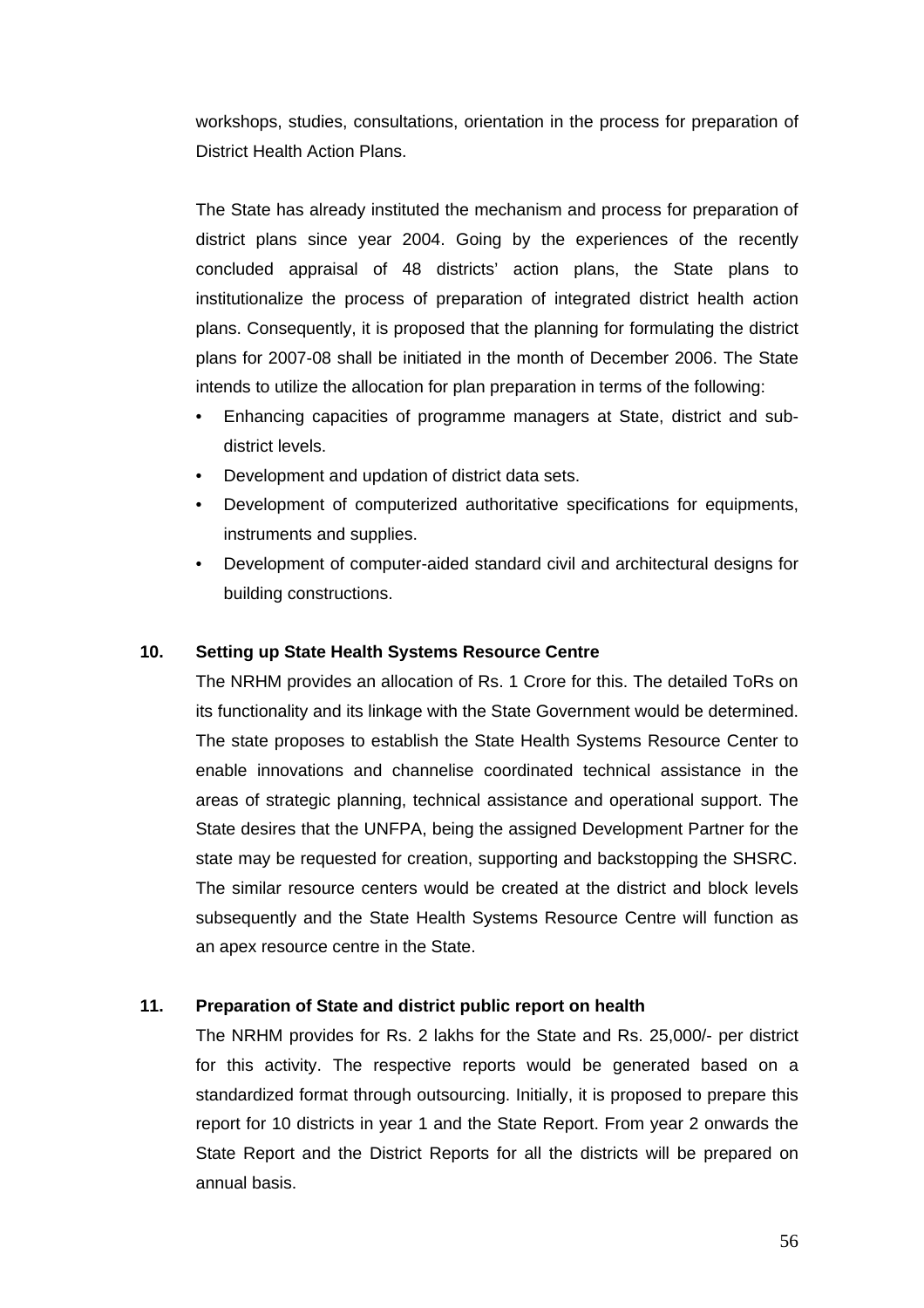# **12. Strengthening of ANM Training Centers**

The State has 27 ANM training centers with a capacity to train 1620 trainees. Considering the requirement of ANMs in the State, State needs to augment its training capacity. It is proposed that ANM training school will be created in all the districts of the State, for this 21 new training centers will be created. The existing 27 training institutions also need strengthening in terms of repair / renovation, extension, training equipments, furniture and other basic amenities. Out of 27 existing ANM training centers, **7** are running in rented and / or makeshift accommodation like DTC, District Hospital and CHC, which are inadequate for the purpose of training. Therefore it is proposed that buildings for 28 ANM training schools are constructed and equipped. Each ANM Training School will be provided with mobility support for transporting trainees to the attached hospital and community for training purpose.

# **13. Enhancing Training Capacity for Training ANMs through Public Private Partnership**

There is a wide gap between the demand of trained ANMs and the available capacity in the public sector in the State. Even after setting up new ANM training centres in remaining 19 districts the gap between demand and supply will continue to exist. To further enhance the training capacity, the State proposes to promote public private partnership. Upto 10 ANM training schools will be supported for three consecutive batches of ANM training.

# **14. Strengthening of LHV Training Centres**

There are two LHV training centres in the State. These centres need strengthening in terms of repair / renovation, maintenance of the building and training equipments and upgrading library facilities. For this purpose it is proposed to provide Rs. 50,000/- each during year 1, Rs. 2.5 Lakhs each during year 2 and Rs. 2 Lakhs each in year 3.

# **15. Strengthening of Nursing Training Schools**

There are 11 Nursing Schools in the State.

| S.No. | <b>Name of the Training Center</b> | <b>Capacity</b> |
|-------|------------------------------------|-----------------|
|       | Hamidia Hospital, Bhopal           | 35              |
|       | M.Y. Hospital, Indore              | 41              |
|       | J.A. Hospital, Gwalior             | 41              |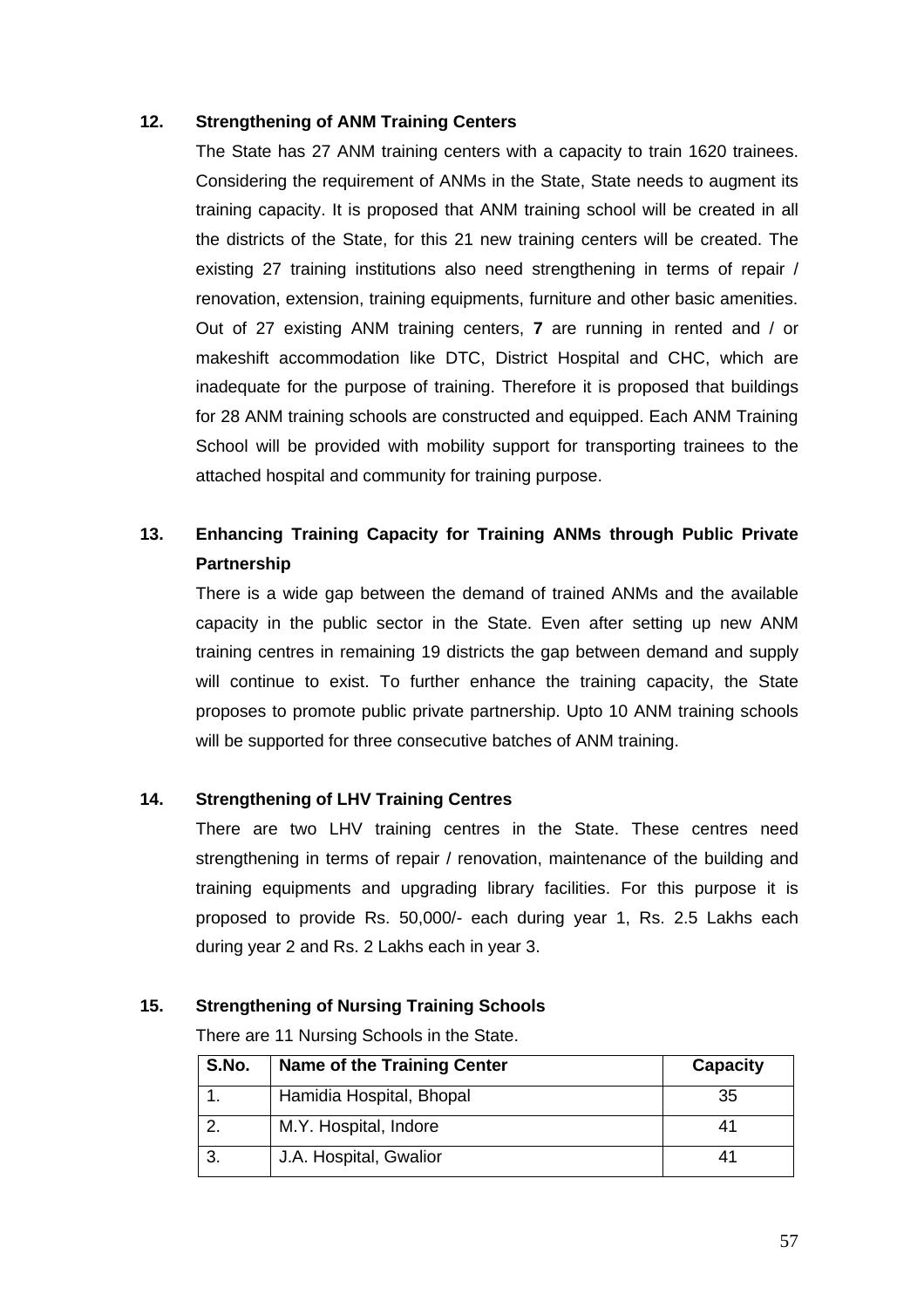| 4.  | Medical College Hospital, Jabalpur | 47  |
|-----|------------------------------------|-----|
| 5.  | G.M. Hospital, Rewa                | 32  |
| 6.  | Victoria Hospital, Jabalpur        | 25  |
| 7.  | District Hospital, Chhindwara      | 10  |
| 8.  | District Hospital, Ujjain          | 17  |
| 9.  | District Hospital, Khandwa         | 10  |
| 10. | District Hospital, Sagar           | 10  |
| 11. | District Hospital, Ratlam          | 10  |
|     | Total                              | 278 |

These nursing schools needs strengthening in terms of repair / renovation, extension, equipments and basic amenities. In the year 1 a need assessment study will be undertaken. Based on the study findings the strengthening activities will be undertaken during year 2 and year 3 for which a sum of Rs. 2 Lakhs per Nursing School will be provided respectively except for the nursing schools in Jabalpur and Ujjain. For these nursing schools a separate has been received from GoI for upgrading them to Nursing Colleges.

# **16. Quality Assurance**

A system of accreditation will be introduced on a pilot basis in two districts. The Quality Counsel of India will undertake this work. Based on the experience of this pilot a decision for up-scaling this intervention will be taken. All the districts will be covered under this programme in phased manner. This intervention will also be coordinated with timeline of strengthening health institutions under IPHS standards.

# **17. Health Melas**

Swasthya Melas will be organized one per district and one at block level in all the districts. This way 48 district level and 265 block level health melas will be organized. For district health melas a sum of Rs. 5 Lakhs per mela and for block level melas Rs. One lakh per mela will be sanctioned. These melas will be organized every year from year 2 onwards.

# **18. Mobility Support for Block Medical Officers**

Block Medical Officers need to conduct supervisory visits to the sub centers and primary health centers as well as maintain contact with PRIs. In order to facilitate their mobility, it is proposed to provide hired vehicle on a monthly basis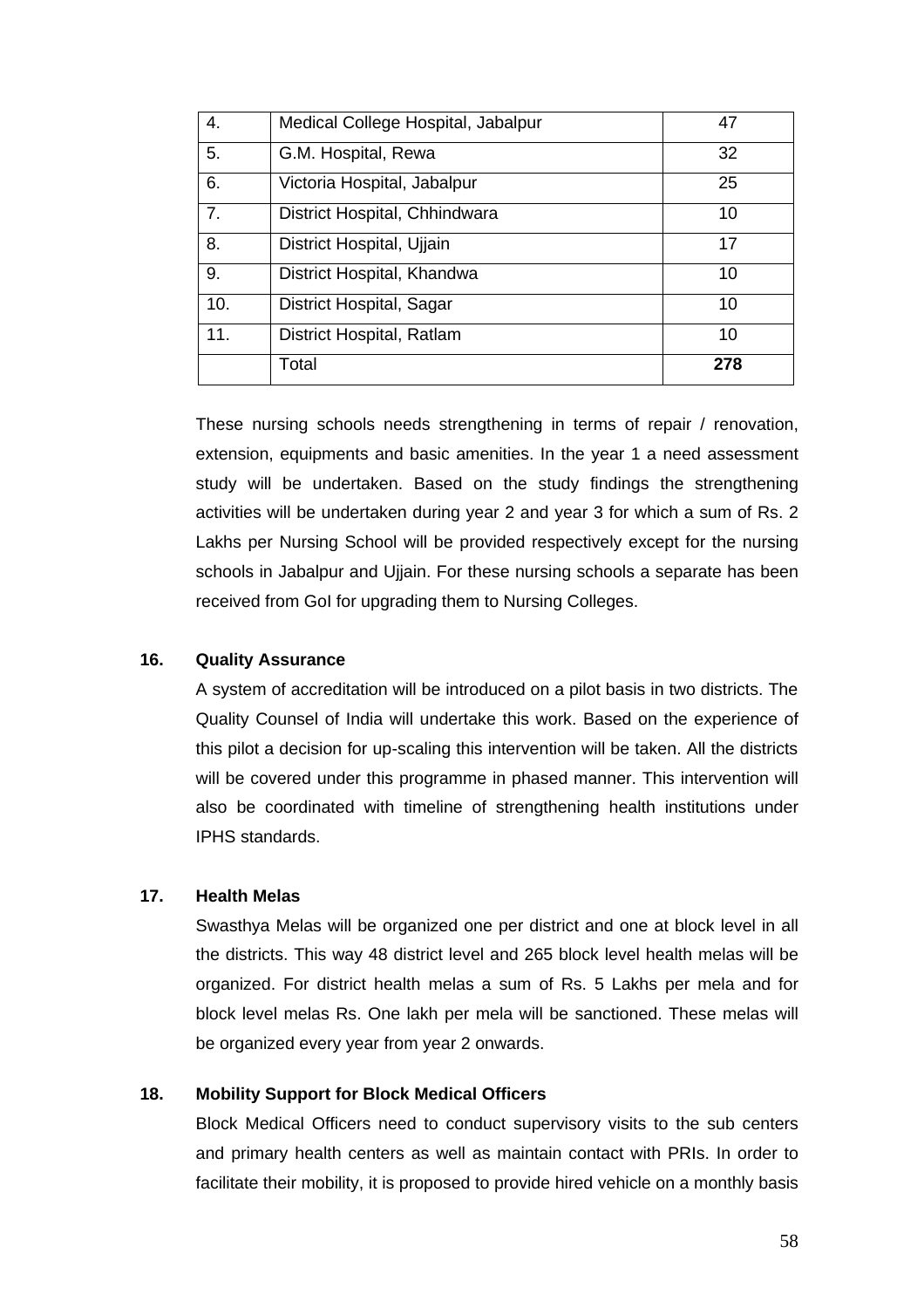to all the Block Medical Officers. This will not only improve the monitoring and supervision of different national health programmes but will also help in promptly investigating disease outbreaks and organizing rapid response. A provision of Rs. 15,000/- per month per block is proposed. For the year 2006- 07 a provision has been made for mobility support for 3 months only.

#### **19. Health Insurance**

#### *19.1 Social Insurance*

Recognizing that the poor are quite vulnerable to diseases, natural and other disasters, the State has considered it prudent to bring them under the net of social insurance. It is proposed to purchase an insurance cover for 45 Lakhs BPL families at a premium of Rs. 51/- per family per year, this insurance coverage will cover medical and surgical disease conditions.

#### *19.2 Maternity Insurance*

The State has introduced Vijaya Raje Janani Kalyan Beema Yojana from July 2006 with the objective promoting institutional deliveries amongst all BPL women. Both the response and uptake of the scheme has been very encouraging. The State has therefore decided to continue with the scheme so that its advantages may accrue to all pregnant women belonging to BPL. During the year 2006-07, Rs. 6 Crores has been paid to the insurance company as the initial installment of the premium from the DFID funded project. The balance amount of premium will be paid from the NRHM.

# **20. Supply of Essential Drugs for PHCs and CHC**

The State provides a budget of Rs. 5,000/- per sub center, 1,00,000/- per PHC and 2,00,000/- per CHC per annum for procurement of drugs. To enhance the availability of all essential drugs and to ensure that all poor patients are provided free drugs, a need has been appreciated for augmenting this budget. An additional allocation of Rs. 10000/- per sub centre, Rs. 2 Lakhs per PHC and Rs. 4 Lakhs per CHC has been proposed.

# **21. Drug Stores**

The State has drug stores at 28 districts out of the total 48 districts. The State has decided to introduce a centralized procurement and distribution system based on the Tamil Nadu Drug Corporation. In order to have smooth distribution and storage of drugs in all the districts it is proposed to construct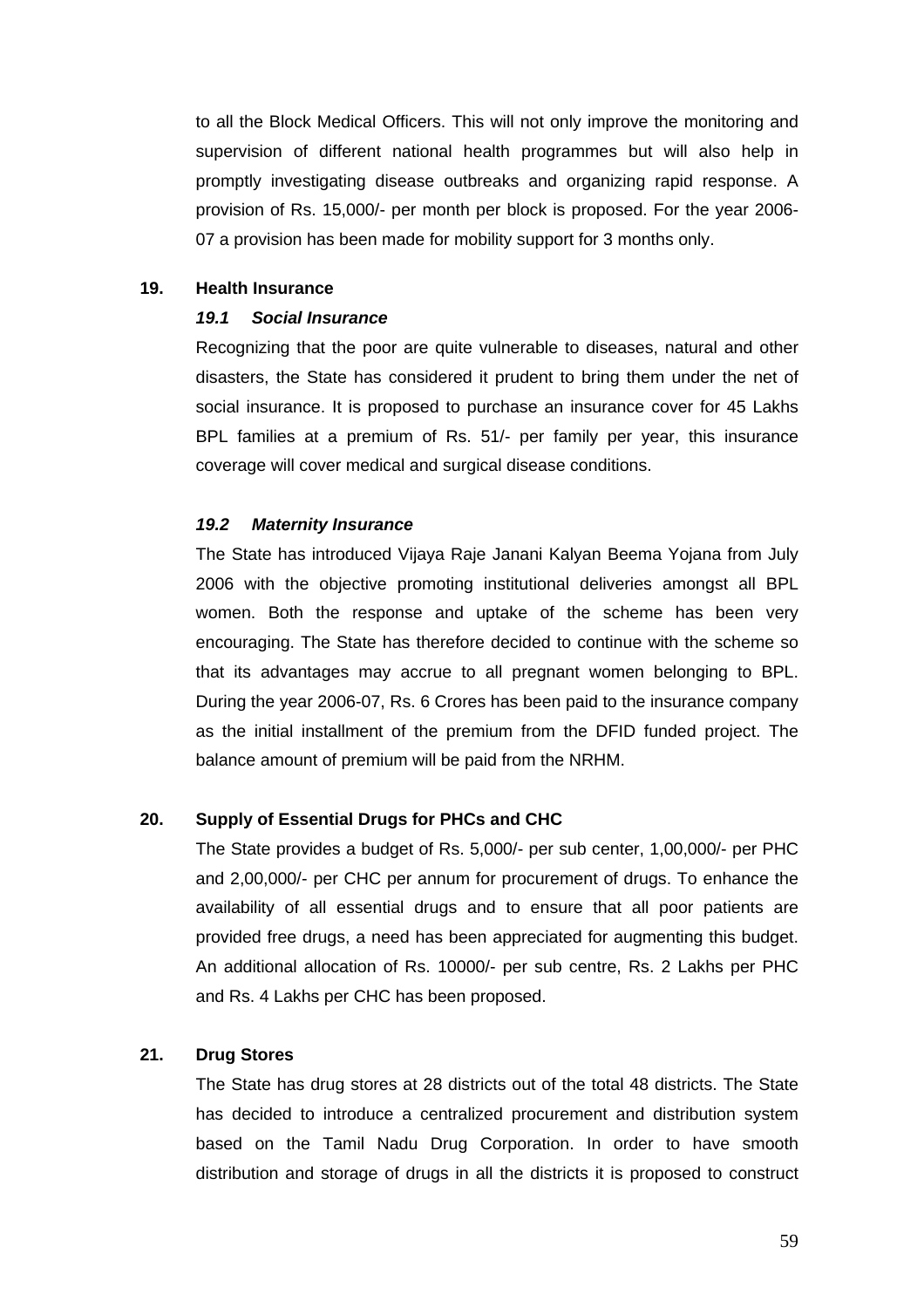drug stores at remaining 20 districts. Cost of construction a drug store will be Rs. 40 Lakhs. The construction of the new drug stores will be undertaken in the year 2007-08.

The drug procurement cell of the Directorate will be strengthened with the introduction of e-procurement. A provision for covering the cost of setting of the office and its running cost has been made.

# **22. Facility Survey of CHCs / PHCs**

It is proposed to undertake a facility survey of all 48 district hospitals, 54 civil hospitals, 127 CEmONC and 500 BEmONC institutions and non-BEmONC PHCs to identify gaps and infrastructure, repair / renovation requirements, gaps in human resource and equipments. The study will cost approximately Rs. 1.5 crores for district hospitals, Rs. One crore for civil hospitals, Rs. 2.54 crores for CHCs and Rs. 5 crores for PHCs. It is proposed that during 2006-07 the facility survey will be conducted for 2 district hospital, 5 civil hospitals, 12 CHCs and 50 PHCs, during year 2 for 46 district hospitals, 49 civil hospitals, 115 CHCs and 450 PHCs.

# **23. Research and Evaluation**

Role of operations research needs to be optimized for improving programme performance as well as for improving the quality of programme implementation and monitoring. The State would establish an Operations Research Cell, which will coordinate all operational researches and maintain a catalogued documentation. This cell would be appropriately manned with requisite professionals having expertise in public and related disciplines including research methodology. The State would also seek to strengthen monitoring and evaluation system so that effective HMIS is put in place. In addition, the state proposes to develop and document best practices so that the programme implementers can benchmark their performances. The state Government would also specifically include E-governance and telemedicine in its operations research agenda. The detailed work plan would be developed to address these initiatives.

The Cell would specifically undertake a pilot project on prevention of anemia among tribal women. This project would seek to meet the IFA supplementation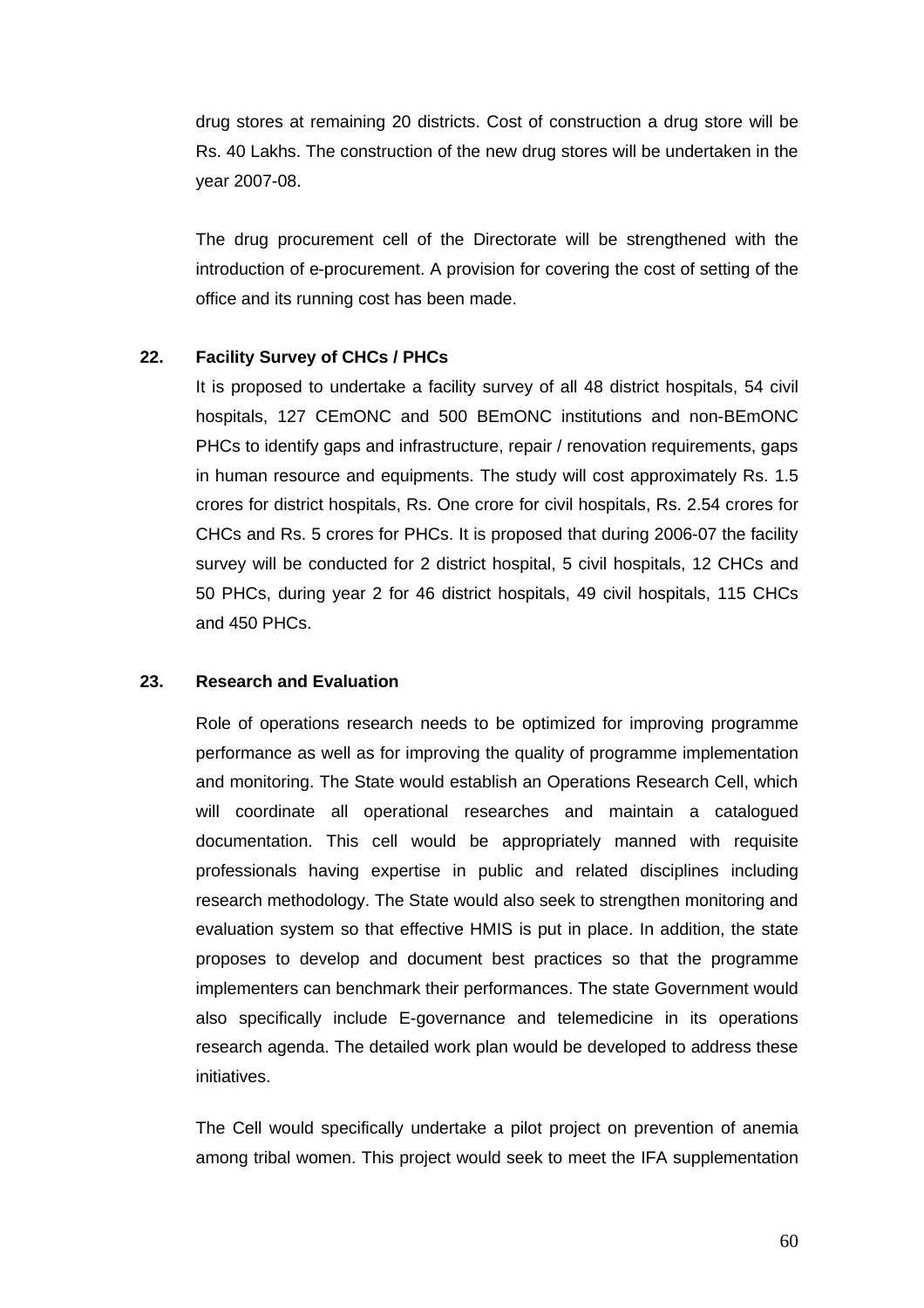needs of seven lakhs pregnant women and lactating mothers across 89 tribal blocks through consumption of double fortified common salt. Baseline and endline surveys will be conducted to determine the performance of the intervention.

It is also proposed to commission a series of studies, both short term and long term in order to continually assess maternal health outcomes. Towards this end process indicators captured through institution based MIS would be analyzed and interpreted through such analytical studies. The appropriate TORs shall be developed for these studies and an amount of Rs. 1.5 crores shall be kept apart for remitting to the individual experts / agencies who are assigned these studies.

In addition, the other activities under research and evaluation would include developing and instituting e-governance, HMIS and Tele-Medicine.

#### **24. Networking with NGOs and Professional Organizations**

With a view to strengthening grass root level advocacy as well as availability of health care services, the State proposes to strengthen the network of NGOs in health and allied sectors. These NGOs would include all such non-government organizations whether they are new or old and they may be functioning as voluntary organizations (VOs), community based organizations (CBOs) and such other civil society organizations (CSOs). It is important here to underline the fact that when it comes to NGOs, it would not be necessary for them to be registered organizations, *per se.* What is more important in the proposed networking of civil society organizations to bring about synergistic action amongst them so that effective advocacy in health and allied sectors can become more pronounced. The efforts will be made to identify such purposive organizations / movements (like White Ribbon Alliance for Safe Motherhood, Breastfeeding Promotion Network of India etc.). However, social clubs like rotaries, lions, inner-wheel club etc. would not be considered as NGOs for this purpose. The professional organizations like FOGSI, IMA, IPA, IPHA, IAPSM, Private Practitioners' Association etc. would be having primacy in their roles in this networking.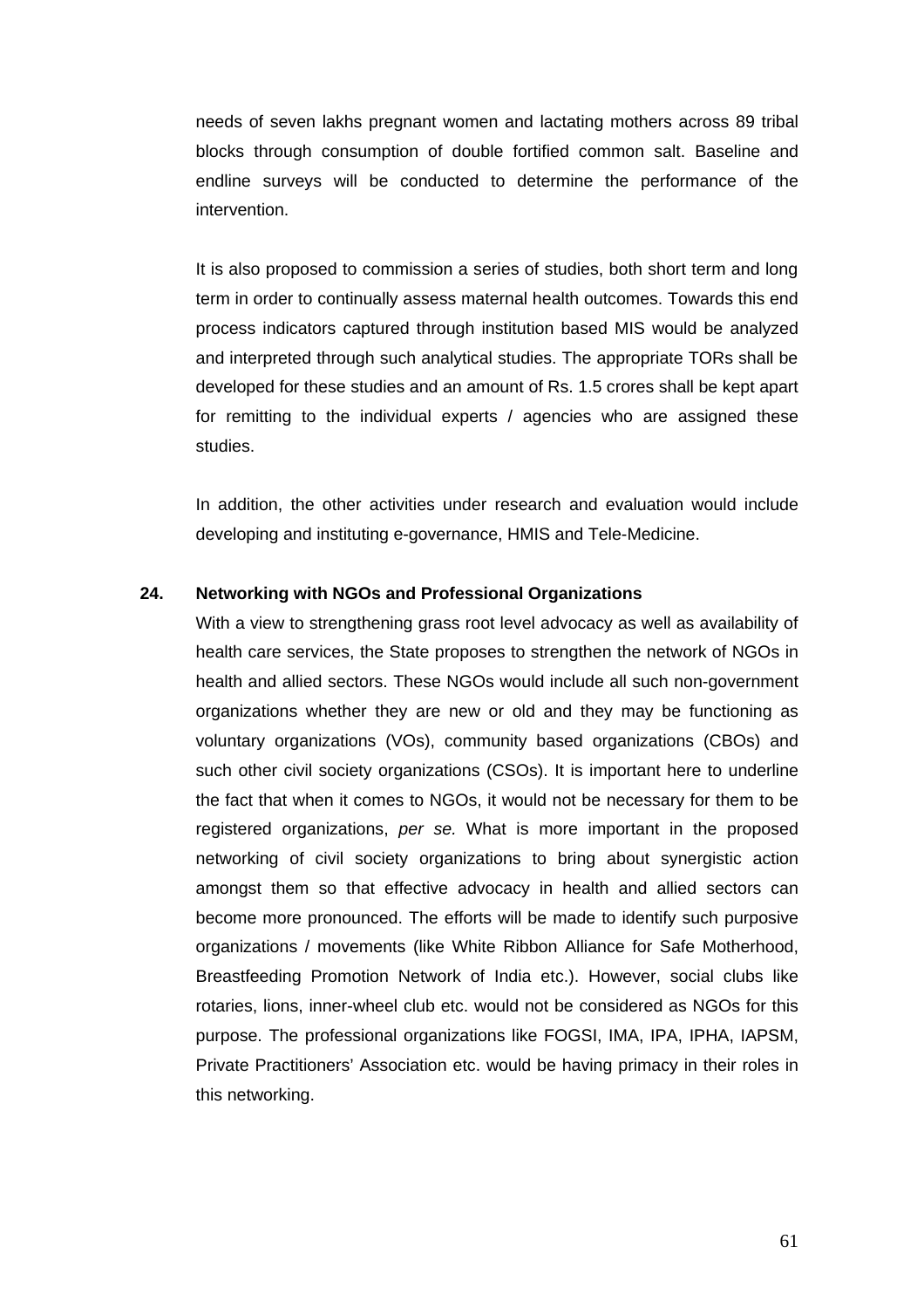#### **25 Addition of Gyne. And Pediatric Ward in District Hospitals**

Institutional deliveries have registered a significant increase of 20% in last year as a result of various innovative schemes implemented in the State to promote institutional deliveries. It is expected that proportion of the institutional deliveries will increase to a level of 50% by next year. To meet the increased demand of institutional deliveries there is an urgent need for expansion of capacities of district hospitals especially terms of bed capacity in Gynec. and Pediatric Wards. It is proposed to add 20 beds in each speciality in each district hospital. During the year 1, the expansion work will be undertaken in 5 districts and in year all district hospitals will be covered. The recurring expenditure on the enhanced bed capacity will be borne by the State from its own sources and / or different other programmes.

#### **26 Behavioural Change Communication (BCC)**

Behavioural change communication is an important thrust area under NRHM. The State intends to determine behavioural change communication needs of the community on different thematic areas apart from identifying and supporting the specific communication roles which different committees are required to play at different levels of governance. Following the identification of BCC needs, district and region specific communication plans for different audience segments would be developed and implemented. It is also a perceived need that the tenets of NRHM require to be widely disseminated. For this purpose, both at the block as well as district levels, intensive programme communication drive would be carried-out by way of workshops for different stakeholders.

# **27 Capacity Building of PRIs**

The PRIs constitute the third-tier of governance and have crucial roles in surveillance in public health system in mobilizing the community for positively altering its health seeking behaviour. Given the fact that these elected representatives are changed every five years, it is necessary to have a continuity of communication and dialogue with them so that they may effectively discharge their roles vis-à-vis the NRHM programme. The State has therefore determined to institute a continued initiative of capacity building of the PRIs at village, Gram Panchayat, Janpad Panchayat and Zila Panchayat levels. It is hoped that with this investment the PRIs would be able to play their designated roles in planning, implementation and monitoring of community health plans.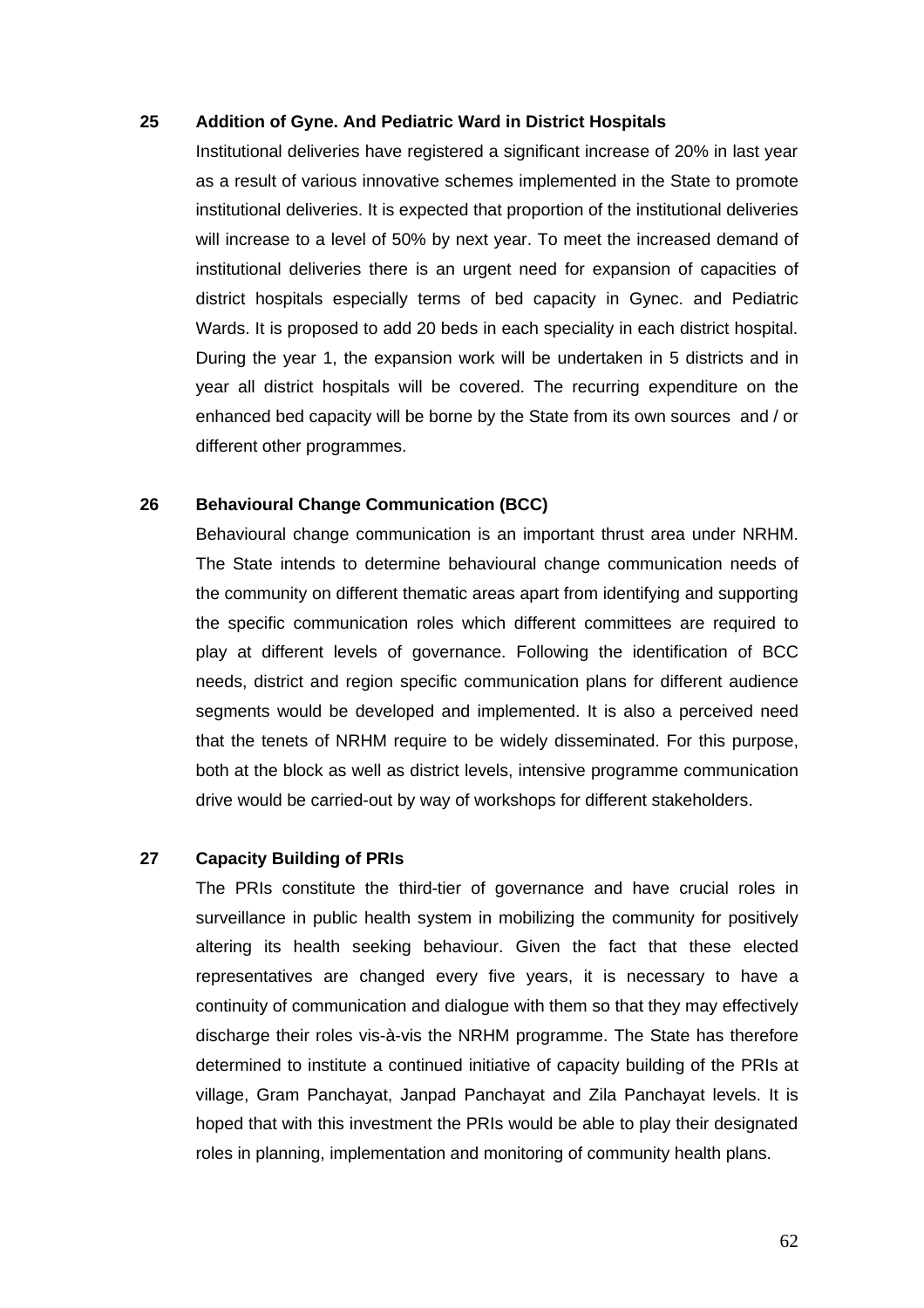#### **28. Support to FOGSI**

RCH-II Programme guidelines provide that FOGSI will coordinate and organize training of medical officers in emergency obstetric care including caesarian sections. These trainings will be organized by FOGSI specialists for the MOs of both public and private institutions. To strengthen the training sites Rs. 40 Lakhs will be required. The training sites at two medical colleges will be developed and strengthened, one during 2006-07 and the other in 2007-08. One of these sites will be upgraded to the level of similar unit at CMC Vellore.

# **29. Strengthening Blood Banks**

The State proposes to strengthen the management of State Blood Transfusion Council so that it may effectively play its mandated role. The requisite facilities including manpower on contract would be made available to the council's office which will be located in the Directorate of Health Services.

The State has 5 blood banks in the medical colleges, 36 blood banks in district hospitals and 50 blood banks in private sector. It is proposed to network these blood banks so as to optimize the availability of blood especially of rare groups. All the blood banks will be inter-connected through a network of computers and a special software will be developed. For this purpose Rs. 40 Lakhs will be required for developing software and training.

The five blood banks are providing blood components. The medical social workers (10) of these blood banks will be trained on donor motivation and social marketing by an agency 'Prathima Blood Center, Ahmedabad (Gujarat)'. It is a 15-day training. Cost of one training for 10 participants including training fee, TA/DA of participants and per diem is Rs. 1,27,500/-. This training will be done in a batch of 3 participants per training programme.

#### **30. Creation of Disaster Management Cell**

It has been decided that a state level Disaster Management Cell will be created in the Directorate of Health Services, Bhopal as per the guidelines of National Disaster Management Authority, this cell will formulate and implement state contingency plan to deal with disaster situations arising out of changes in climate, accidents, chemical and industrial hazards and geological and biological disasters. This Cell will also plan and manage the appropriate resource inventory and position identified emergency wards both in the public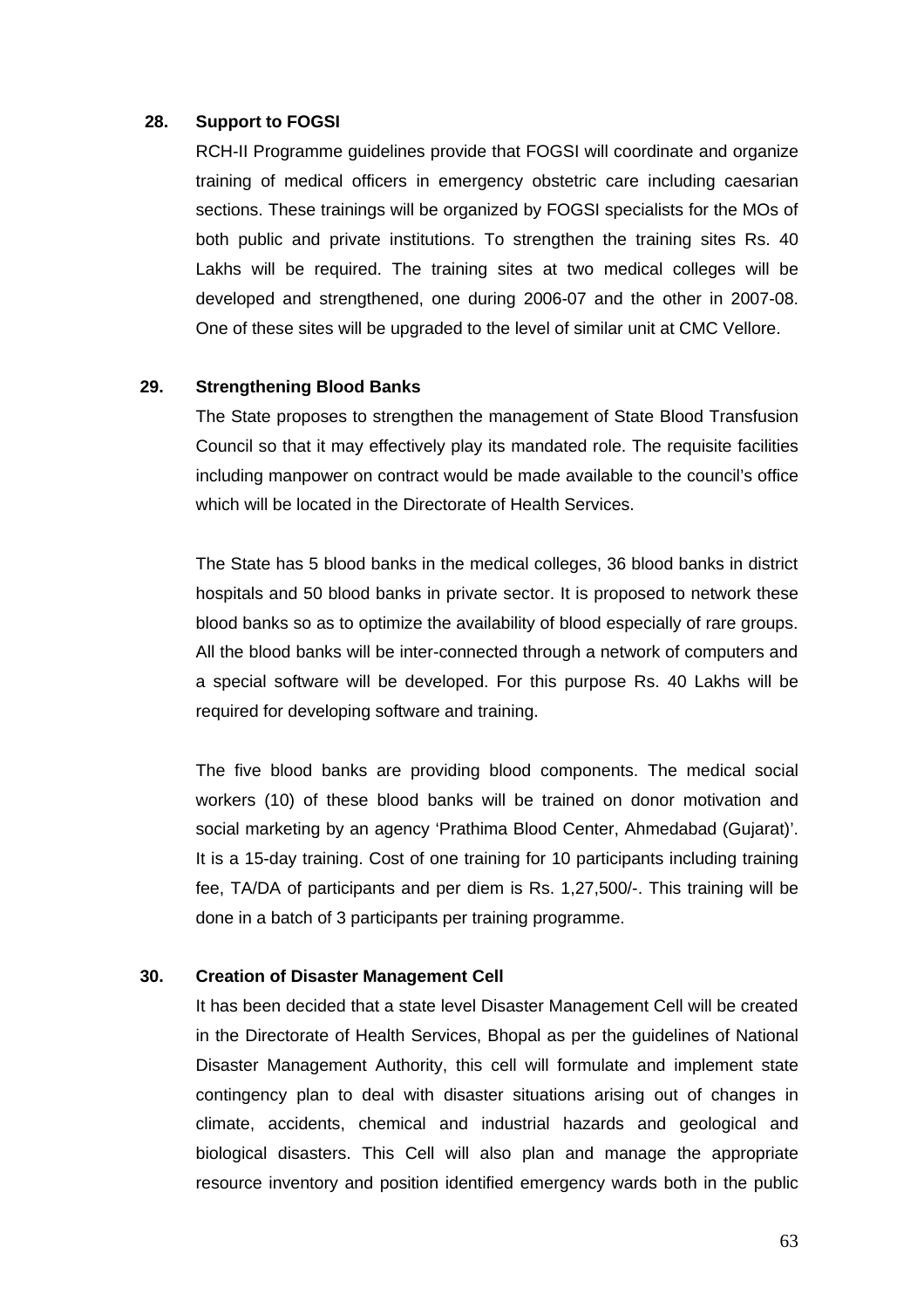as well as private hospitals. The initiative will also include constitution multidisciplinary rapid response teams which will be duly trained in taking proactive as well as responsive steps in managing natural and man-made disasters. On the similar lines district level rapid response teams will also be created, trained and equipped. It involves the following:-

- Identification of appropriate physical space for the Cell, provision for its furnishing and procurement of communication equipments.
- The training of district and state level rapid response teams.
- Preparation of district and state level disaster preparedness plans which should include inventorization of resources and the logistics involved therein.
- Enabling structures for ensuring inter-sectoral coordination both at the state and district level.

# **31. School Health Programme**

The school health programme will be further strengthened to provide regular health check-up and health care services for all school going children. Sick children suffering from common illness will be treated by the local institutions while sick children requiring higher level of care will be referred to secondary and tertiary care health institutions. Health education and improving the hygiene will be an important component of the programme.

# **32. Ambulance Services**

It has been decided that two ambulances per District Hospital and one ambulance per Civil Hospital, CHC and PHC will be procured and provided to these institutions for being run through RKS / PPP mode. During the year 1, 48 ambulances for district hospitals, 50 ambulances for CHCs, 10 ambulances for civil hospitals will be procured. During the year 2, 48 ambulances will be procured for district hospitals, 216 ambulances for CHCs, 45 ambulances for civil hospitals and 383 ambulances for PHCs. During year 3, 769 ambulances will be procured for PHCs. Thus in all, 108 ambulances will be procured during 2006-07, 383 ambulances during 2007-08 and 769 ambulances during 2008- 09. A provision has been made in the proposal for providing running cost for these ambulances @ Rs. 15000/- ambulance per month.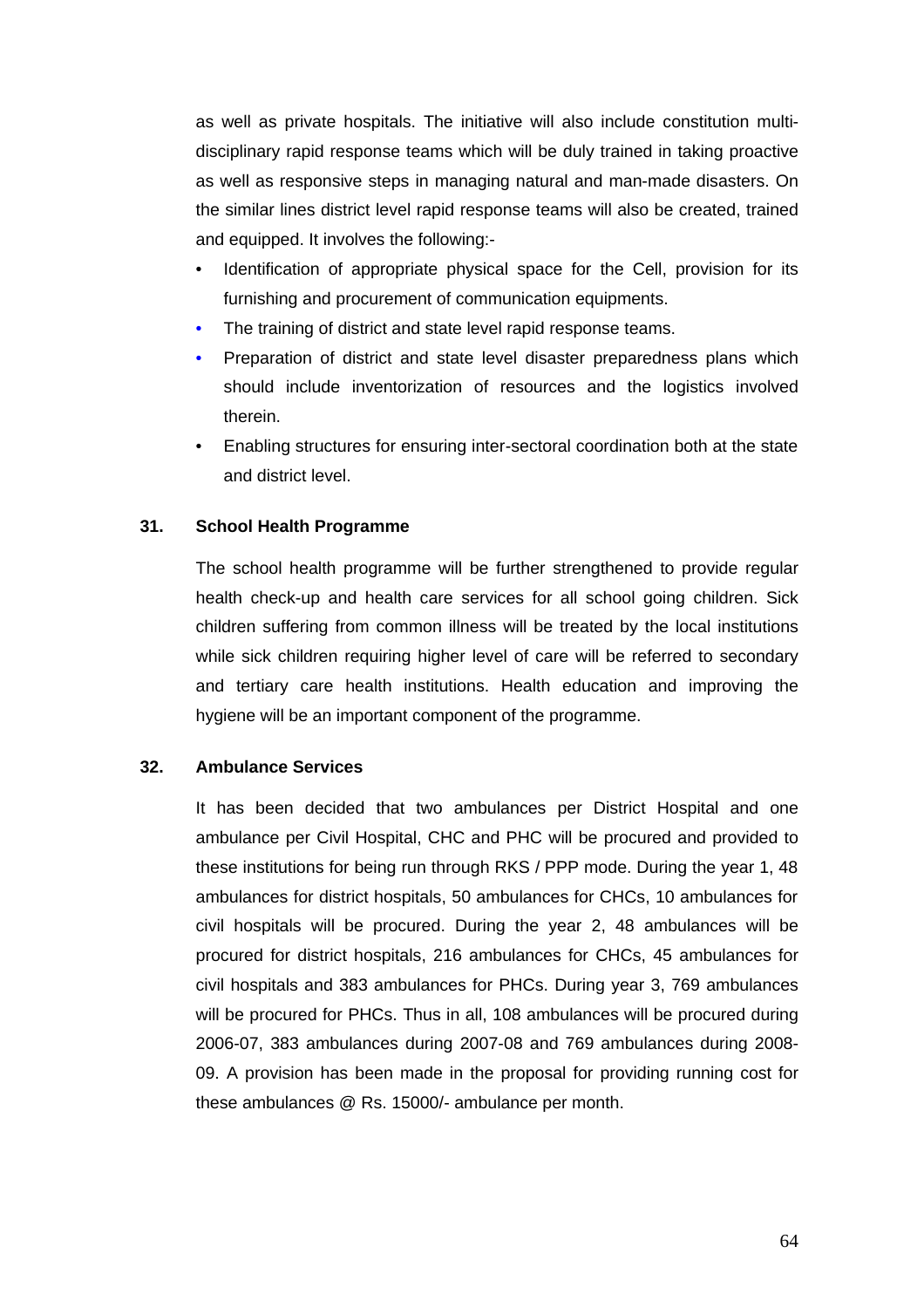#### **33. District Mental Health Programme**

The prevalence of mental disorder is one of the major Mental Health Problem of the state as we know more than 2% of the population of the state suffers from serious mental disorder and another 15-20% of the population suffers from minor mental disorders. As per WHO, depression is the 4th leading cause of morbidity all over the world. Apart from this 30-40% of the patients who attend general OPD of various other clinical department require psychiatric consultation. Not only this, after delivery more than 50% of the women develop either depression or other psychiatric disorder. As regards school mental health, there are no facilities for early identification and treatment of various psychiatric disorders among children. As we know 15-20% children require psychiatric help. One percent of the population of the country is suffering from severe mental retardation. Drug addiction is another major mental health problem, which requires early intervention and treatment. There is no proper rehabilitation facility in the state of Madhya Pradesh for mentally ill patients including mentally retarded ones. As we know, psychiatric problems are quite common among old age people and they need better care. The magnitude of the problem is very high but the facilities are inadequate.

Each district of Madhya Pradesh must have mental health unit, which must be headed by a psychiatrist. Unit should have one psychiatrist, one psychologist, one psychiatric social worker and 10 beds for admission. District Hospitals should have needed infrastructure and staff as per norms. For proper investigation and treatment, EEG, ECT and psychological tests facilities should be provided in the district hospitals.

For meeting the demand of psychiatrists in the districts, the department of psychiatry in medical colleges should start teaching and training program of medical officers and P.G. (MD) in Psychiatry. Required technical assistance may be sourced from the department of psychiatry, NIMHANS Bangalore and AIIMS New Delhi. The State Government may recruit required staff on contract.

#### **34. Convergence with MPSACS**

Keeping in view the fact that presently National Aids Control Organization does not have sub-district institutional presence, it is proposed to institute appropriate strategies for bringing about integration between RCH and AIDS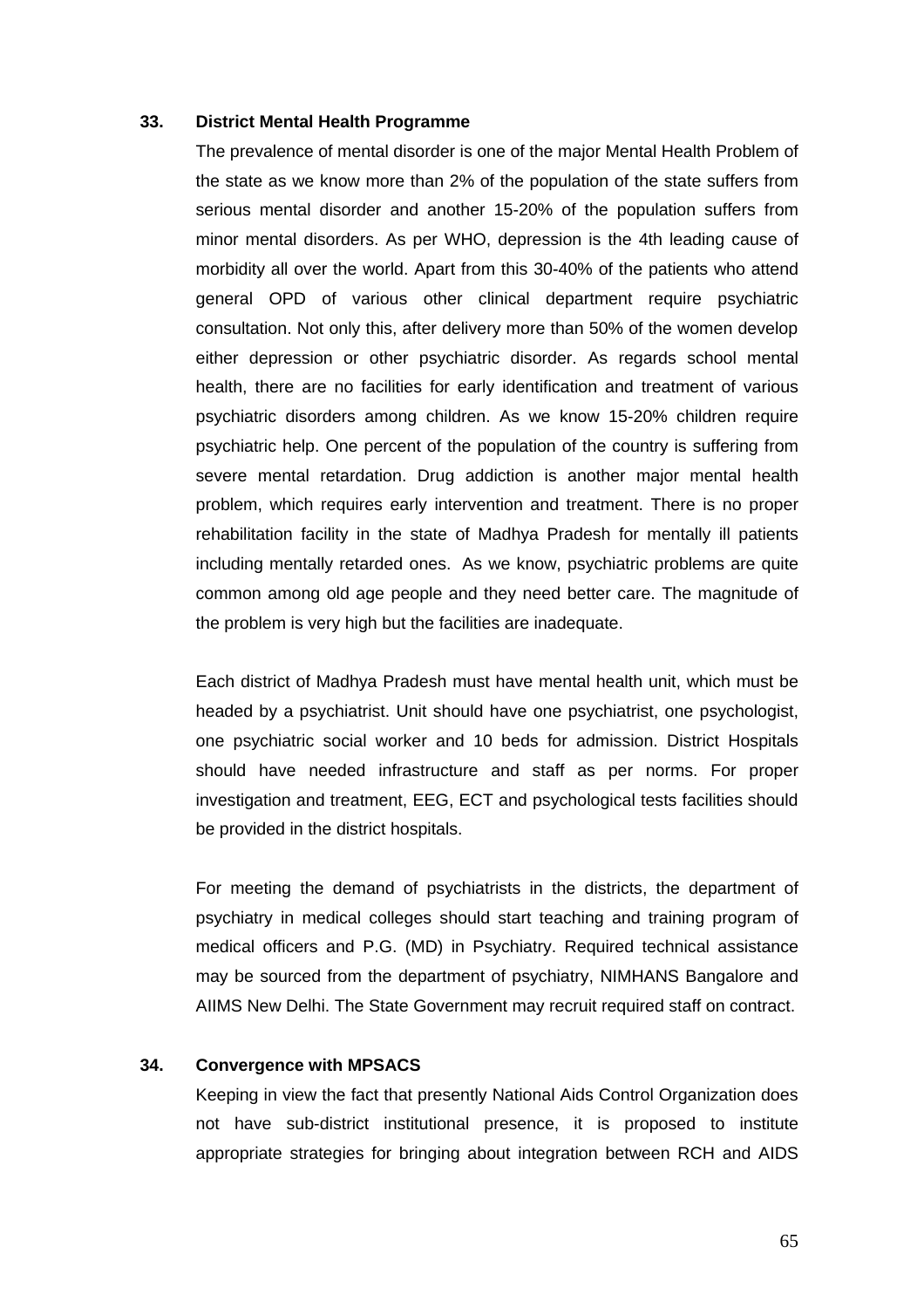Control Programme at sub-district levels. The proposed convergence will include the following activities:-

- Orientation training of ASHA workers in consultation with MPSACS
- Orientation of ASHA workers in consultation with MPSACS.
- Sensitization of ANMs, LHVs, Staff Nurses, Lab. Technicians and Medical Officers.

These activities will be undertaken in conjunction with programme implementation plan of MPSACS.

# **35. Strengthening Referral Services and Tertiary Care Units**

The tertiary care health institutions plan an important role in providing critical health care to women and children. The primary and secondary health institutions refer serious and complicated cases for further management. The current system of referral needs improvement and strengthening at the tertiary care level. To fulfill this objective it is proposed that all the 5 medical colleges will be strengthened appropriately during year 2 and year 5 of the programme.

# **36. NRHM Management**

NRHM guidelines provide for 6% of the total budget to be utilized for programme management costs. It is proposed that the State would utilize these funds for creating and supporting appropriate management structures at State, district and block levels. It is also proposed that the management costs would also be used for defraying the costs towards recently created divisional level offices of Joint Directors apart from strengthening the offices of CMHOs and **BMOs**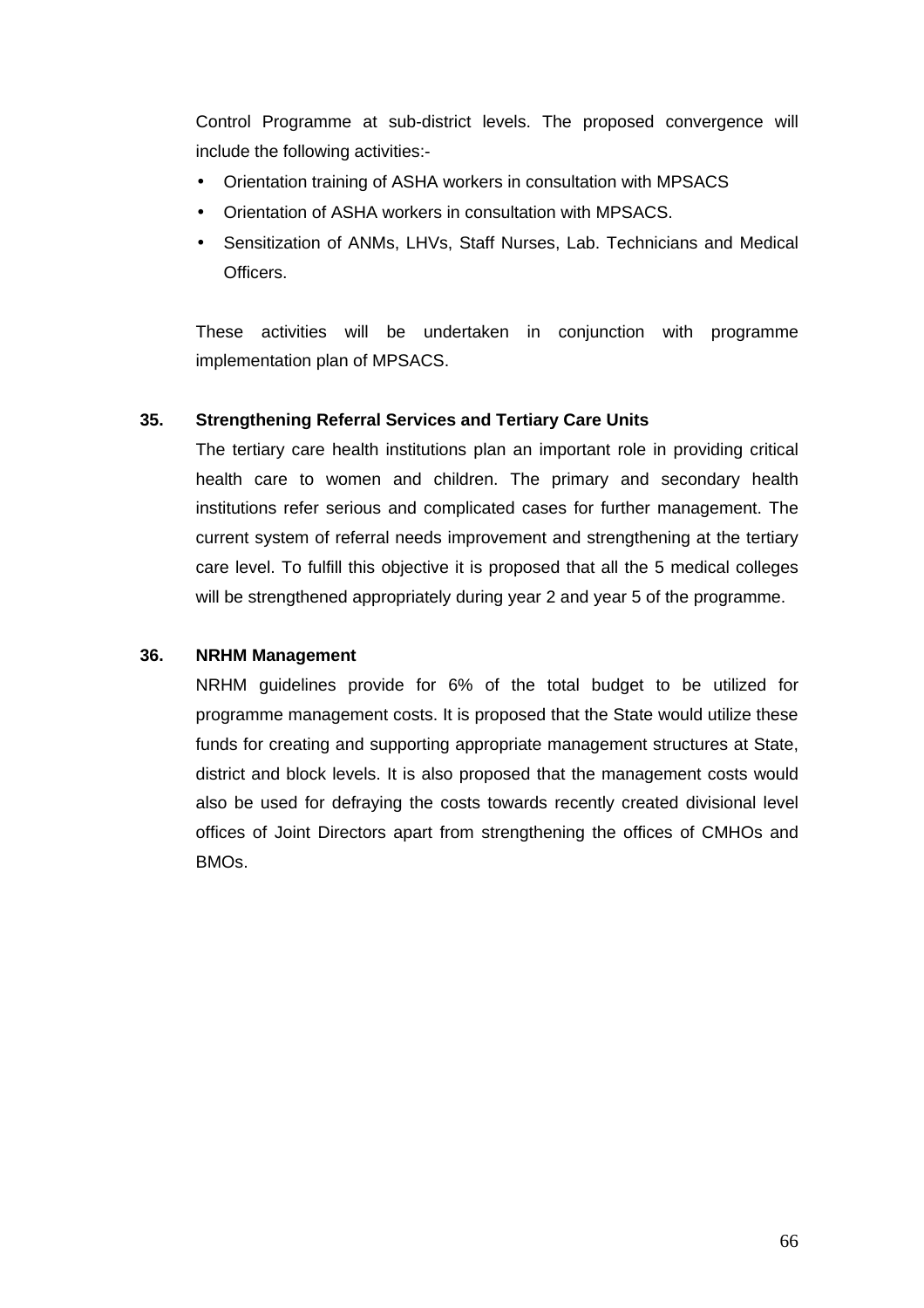# **ABBREVIATIONS**

| <b>AIIMS</b>              | All Indian Institute of Medical Science                                           |
|---------------------------|-----------------------------------------------------------------------------------|
| ANM                       | <b>Auxiliary Nurse Midwife</b>                                                    |
| ARI                       | <b>Acute Respiratory Infection</b>                                                |
| <b>ASHA</b>               | <b>Accredited Social Health Activist</b>                                          |
| <b>AWW</b>                | Aanganwadi Worker                                                                 |
| <b>AYUSH</b>              | Ayurved Siddha and Homeopathy                                                     |
| <b>BEMONC</b>             | Basic Emergency Obstetric Neonatal Care                                           |
| <b>BPL</b>                | <b>Below Poverty Line</b>                                                         |
| <b>CBO</b>                | <b>Community Based Organization</b>                                               |
| <b>CEMONC</b>             | Comprehensive Emergency Obstetric Neonatal Care                                   |
| <b>CH</b>                 | <b>Civil Hospital</b>                                                             |
| <b>CHC</b>                | <b>Community Health Centre</b>                                                    |
| <b>CMHO</b>               | Chief Medical and Health Officer                                                  |
| <b>CMR</b>                | <b>Child Mortality Rate</b>                                                       |
| <b>CSO</b>                | <b>Civil Society Organization</b>                                                 |
| <b>DFID</b>               | Department for International Development                                          |
| DH                        | <b>District Hospital</b>                                                          |
| DP                        | <b>Development Partners</b>                                                       |
| <b>DTC</b>                | <b>District Training Centre</b>                                                   |
| <b>EEG</b>                | Electro Encephalogram                                                             |
| <b>FNGO</b>               | <b>Field Non-Governmental Organization</b>                                        |
| <b>FOGSI</b>              | Federation of Obstetric and                                                       |
| <b>GOI</b>                | Government of India                                                               |
| <b>HMIS</b>               | <b>Health Management Information System</b>                                       |
| <b>HRD</b>                | Human Resource Development                                                        |
| <b>IAP</b>                | <b>Indian Association of Pediatrics</b>                                           |
| <b>IAPSM</b>              | Indian Association of Preventive and Social Medicine                              |
| <b>ICDS</b>               | <b>Integrated Child Development Scheme</b>                                        |
| <b>ICRIER</b>             | <b>Indian Council of Research</b>                                                 |
| <b>IEC</b>                | Information Education and Communication                                           |
| IFA.                      | Iron Folic Acid                                                                   |
| IMA                       | <b>Indian Medical Association</b>                                                 |
| <b>IMNCI</b>              | Integrated Management of Neonatal and Childhood Illnesses                         |
| <b>IMR</b>                | <b>Infant Mortality Rate</b>                                                      |
| <b>IPDP</b>               | Integrated Population and Development Project<br>Indian Public Health Association |
| <b>IPHA</b>               |                                                                                   |
| <b>IPHS</b>               | <b>Indian Public Health Standards</b>                                             |
| <b>IUCD</b><br><b>JSY</b> | <b>Inter Uterine Contraceptive Devices</b>                                        |
| LHV                       | Janani Suraksha Yojana<br><b>Local Health Visitor</b>                             |
| M&E                       | Monitoring and Evaluation                                                         |
| <b>MDG</b>                | Millennium Development Goals                                                      |
| <b>MNGO</b>               | Mother Non-Governmental Organization                                              |
| <b>MOHFW</b>              | Ministry of Health and Family Welfare                                             |
| MoU                       | Memorandum of Understanding                                                       |
| MP                        | Madhya Pradesh                                                                    |
| <b>MPSACS</b>             | Madhya Pradesh State AIDS Control Society                                         |
| <b>MPW</b>                | Multi-Purpose Worker                                                              |
| <b>MTP</b>                | <b>Medical Termination of Pregnancy</b>                                           |
|                           |                                                                                   |